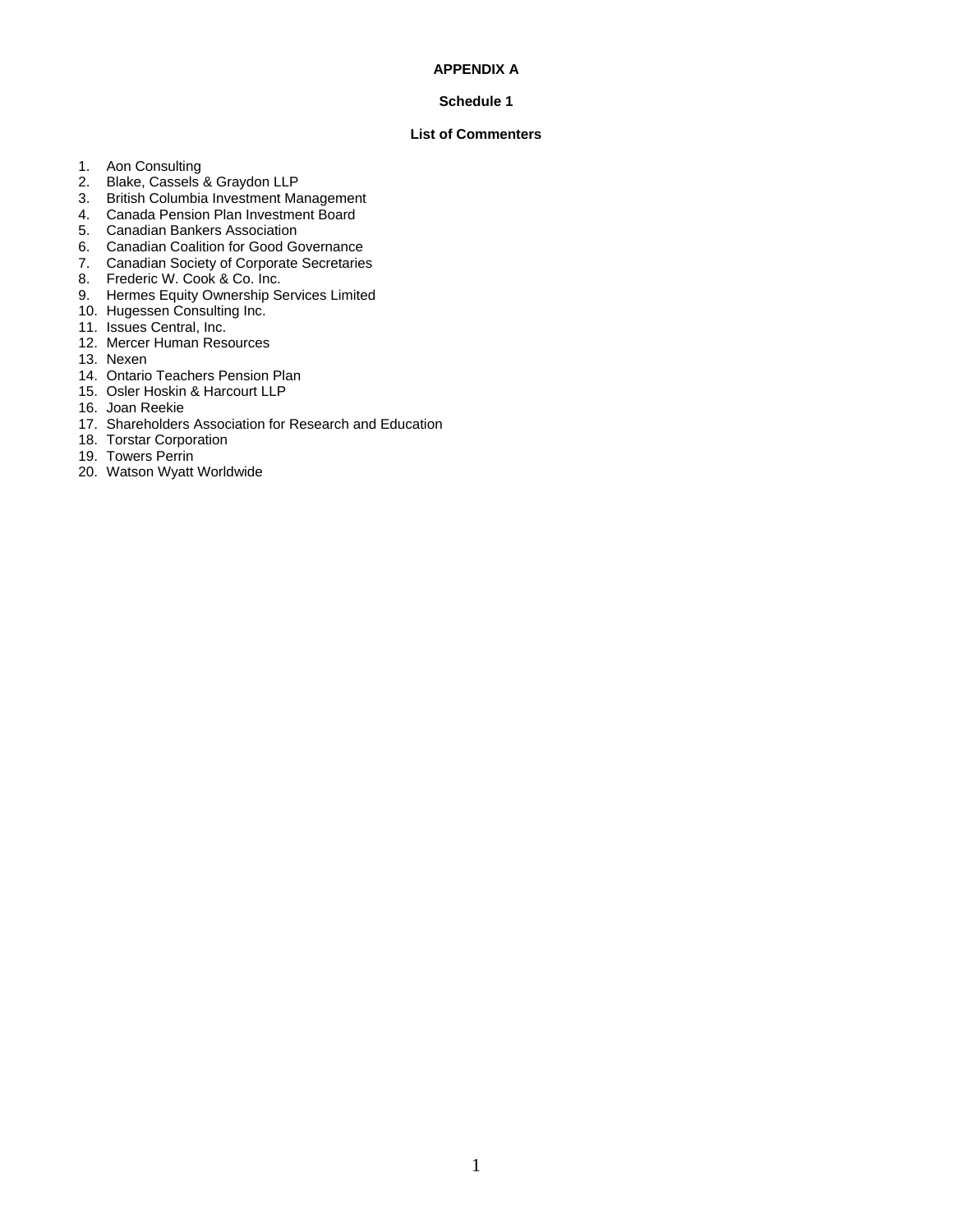## **Schedule 2**

## **Summary of Comments and CSA Responses**

| <b>Item</b> | <b>Summary of comments</b>                                                                                                                                                                                                                                                                                                                                                                                                                                                                                                                                                                                                                                                     | <b>CSA response</b>                                                                                                                                                                                                                                                                                                                                                                                                                                                                                                                                                                                                                                                                                                                                                                                                                                                                                                           |
|-------------|--------------------------------------------------------------------------------------------------------------------------------------------------------------------------------------------------------------------------------------------------------------------------------------------------------------------------------------------------------------------------------------------------------------------------------------------------------------------------------------------------------------------------------------------------------------------------------------------------------------------------------------------------------------------------------|-------------------------------------------------------------------------------------------------------------------------------------------------------------------------------------------------------------------------------------------------------------------------------------------------------------------------------------------------------------------------------------------------------------------------------------------------------------------------------------------------------------------------------------------------------------------------------------------------------------------------------------------------------------------------------------------------------------------------------------------------------------------------------------------------------------------------------------------------------------------------------------------------------------------------------|
|             | <b>GENERAL COMMENTS</b>                                                                                                                                                                                                                                                                                                                                                                                                                                                                                                                                                                                                                                                        |                                                                                                                                                                                                                                                                                                                                                                                                                                                                                                                                                                                                                                                                                                                                                                                                                                                                                                                               |
| 1.1         | <b>General awareness of the New Form</b><br>One commenter suggests that we initiate additional<br>communication with companies to promote greater<br>awareness, focus and diligence with respect to the<br>new requirements. The 2008 Proposal poses a<br>coordination and readiness challenge for most<br>companies' disclosure mechanisms.                                                                                                                                                                                                                                                                                                                                   | As part of the rulemaking process, we closely monitor<br>new rules in the first year after implementation to<br>ensure that they are working as intended. We may<br>consider additional communication with companies to<br>address any issues that arise as a result of this<br>monitoring process.<br>We also have an ongoing commitment to conduct<br>general continuous disclosure reviews. These reviews<br>typically include consideration of a company's<br>executive compensation disclosure. Though we do not<br>generally disclose the results of individual reviews, we<br>may publish additional guidance in the form of a staff<br>notice if we find recurring deficiencies or themes in the<br>disclosure that we believe will be of interest to other<br>companies.                                                                                                                                             |
| 1.2         | <b>Costs and benefits</b><br>One commenter estimates its costs of compliance<br>with the new requirements to be in the range of 1200-<br>1800 hours. This cost relates to legal, governance,<br>human resources and accounting professionals as<br>well as senior management. Reference to monetary<br>costs and hours of work required form a foundational<br>element in the assessment of cost versus benefit and<br>is an important consideration for the Canadian<br>marketplace. Each stakeholder should have a well-<br>informed understanding of the full impact of the<br>proposed changes.                                                                            | We acknowledge the commenter's cost estimates.<br>When proposing rule amendments, we must consider<br>our mandate of promoting fair and efficient markets<br>while protecting investors. To fulfil this mandate, we<br>must consider the cost of new regulation imposed on<br>issuers and whether those costs are justified by the<br>likely outcomes.<br>The anticipated costs and benefits of implementing<br>the New Form were previously outlined in the paper<br>that was published with the version of the New Form<br>published for comment on March 29, 2007 (the 2007<br>Proposal). Compared to the 2007 Proposal, the<br>changes in the 2008 Proposal do not impose any<br>significant additional requirements upon companies.<br>We believe that there are no material changes in the<br>New Form from the 2008 Proposal. Thus, we believe<br>that the benefits of the New Form continue to<br>outweigh the costs. |
| 1.3         | <b>Exemptions for certain reporting issuers</b><br>One commenter suggests that we specify that the<br>requirements in proposed section 11.6 of NI 51-102 do<br>not apply to:<br>Companies that only issue asset backed<br>$\bullet$<br>securities, as they do not have directors and<br>officers and are typically administered by a<br>financial institution or other third party<br>administrator.<br>Companies that only issue capital trust securities,<br>$\bullet$<br>as they are typically trusts established and<br>controlled by federally-regulated financial<br>institutions and have received broad exemptions<br>from the continuous disclosure obligations under | We have not made the suggested change. In keeping<br>with existing prospectus and continuous disclosure<br>requirements for executive compensation, we<br>continue to believe that executive compensation<br>disclosure is relevant for all companies. Thus, we do<br>not believe that specific statutory exemptions should<br>be provided for these companies. We would be<br>prepared, however, to consider the merits of<br>applications for exemptive relief on a case-by-case<br>basis.                                                                                                                                                                                                                                                                                                                                                                                                                                  |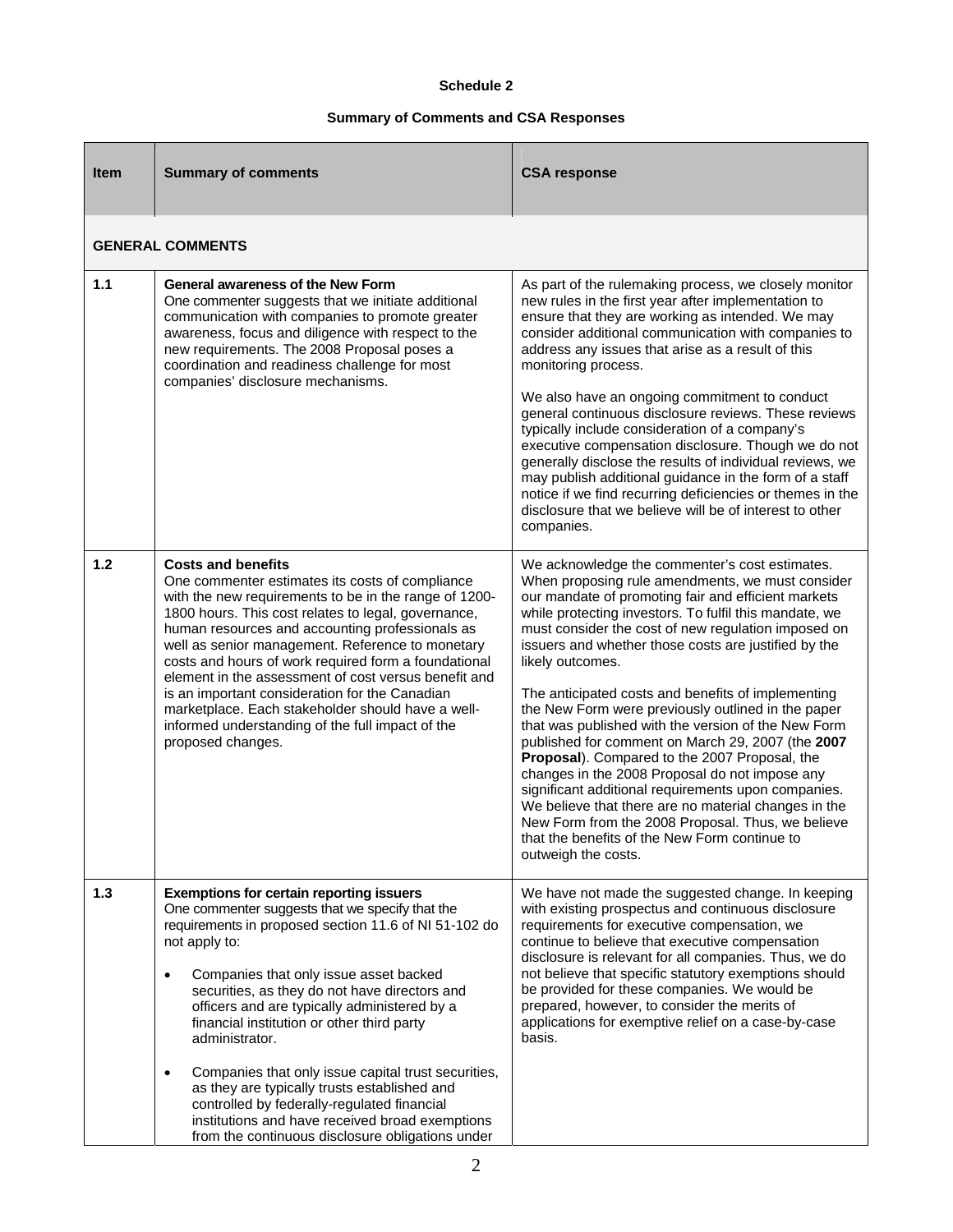| <b>Item</b> | <b>Summary of comments</b>                                                                                                                                                                                                                                                                                                                                                                                                                                                                                                                                                                                                                                                               | <b>CSA response</b>                                                                                                                                                                                                                                                                                                                                                                                                                                                                                                                                                                                                                                                                                                                                                                                                                                                                                                                                                                                                                                                                                                                       |
|-------------|------------------------------------------------------------------------------------------------------------------------------------------------------------------------------------------------------------------------------------------------------------------------------------------------------------------------------------------------------------------------------------------------------------------------------------------------------------------------------------------------------------------------------------------------------------------------------------------------------------------------------------------------------------------------------------------|-------------------------------------------------------------------------------------------------------------------------------------------------------------------------------------------------------------------------------------------------------------------------------------------------------------------------------------------------------------------------------------------------------------------------------------------------------------------------------------------------------------------------------------------------------------------------------------------------------------------------------------------------------------------------------------------------------------------------------------------------------------------------------------------------------------------------------------------------------------------------------------------------------------------------------------------------------------------------------------------------------------------------------------------------------------------------------------------------------------------------------------------|
|             | NI 51-102 on the basis that they have no directors<br>or officers.                                                                                                                                                                                                                                                                                                                                                                                                                                                                                                                                                                                                                       |                                                                                                                                                                                                                                                                                                                                                                                                                                                                                                                                                                                                                                                                                                                                                                                                                                                                                                                                                                                                                                                                                                                                           |
| 1.4         | <b>Certification of Compensation Discussion &amp; Analysis</b><br>(CD&A)<br>Two commenters suggest that we require the<br>compensation committee to review and approve the<br>CD&A in order to make it clear that the compensation<br>committee is responsible for compensation decisions.<br>The CD&A should also disclose the names of each<br>member of the compensation committee.                                                                                                                                                                                                                                                                                                   | We have not made the suggested change. Form 52-<br>109F1 Certification of Annual Filings of Multilateral<br>Instrument 52-109 Certification of Disclosure in<br>Issuers' Annual and Interim Filings requires that a<br>non-venture issuer attest that it has designed<br>disclosure controls and procedures over financial<br>reporting and evaluated the effectiveness of controls<br>procedures. These controls and procedures should<br>cover the executive compensation disclosure.<br>Disclosure regarding the compensation committee is<br>generally prescribed by National Instrument 58-101<br>Disclosure of Corporate Governance Practices (NI 58-<br>101). We acknowledge that NI 58-101 does not<br>currently require companies to disclose the names of<br>each member of the compensation committee.<br>On September 28, 2007, CSA staff published CSA<br>Staff Notice 58-304 Review of NI 58-101 Disclosure of<br>Corporate Governance Practices and NP 58-201<br>Corporate Governance Guidelines (CSA Staff Notice<br>58-304) announcing their plan to undertake a broad<br>review of NI 58-101 and National Policy 58-201 |
|             |                                                                                                                                                                                                                                                                                                                                                                                                                                                                                                                                                                                                                                                                                          | Corporate Governance Guidelines (NP 58-201) and to<br>publish any proposed amendments for comment in<br>2008.                                                                                                                                                                                                                                                                                                                                                                                                                                                                                                                                                                                                                                                                                                                                                                                                                                                                                                                                                                                                                             |
| 1.5         | Disclosure of compensation advisors<br>Six commenters suggest that we include a requirement to<br>disclose information about compensation advisors<br>retained by the company, including a description of the<br>advisor's mandate, any conflicts of interest and a<br>breakdown of the fees paid to compensation advisors for<br>each service provided. This additional information will<br>assist readers in assessing the independence of<br>compensation committees and whether a potential for a<br>conflict of interest exists.                                                                                                                                                    | We have not made the suggested change. Disclosure<br>regarding compensation committees is generally<br>prescribed by NI 58-101. We acknowledge that NI 58-<br>101 does not currently require companies to disclose<br>the fees paid to the compensation consultant for<br>advice provided to the compensation committee.<br>On September 28, 2007, CSA staff published CSA<br>Staff Notice 58-304 announcing their plan to<br>undertake a broad review of NI 58-101 and NP 58-201<br>and to publish any proposed amendments for<br>comment in 2008.                                                                                                                                                                                                                                                                                                                                                                                                                                                                                                                                                                                       |
| 1.6         | <b>Compensation committee report</b><br>Two commenters suggest that we include a requirement<br>to provide a compensation committee report, similar to<br>the audit committee report, as is the case in the U.S. The<br>report should state the name of each member of the<br>compensation committee, whether the compensation<br>committee has reviewed and discussed the CD&A with<br>management and whether the compensation committee<br>recommended to the board that the CD&A be included in<br>the management information circular. The role of the<br>compensation committee in the development of<br>executive compensation policies is crucial to effective<br>accountability. | We have not made the suggested change. Disclosure<br>of compensation committee practices are generally<br>prescribed by NI 58-101. We acknowledge that NI 58-<br>101 does not currently require companies to provide a<br>compensation committee report.<br>Under Form 58-101F1 Corporate Governance<br>Disclosure, companies that are not venture issuers<br>are currently required to disclose, among other things:<br>The process by which the board determines the<br>$\bullet$<br>compensation for the company's directors and<br>officers.<br>Whether or not the board has a compensation<br>$\bullet$<br>committee composed entirely of independent<br>directors and, if not, what steps the board takes to<br>ensure an objective process for determining                                                                                                                                                                                                                                                                                                                                                                         |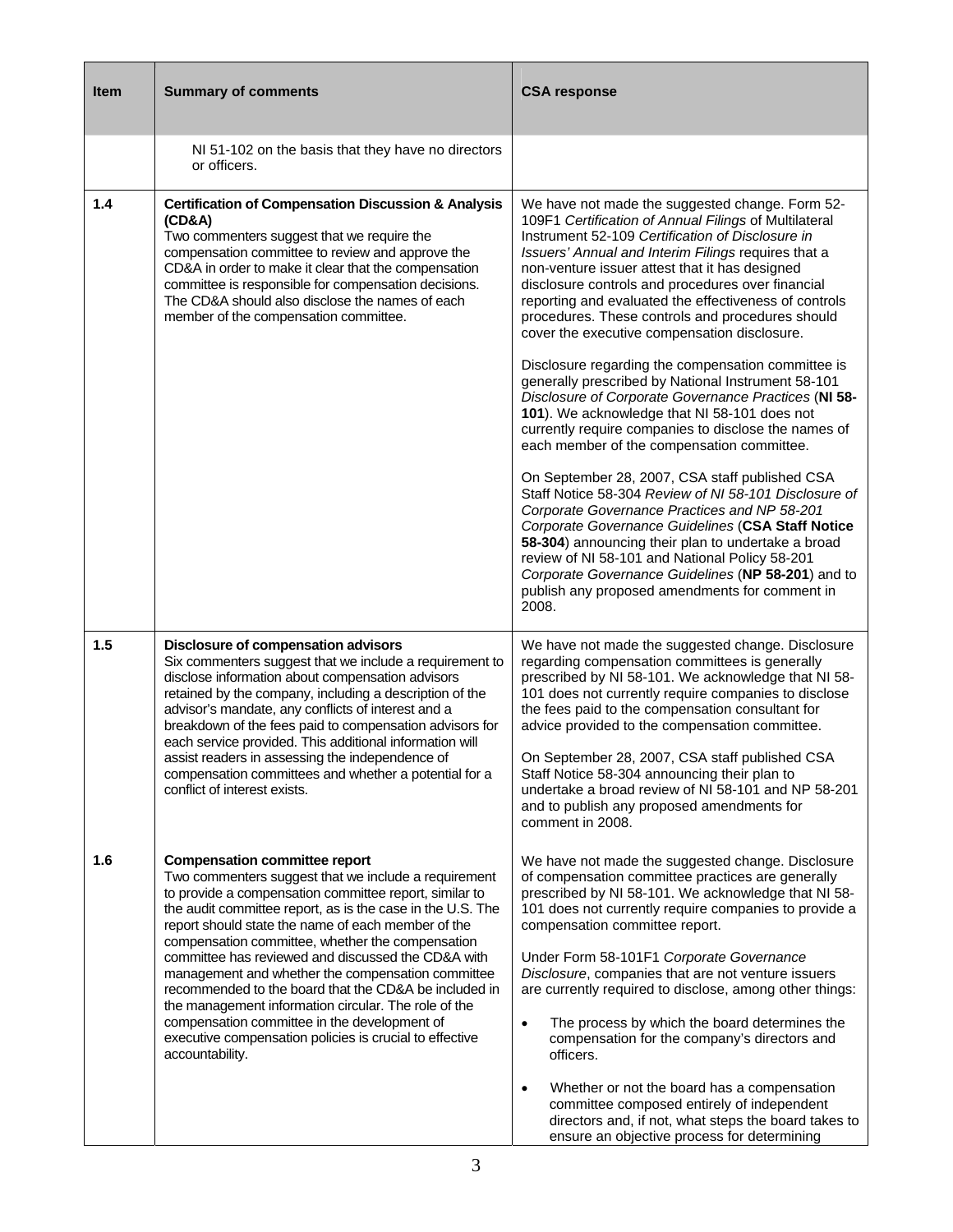| <b>Item</b> | <b>Summary of comments</b>                                                                                                                                                                                                                                                                                                                                                                                                                                                                                                                       | <b>CSA response</b>                                                                                                                                                                                                                                                                                                                                                                                                                                                                                                                                        |
|-------------|--------------------------------------------------------------------------------------------------------------------------------------------------------------------------------------------------------------------------------------------------------------------------------------------------------------------------------------------------------------------------------------------------------------------------------------------------------------------------------------------------------------------------------------------------|------------------------------------------------------------------------------------------------------------------------------------------------------------------------------------------------------------------------------------------------------------------------------------------------------------------------------------------------------------------------------------------------------------------------------------------------------------------------------------------------------------------------------------------------------------|
|             |                                                                                                                                                                                                                                                                                                                                                                                                                                                                                                                                                  | compensation.<br>If the board has a compensation committee, the<br>$\bullet$<br>responsibilities, powers and operation of the<br>compensation committee.                                                                                                                                                                                                                                                                                                                                                                                                   |
|             |                                                                                                                                                                                                                                                                                                                                                                                                                                                                                                                                                  | If an independent compensation consultant or<br>$\bullet$<br>advisor has been retained during the issuer's<br>most recently completed financial year, the<br>identity of consultant or advisor and a brief<br>summary of the mandate for which they have<br>been retained.                                                                                                                                                                                                                                                                                 |
|             |                                                                                                                                                                                                                                                                                                                                                                                                                                                                                                                                                  | Under Form 58-101F2 Corporate Governance<br>Disclosure (Venture Issuers), companies that are<br>venture issuers must disclose what steps, if any, are<br>taken to determine compensation for the directors and<br>CEO, including:                                                                                                                                                                                                                                                                                                                          |
|             |                                                                                                                                                                                                                                                                                                                                                                                                                                                                                                                                                  | who determines compensation, and                                                                                                                                                                                                                                                                                                                                                                                                                                                                                                                           |
|             |                                                                                                                                                                                                                                                                                                                                                                                                                                                                                                                                                  | the process of determining compensation.<br>On September 28, 2007, CSA staff published CSA<br>Staff Notice 58-304 announcing their plan to<br>undertake a broad review of NI 58-101 and NP 58-201<br>and to publish any proposed amendments for<br>comment in 2008.                                                                                                                                                                                                                                                                                        |
| 1.7         | <b>XBRL</b><br>Two commenters suggest that we implement a<br>requirement to add XBRL tags to compensation data in<br>electronic SEDAR filings.                                                                                                                                                                                                                                                                                                                                                                                                   | Implementing a requirement to add XBRL tags to<br>compensation data is beyond the scope of this<br>initiative. We have forwarded this comment to the<br>CSA committee responsible for the XBRL voluntary<br>filing program.                                                                                                                                                                                                                                                                                                                                |
| 1.8         | Advisory shareholder vote<br>I wo commenters suggest that we consider legislating an<br>annual advisory vote for shareholders on executive<br>compensation for the following reasons:<br>There has been a dramatic increase in the level and<br>$\bullet$<br>quality of transparency between compensation<br>committees and investors.                                                                                                                                                                                                           | Consideration of legislation for an annual advisory<br>shareholder vote on executive compensation is<br>beyond the scope of this initiative. However, we are<br>monitoring developments relating to advisory<br>shareholder votes on executive compensation.                                                                                                                                                                                                                                                                                               |
|             | An advisory vote does not usurp the boards'<br>$\bullet$<br>responsibility for setting executive compensation and<br>will encourage companies to communicate what the<br>board intended to pay or award NEOs in a clear and<br>comprehensive manner.                                                                                                                                                                                                                                                                                             |                                                                                                                                                                                                                                                                                                                                                                                                                                                                                                                                                            |
| 1.9         | Minimum shareholding requirements<br>Two commenters suggest that we adopt a requirement to<br>disclose the company's minimum shareholding<br>requirements and the attainment of shares against these<br>levels by each NEO because readers want to know this<br>information. This information could be required by Item<br>4 to be provided in a separate table that would show<br>how each NEO's equity stake compares to the<br>company's equity ownership guidelines. Alternatively,<br>the outstanding vested deferred share units (DSU) and | We have not made the suggested changes. We note,<br>however, that when a company's executive<br>compensation decisions are based on aligning these<br>interests, disclosure of equity ownership guidelines<br>and levels must be provided if necessary to satisfy the<br>objective of executive compensation disclosure set out<br>in section 1.1 of the New Form. We also note that<br>such disclosure may be required to be included in the<br>CD&A under subsection 2.1(1) of the New Form if<br>necessary to describe or explain the objectives of any |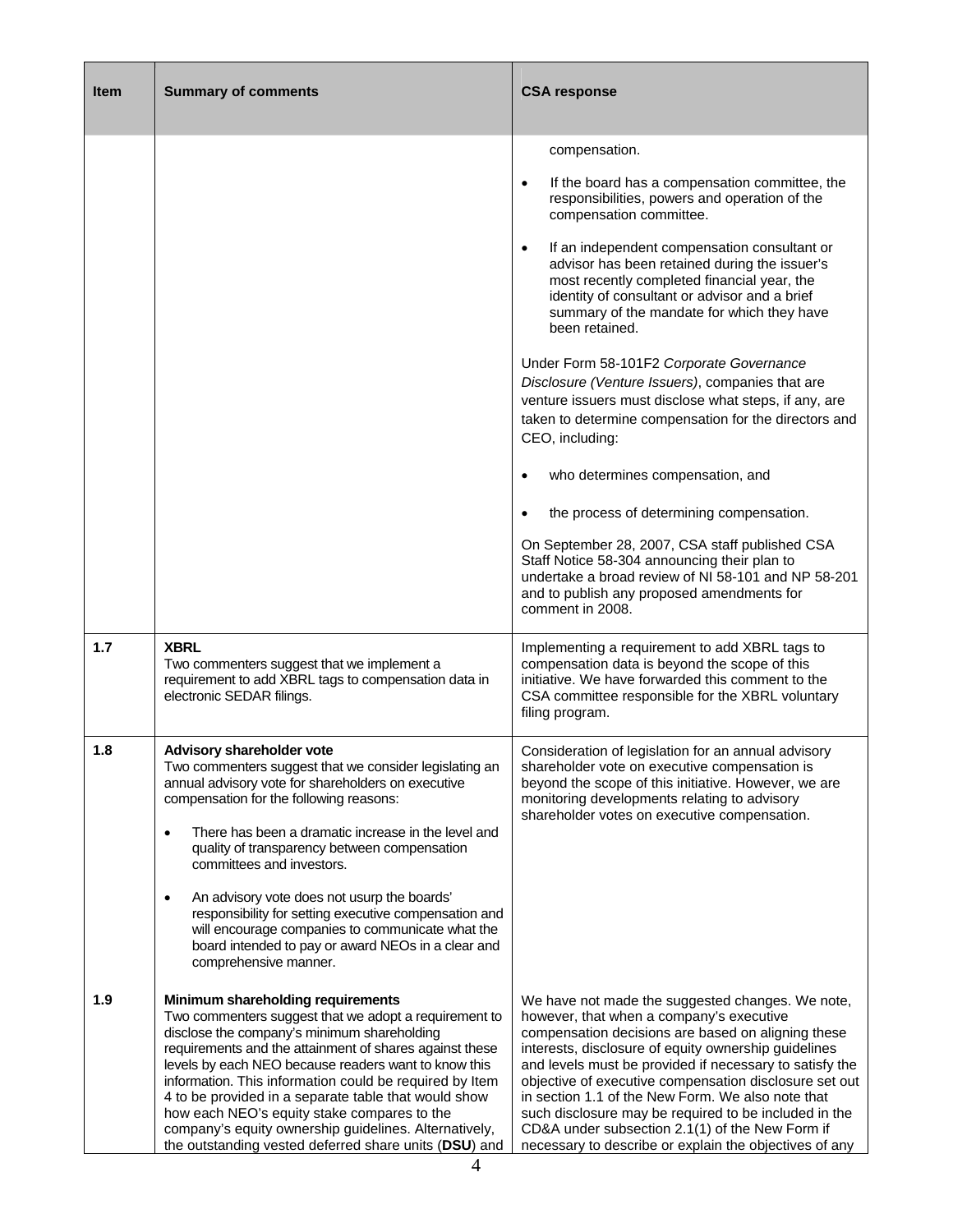| <b>Item</b> | <b>Summary of comments</b>                                                                                                                                                                                                                                                                                                                                                                                                                                                                                                                                                                                                                                                                                                                  | <b>CSA response</b>                                                                                                                                                                                                                                                                                                                                                                                                                                                                                                                                                                                                                                                                                                                                                                                                                                                           |
|-------------|---------------------------------------------------------------------------------------------------------------------------------------------------------------------------------------------------------------------------------------------------------------------------------------------------------------------------------------------------------------------------------------------------------------------------------------------------------------------------------------------------------------------------------------------------------------------------------------------------------------------------------------------------------------------------------------------------------------------------------------------|-------------------------------------------------------------------------------------------------------------------------------------------------------------------------------------------------------------------------------------------------------------------------------------------------------------------------------------------------------------------------------------------------------------------------------------------------------------------------------------------------------------------------------------------------------------------------------------------------------------------------------------------------------------------------------------------------------------------------------------------------------------------------------------------------------------------------------------------------------------------------------|
|             | other share awards could be captured in an additional<br>column in the tables in sections 4.1 and 4.2.<br>One commenter also suggests that we adopt these<br>requirements for directors.                                                                                                                                                                                                                                                                                                                                                                                                                                                                                                                                                    | compensation program or strategy, or how each<br>element of compensation and the company's<br>decisions about that element fit into the company's<br>overall compensation objectives.                                                                                                                                                                                                                                                                                                                                                                                                                                                                                                                                                                                                                                                                                         |
| 1.10        | Disclosure of funding status of pension plans,<br>including supplemental employee retirement plans<br>(SERPs)<br>Two commenters suggest that we include a requirement<br>for companies to disclose the funding status of pension<br>obligations relating to SERPs and whether they are fully,<br>partially or not funded by the company. Information on<br>the funding of pension plan obligations is included in the<br>notes to the company's financial statements. However, it<br>is often difficult to determine the funding status of SERPs.<br>One commenter suggests that we include a<br>requirement to disclose the funding status of the<br>defined benefit and actuarial plans noted in the<br>summary compensation table (SCT). | We understand that the funding status of a company's<br>total pension obligations are required to be disclosed<br>in the notes to the financial statements. Thus, we<br>understand that the commenters suggest requiring<br>funding status disclosure on a plan by plan basis.<br>We have not made the suggested change. If funding<br>status of a particular plan is substantially different from<br>the funding status of the company's total pension<br>obligations disclosed in the financial statements, we<br>believe that companies should consider whether<br>disclosure of the funding status of that particular plan<br>would be useful for users. A company must disclose<br>the funding status of a particular plan (including<br>SERPs) if necessary to satisfy the objective of<br>executive compensation disclosure set out in section<br>1.1 of the New Form. |
| 1.11        | Pay for performance table<br>One commenter suggests that we include a pay for<br>performance table as recommended by the Canadian<br>Coalition for Good Governance (CCGG) in their working<br>paper Good Governance Guidelines for Principled<br>Executive Compensation. While the SCT and the table in<br>section 4.2 contain useful information, they do not assist<br>readers in determining the effectiveness of the<br>compensation process.                                                                                                                                                                                                                                                                                           | We have not made the suggested change. We<br>understand that the pay for performance table<br>recommended by CCGG is intended to facilitate back<br>testing the linkage of pay to performance. In this<br>regard, we note that paragraph 2.2(b) of the New<br>Form requires companies to include a performance<br>graph in their executive compensation disclosure and<br>discuss how trends in the performance graph<br>compares with trends in the company's executive<br>compensation to executive officers reported under the<br>New Form over the same period. The Commentary to<br>section 2.2 of the New Form provides that companies<br>may also include other relevant performance goals or<br>similar conditions.                                                                                                                                                   |
| 1.12        | <b>Claw backs</b><br>One commenter suggests that we add a requirement for<br>company's to disclose their policy regarding claw backs<br>in the event of a financial restatement.                                                                                                                                                                                                                                                                                                                                                                                                                                                                                                                                                            | We have not made the suggested change. Companies<br>must determine whether disclosure of a policy or of<br>the absence of a policy on claw backs is necessary to<br>satisfy the requirement in subsection 2.1(1) of the<br>New Form that the CD&A discusses all significant<br>principles underlying policies in place and decisions<br>made in respect to compensation provided to NEOs<br>for the most recently completed financial year. Though<br>there are some cases when a company would have to<br>provide the suggested disclosure to satisfy this<br>requirement, there may be some cases when<br>subsection 2.1(1) of the New Form would not require<br>this disclosure.                                                                                                                                                                                           |
| 1.13        | Public disclosure of comment letters to companies<br>One commenter suggests that we adopt a formal process<br>similar to the U.S. Securities and Exchange Commission<br>(SEC) regarding the release of comment letters and<br>company responses relating to disclosure filings<br>reviewed by CSA staff. The commenter believes that the<br>public disclosure of SEC correspondence with<br>companies has been widely reviewed by companies,                                                                                                                                                                                                                                                                                                | Implementing a formal process regarding the release<br>of comment letters and company responses is beyond<br>the scope of this initiative. While we have an ongoing<br>commitment to conduct general continuous disclosure<br>reviews, we do not generally disclose the results of<br>individual reviews. However, if we find recurring<br>deficiencies or themes in the disclosure as a result of<br>our continuous disclosure reviews that we believe will                                                                                                                                                                                                                                                                                                                                                                                                                  |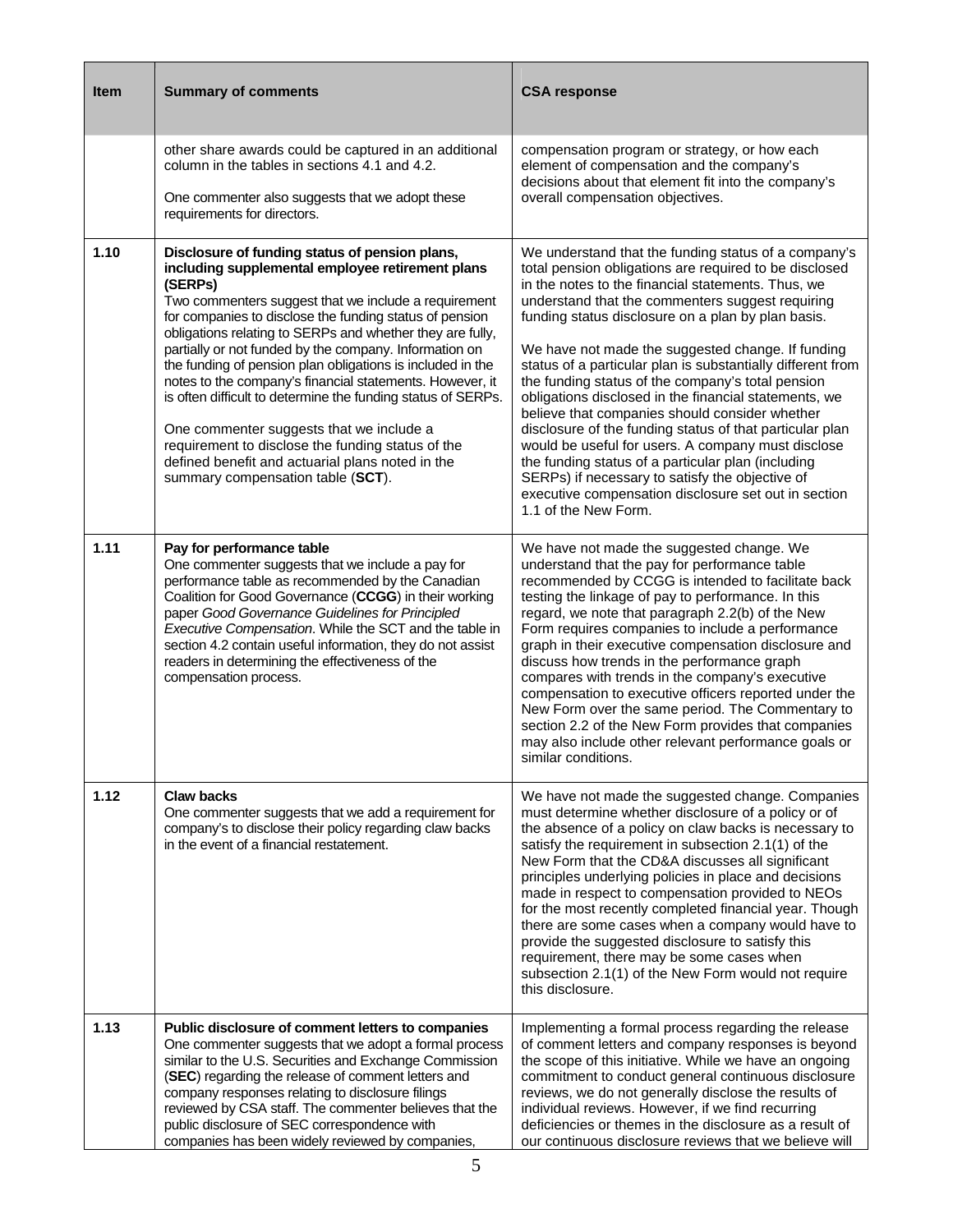| <b>Item</b> | <b>Summary of comments</b>                                                                                                                                                                                                                               | <b>CSA response</b>                                                                                                                                                                                                                                                                                                                                                                                                                                                                                                                                          |
|-------------|----------------------------------------------------------------------------------------------------------------------------------------------------------------------------------------------------------------------------------------------------------|--------------------------------------------------------------------------------------------------------------------------------------------------------------------------------------------------------------------------------------------------------------------------------------------------------------------------------------------------------------------------------------------------------------------------------------------------------------------------------------------------------------------------------------------------------------|
|             | their advisors and the media, and has proven very useful<br>in attempts to draft meaningful disclosure for 2008.                                                                                                                                         | be of interest to other companies, we may publish<br>additional guidance in the form of a staff notice. We<br>believe our past publications of additional guidance on<br>other matters has also been proven useful.                                                                                                                                                                                                                                                                                                                                          |
| 1.14        | <b>Restatement of amounts</b><br>One commenter suggests we provide guidance on<br>how to handle restatements of amounts for prior years<br>(e.g. 2005 and 2006), which may be required due to<br>changes in the requirements.                            | We have not made the suggested change. Under<br>subsection 3.1(1) of the New Form, SCT disclosure<br>under the New Form is only required for financial<br>years that end on or after December 31, 2008.<br>Comparative disclosure for prior years is not generally<br>required under any other requirement in the New<br>Form. We believe it is clear that executive<br>compensation disclosure for 2005 and 2006 is not<br>required under the New Form. Thus, restatement of<br>executive compensation disclosure for those prior<br>years is not required. |
| 1.15        | <b>Voluntary early adoption</b><br>One commenter suggests that we allow companies<br>whose current financial years end before December<br>31, 2008 to comply with the requirements of the New<br>Form this year, rather than the Old Form, if they wish. | We added subsection 9.2(2) of the New Form to<br>permit issuers with a financial year ended before<br>December 31, 2008 that are required to file executive<br>compensation disclosure on or after December 31,<br>2008 to comply with the New Form rather than the Old<br>Form.                                                                                                                                                                                                                                                                             |

# **COMMENTS ON ITEM 1 OF THE 2008 FORM (GENERAL PROVISIONS)**

| 2.1 | Section 1.1 of the 2008 Form (objective)                                                                   |
|-----|------------------------------------------------------------------------------------------------------------|
|     | Two commenters disagree with the objective of                                                              |
|     | executive compensation disclosure set out in section<br>1.1 of the 2008 Form. In particular the commenters |
|     | suggest:                                                                                                   |

- The objective should be to put a value on compensation, and not assessing executive compensation decisions. It is not possible to evaluate compensation without first knowing its value.
- The objective should be to measure the true cost of option awards. Since option awards are realized over time with no reference to intent, by measuring intent rather than fact, the true cost of option awards is hidden. The true cost of management's stock options can be easily measured by multiplying the dilution percentage of outstanding options by the normal P/E ratio of the stock.
- Clarify that the objective of executive compensation disclosure is to disclose "intended" amounts rather than actual amounts. The last sentence in section 1.1 of the 2008 Form compounds the ambiguity by requiring executive compensation disclosure to satisfy the objective. This sentence should be deleted.

Though we agree that it is not possible to evaluate compensation decisions without first putting a value to compensation, we do not agree that putting a value on compensation is the ultimate objective: Rather, it is only a necessary step in achieving the ultimate goal of providing users with sufficient information to evaluate executive compensation decisions. Moreover, evaluating a company's methodology for putting a value on compensation is an integral part of evaluating executive compensation decisions as a whole.

Though compensation, under an equity incentive plan, actually realized may exceed the value a company intended to award at the time of grant, the New Form does not generally require disclosure of the ultimate dilutive effect of option-based awards at payout. To the extent that users want this information, users can determine the potential dilutive effect of an optionbased award based on the disclosure required to be reported in the New Form in the financial year the award is granted.

The second sentence of section 1.1 of the New Form clearly states that the objective of executive compensation disclosure is to communicate the compensation the board of directors intended the company to pay, make payable, award, grant, give or otherwise provide to each NEO and director for the financial year. We do not believe the last sentence of section 1.1 of the New Form creates any ambiguity with respect to the objective of executive compensation disclosure.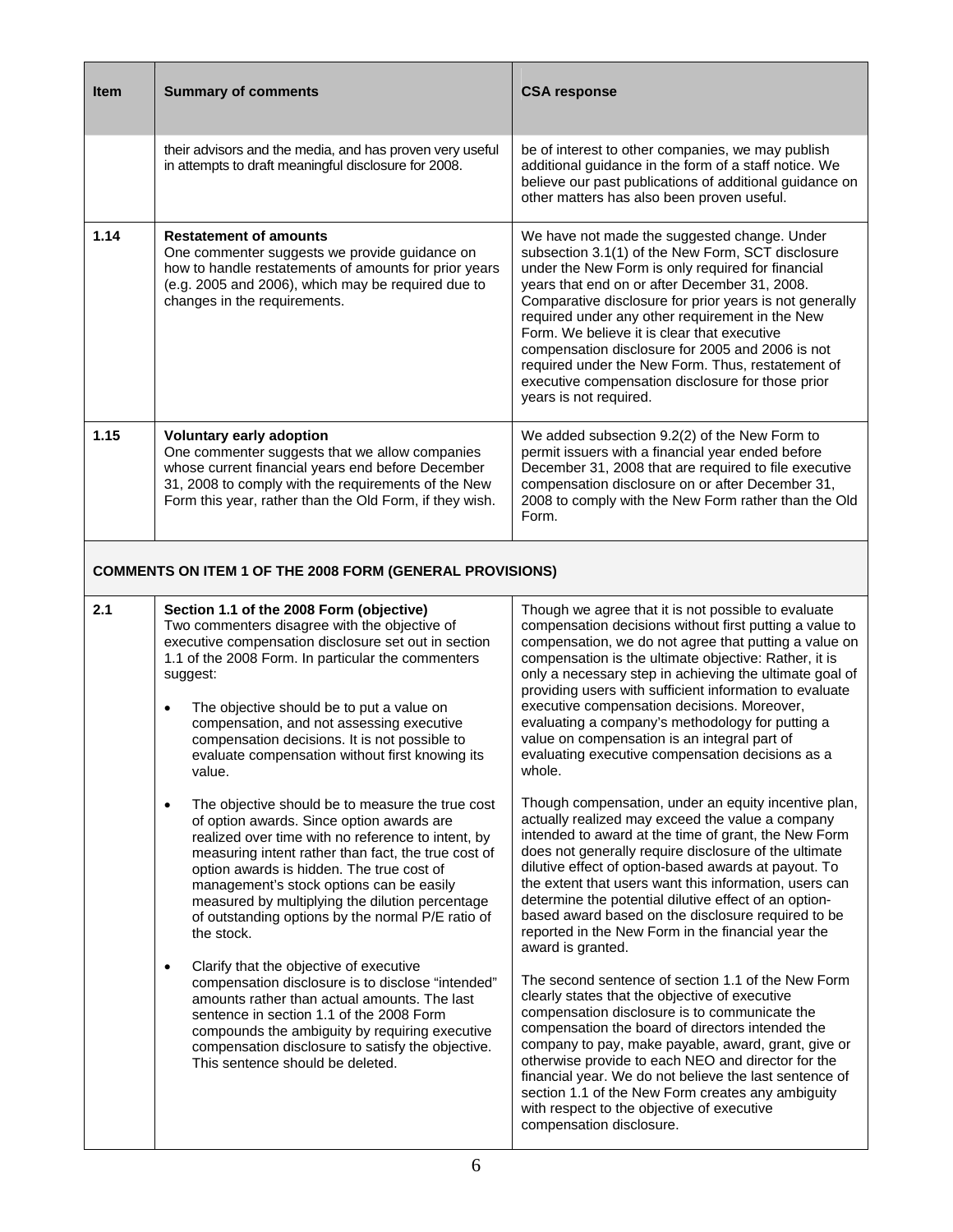| <b>Item</b> | <b>Summary of comments</b>                                                                                                                                                                                                                                                                                                                                                                                                                                                                                                                                                                                                                                                                                                                                                                                                                                                                       | <b>CSA response</b>                                                                                                                                                                                                                                                                                                                                                                                                                                                                                                                                                                                                                                                                                                                                                                                                                                                                                                                                                                                                                                                                                                                                                                                                                                                                                                                                                                                                                                                                                                                                                                                                   |
|-------------|--------------------------------------------------------------------------------------------------------------------------------------------------------------------------------------------------------------------------------------------------------------------------------------------------------------------------------------------------------------------------------------------------------------------------------------------------------------------------------------------------------------------------------------------------------------------------------------------------------------------------------------------------------------------------------------------------------------------------------------------------------------------------------------------------------------------------------------------------------------------------------------------------|-----------------------------------------------------------------------------------------------------------------------------------------------------------------------------------------------------------------------------------------------------------------------------------------------------------------------------------------------------------------------------------------------------------------------------------------------------------------------------------------------------------------------------------------------------------------------------------------------------------------------------------------------------------------------------------------------------------------------------------------------------------------------------------------------------------------------------------------------------------------------------------------------------------------------------------------------------------------------------------------------------------------------------------------------------------------------------------------------------------------------------------------------------------------------------------------------------------------------------------------------------------------------------------------------------------------------------------------------------------------------------------------------------------------------------------------------------------------------------------------------------------------------------------------------------------------------------------------------------------------------|
| 2.2         | Section 1.1 of the 2008 Form (objective - external<br>management companies)<br>One commenter suggests that we change the<br>objective set out in section 1.1 of the 2008 Form in<br>light of the approach taken with respect to external<br>management companies. Change the second<br>paragraph in section 1.1 of the 2008 Form by adding<br>the following to the end of the first sentence in the<br>second paragraph: "or what portion of the<br>compensation received by such individuals is<br>reasonably attributable to their service to the<br>company"                                                                                                                                                                                                                                                                                                                                  | We have not made the suggested change. If a<br>company pays for the services of an external<br>management company, we believe that the objective<br>of executive compensation disclosure must still be to<br>communicate the compensation the board of directors<br>intended the company to pay, make payable, award,<br>grant, give or otherwise provide to an employee of the<br>external management company who is acting in the<br>capacity of an NEO, or of a director, of the company.<br>We acknowledge that this would generally be the<br>same as the objective of communicating what portion<br>of the compensation received by these individuals is<br>reasonably attributable to their service to the<br>company.                                                                                                                                                                                                                                                                                                                                                                                                                                                                                                                                                                                                                                                                                                                                                                                                                                                                                         |
| 2.3         | Section 1.3 of the 2008 Form (definition of<br>"shares")<br>One commenter suggests that we replace the defined<br>term "shares" with "share-based awards". The term<br>"shares" is confusing as it refers to compensation<br>awards that include both securities and non-securities.                                                                                                                                                                                                                                                                                                                                                                                                                                                                                                                                                                                                             | We omitted the definitions of "options" and "shares"<br>from section 1.2 of the New Form. We also replaced<br>the definitions of "option award" and "share award" in<br>section 1.3 of the 2008 Form with definitions of<br>"option-based awards" and "share-based awards" in<br>section 1.2 of the New Form.                                                                                                                                                                                                                                                                                                                                                                                                                                                                                                                                                                                                                                                                                                                                                                                                                                                                                                                                                                                                                                                                                                                                                                                                                                                                                                         |
| 2.4         | Section 1.3 of the 2008 Form (definition of "equity<br>incentive plan")<br>One commenter suggests that we clarify in the<br>definition of "equity incentive plan" in section 1.3 of the<br>2008 Form whether performance cash plans are<br>excluded from being considered as equity incentive<br>plans regardless of the performance measures used.<br>The summary of comments published with the 2008<br>Proposal states that "equity incentive plan generally<br>does not include awards of cash for which the<br>performance condition is based on a threshold price of<br>the company's stock." This interpretation would seem<br>to exclude performance cash plans which have a<br>market-based performance measure such as total<br>shareholder return (TSR) from being disclosed in the<br>share award column in the SCT or in the "Outstanding<br>share awards and option awards" table. | We understand that the underlying purpose of section<br>3870 of the Handbook is to provide guidance on the<br>accounting treatment for stock-based compensation<br>plans that may not have been, prior to the adoption of<br>section 3870 of the Handbook, recorded as an<br>accounting expense in a company's financial<br>statements. This underlying purpose is unrelated to<br>the determination of whether an incentive plan that<br>has a performance condition based on the threshold<br>price of a company's stock is an equity incentive plan<br>under the New Form.<br>For plans that may not necessarily fall within the<br>scope of section 3870 of the Handbook, but for which<br>the principles of that section are used to value the<br>plan for accounting purposes, we believe a company<br>may disclose the type of plan as either an equity<br>incentive plan or a non-equity incentive plan in the<br>SCT, with an appropriate explanatory footnote. The<br>company should also disclose that plan under Item 4<br>of the New Form as the same type of plan that it was<br>disclosed as under the SCT.<br>Though we believe the preceding paragraph applies<br>to the plans identified by the commenter, we have not<br>provided the suggested clarification at this time. We<br>note, however, that as part of the rulemaking process<br>we closely monitor new rules in the first year after<br>implementation to ensure that they are working as<br>intended. We will consider proposing amendments to<br>address any substantive issues that arise as a result<br>of this monitoring process. |
| 2.5         | Section 1.3 of the 2008 Form (definition of "plan")<br>One commenter suggests that we draft the exclusion<br>for non-discriminatory plans from disclosure<br>requirements as a "stand-alone" exclusion from all of<br>the requirements under the New Form. This avoids the<br>difficulty in interpreting and applying the exclusion                                                                                                                                                                                                                                                                                                                                                                                                                                                                                                                                                              | We omitted the references to non-discriminatory plans<br>from the definition of "plan" in section 1.2 of the New<br>Form. We also added paragraph 1.3(1)(b) of the New<br>Form to clarify that contributions or premiums paid by<br>the company under these plans and receipts by an<br>NEO or by a director under these plans are not                                                                                                                                                                                                                                                                                                                                                                                                                                                                                                                                                                                                                                                                                                                                                                                                                                                                                                                                                                                                                                                                                                                                                                                                                                                                                |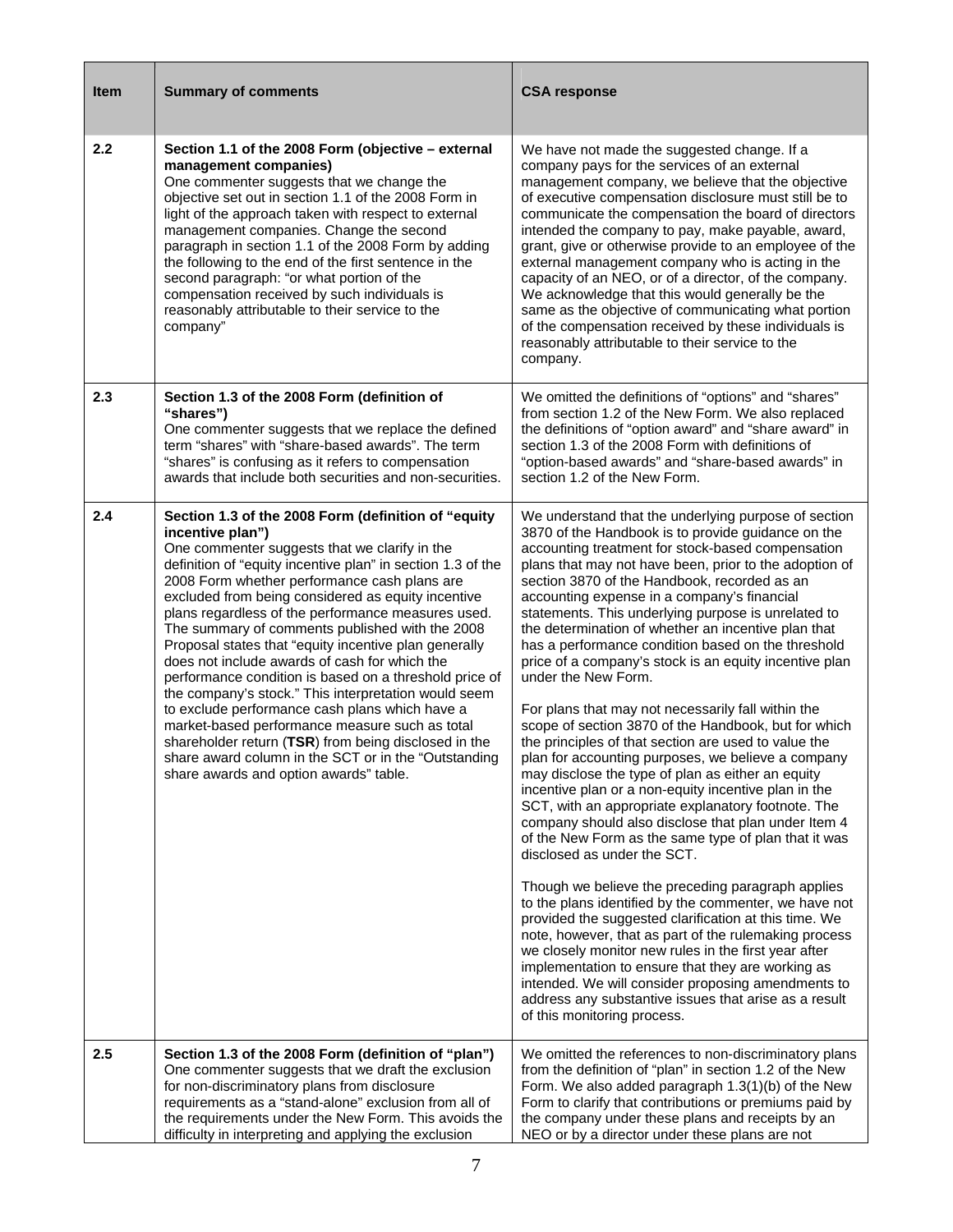| <b>Item</b> | <b>Summary of comments</b>                                                                                                                                                                                                                                                                                                                                                                                                                                                                                                                                                                                                                                                                                                                                                                                                                                                                                                                                                                                                                                                                                                                                                                                                                                                                                                                                                                                                                                                                                                                                                                                                                                                                                                               | <b>CSA response</b>                                                                                                                                                                                                                                                                                                                                                                                                                                                                                                                                                                                                                                                                                                                                                                                                                                                                                                                                                                                                                                                                                                                                                                                                                                            |
|-------------|------------------------------------------------------------------------------------------------------------------------------------------------------------------------------------------------------------------------------------------------------------------------------------------------------------------------------------------------------------------------------------------------------------------------------------------------------------------------------------------------------------------------------------------------------------------------------------------------------------------------------------------------------------------------------------------------------------------------------------------------------------------------------------------------------------------------------------------------------------------------------------------------------------------------------------------------------------------------------------------------------------------------------------------------------------------------------------------------------------------------------------------------------------------------------------------------------------------------------------------------------------------------------------------------------------------------------------------------------------------------------------------------------------------------------------------------------------------------------------------------------------------------------------------------------------------------------------------------------------------------------------------------------------------------------------------------------------------------------------------|----------------------------------------------------------------------------------------------------------------------------------------------------------------------------------------------------------------------------------------------------------------------------------------------------------------------------------------------------------------------------------------------------------------------------------------------------------------------------------------------------------------------------------------------------------------------------------------------------------------------------------------------------------------------------------------------------------------------------------------------------------------------------------------------------------------------------------------------------------------------------------------------------------------------------------------------------------------------------------------------------------------------------------------------------------------------------------------------------------------------------------------------------------------------------------------------------------------------------------------------------------------|
|             | where the word "plan" is not used in the actual<br>provision setting forth the requirement.                                                                                                                                                                                                                                                                                                                                                                                                                                                                                                                                                                                                                                                                                                                                                                                                                                                                                                                                                                                                                                                                                                                                                                                                                                                                                                                                                                                                                                                                                                                                                                                                                                              | required to be disclosed as compensation under the<br>New Form.                                                                                                                                                                                                                                                                                                                                                                                                                                                                                                                                                                                                                                                                                                                                                                                                                                                                                                                                                                                                                                                                                                                                                                                                |
| 2.6         | Subsection 1.4(1) of the 2008 Form (compensation<br>paid by the company or a subsidiary of the<br>company)<br>One commenter suggests that we clarify that the<br>instruction to disclose any compensation paid to an<br>NEO or director by another entity under an<br>understanding, arrangement or agreement between,<br>for example, the NEO and another entity, relate to his<br>office or position with, or services for, the company<br>and its subsidiaries. Otherwise, the instructions on<br>their face appear to require an inquiry into all sources<br>of the NEO's compensation, unrelated to the issuer for<br>whom disclosure is required.                                                                                                                                                                                                                                                                                                                                                                                                                                                                                                                                                                                                                                                                                                                                                                                                                                                                                                                                                                                                                                                                                  | We changed the first sentence in paragraph 1.3(1)(a)<br>of the New Form to read: "When completing this form,<br>the company must disclose all compensation paid,<br>payable, awarded, granted, given or otherwise<br>provided, directly or indirectly, by the company, or a<br>subsidiary of the company, to each NEO and director,<br>in any capacity."                                                                                                                                                                                                                                                                                                                                                                                                                                                                                                                                                                                                                                                                                                                                                                                                                                                                                                       |
| 2.7         | Subsection 1.4(5) of the 2008 Form (determining<br><b>NEOs - termination payments)</b><br>Six commenters suggest that we exclude one time<br>payments paid or payable as a result of termination<br>(such as severance and other related payments) from<br>the total compensation calculation for the purposes of<br>determining who is an NEO in a given year. The<br>following one-time compensation awards should be<br>excluded:<br>Signing bonuses or equity replacement awards to<br>$\bullet$<br>new hires.<br>Dividend equivalent payments, as these are not<br>$\bullet$<br>annual compensation but typically represent<br>earnings on compensation awarded in previous<br>years.<br>Termination payments which are severance<br>$\bullet$<br>related and do not represent annual salary or<br>performance compensation.<br>Accelerated pension payments that would be<br>$\bullet$<br>included in column (h) of the SCT.<br>The commenters note the following reasons for this<br>suggestion:<br>Including items such as equity replacements<br>$\bullet$<br>awards and termination payments may result in<br>more frequent year-over-year changes in the NEO<br>group, making it more difficult for readers to track<br>changes in compensation levels.<br>This requirement expands the number of<br>$\bullet$<br>executive officers for who individual disclosure will<br>be required simply by virtue of the fact that the<br>executive officer's employment was terminated<br>during the year. This would also require SCT<br>disclosure be prepared for two comparative years,<br>as well as the other supplemental disclosure,<br>including CD&A, required by the 2008 Form.<br>An executive officer for whom it was not | We have added subparagraph 1.3(6)(b)(ii) of the New<br>Form to exclude from the calculation, any incremental<br>payments, payables, and benefits to an executive<br>officer that are triggered by, or result from, a scenario<br>listed in section 6.1 of the New Form that occurred<br>during the most recently completed financial year.<br>With respect to the suggestion to exclude all other<br>compensation amounts reported under column (h) of<br>the SCT, we believe such amounts are an important<br>element of compensation. We believe that the cost of<br>calculating all other compensation of every executive<br>officer is not onerous. In contrast, the cost of<br>calculating pension benefits of every executive officer,<br>especially if the executive officer is not ultimately an<br>NEO, may be significant.<br>With respect to the suggestion that we ignore the<br>accounting obligation to expense the full grant when<br>an executive becomes eligible to retire, we note that<br>paragraph 1.3(6)(a) of the New Form requires that<br>total compensation, including equity award values, for<br>the purposes of determining who is an NEO be<br>calculated in accordance with the requirements in<br>section 3.1 of the New Form. |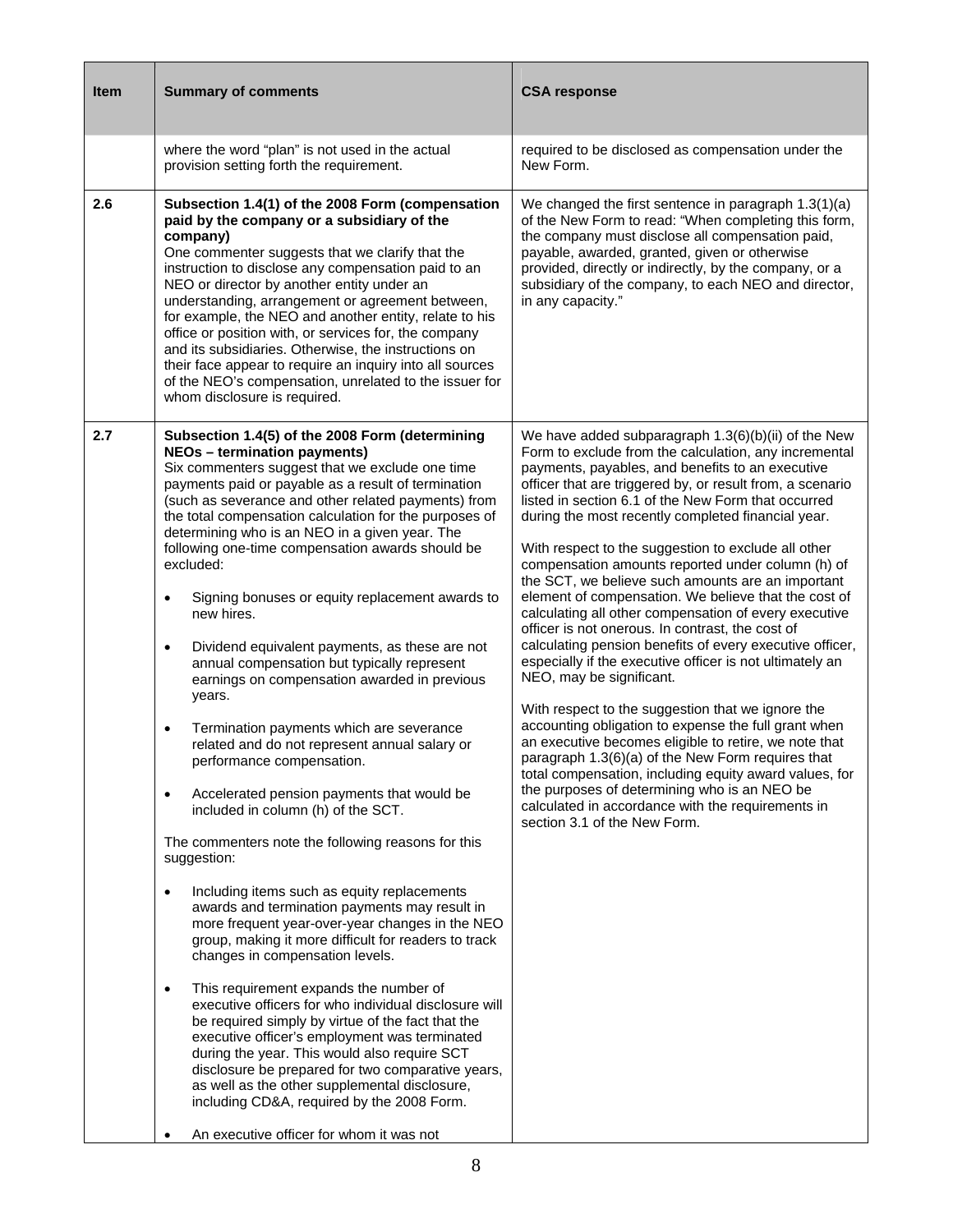| <b>Item</b> | <b>Summary of comments</b>                                                                                                                                                                                                                                                                                                                                                                                                                                                                                                                                                                                                                                                                                                                                                                                                                                                                                                                                                                                                                               | <b>CSA response</b>                                                                                                                                                                                                                                                                                                                                                                                                                                                                                                                                                                                                                                                                                                                                                       |
|-------------|----------------------------------------------------------------------------------------------------------------------------------------------------------------------------------------------------------------------------------------------------------------------------------------------------------------------------------------------------------------------------------------------------------------------------------------------------------------------------------------------------------------------------------------------------------------------------------------------------------------------------------------------------------------------------------------------------------------------------------------------------------------------------------------------------------------------------------------------------------------------------------------------------------------------------------------------------------------------------------------------------------------------------------------------------------|---------------------------------------------------------------------------------------------------------------------------------------------------------------------------------------------------------------------------------------------------------------------------------------------------------------------------------------------------------------------------------------------------------------------------------------------------------------------------------------------------------------------------------------------------------------------------------------------------------------------------------------------------------------------------------------------------------------------------------------------------------------------------|
|             | historically necessary to provide executive<br>compensation disclosure could be deemed to be<br>an NEO following his or her termination of<br>employment solely because of receiving such<br>post-termination amounts.<br>Disclosure of termination policies and<br>$\bullet$<br>arrangements is most appropriately captured in<br>section 6.1 of the 2008 Form and should not form<br>a step in the process of determining who will be<br>an NEO.<br>The pension value reported under column (g) of<br>the SCT is excluded from the total compensation<br>calculation for the purposes of determining NEOs.<br>One commenter suggests that we use only salary,<br>bonus, annual incentive and equity awards value in<br>calculating total compensation for determining NEOs.<br>For determining equity award values, the commenter<br>suggests ignoring the accounting obligation to<br>expense the full grant when an executive becomes<br>eligible to retire and providing the flexibility to ignore<br>special grants made in certain circumstances. |                                                                                                                                                                                                                                                                                                                                                                                                                                                                                                                                                                                                                                                                                                                                                                           |
| 2.8         | Clause 1.4(5)(a)(ii)(B) of the 2008 Form<br>(determining NEOs - foreign assignments)<br>Two commenters suggest that we clarify the exclusion<br>due to foreign assignments, especially in regards to<br>payments paid to offset the impact of higher Canadian<br>taxes (which the commenter believes should not even<br>be disclosed). Tax equalization or other expatriate<br>payments should be excluded from the total<br>compensation calculation to make the comparisons<br>more consistent.                                                                                                                                                                                                                                                                                                                                                                                                                                                                                                                                                        | We have not made the suggested change. We believe<br>that all payments (including those to offset the impact<br>of higher Canadian taxes) should be included. Under<br>subparagraph 1.3(6)(b)(iii) of the New Form, when<br>calculating total compensation to determine who is an<br>NEO, companies may exclude any cash<br>compensation that: (a) relates to foreign assignments;<br>(b) is specifically intended to offset the impact of a<br>higher cost of living; and (c) is not otherwise related to<br>the duties the executive officer performs for the<br>company. If tax equalization or other expatriate<br>payments satisfy these three conditions, they may be<br>excluded from the calculation of total compensation to<br>determine who is an NEO.         |
| 2.9         | Subparagraph 1.4(5)(a)(i) of the 2008 Form<br>(determining NEOs - total compensation)<br>One commenter suggests that we replace the words<br>"as if" in subparagraph 1.4(5)(a)(i) of the 2008 Form<br>with a reference to "all compensation provided". The<br>words "as if" appear to contemplate the disclosure of<br>hypothetical compensation figures. This is inconsistent<br>with the requirement not to "annualize", and preserve<br>comparability among issuers (who may make different<br>"as if" calculations).                                                                                                                                                                                                                                                                                                                                                                                                                                                                                                                                 | We have not made the suggested change. We intend<br>the words "as if" in paragraph $1.3(6)(a)$ of the New<br>Form to mean that total compensation should be<br>calculated in accordance with the requirements in<br>section 3.1 of the New Form. Deleting those words<br>may have the effect of excluding the requirements for<br>reporting total compensation as set out in section 3.1<br>of the New Form.<br>We note that section 3.1 of the New Form is subject to<br>the requirement not to "annualize" compensation<br>under subsection 1.3(3) of the New Form. We believe<br>the effect of these provisions should be that<br>compensation for terminated executive officers will not<br>be annualized when determining whether an executive<br>officer is an NEO. |
| 2.10        | Paragraph 1.4(7)(b) of the 2008 Form (new<br>reporting issuers)<br>One commenter suggests that we delete the words<br>"despite paragraph (a)," in paragraph 1.4(7)(b) of the                                                                                                                                                                                                                                                                                                                                                                                                                                                                                                                                                                                                                                                                                                                                                                                                                                                                             | We omitted the words "Despite paragraph (a)," from<br>paragraph 1.3(8)(c) of the New Form.                                                                                                                                                                                                                                                                                                                                                                                                                                                                                                                                                                                                                                                                                |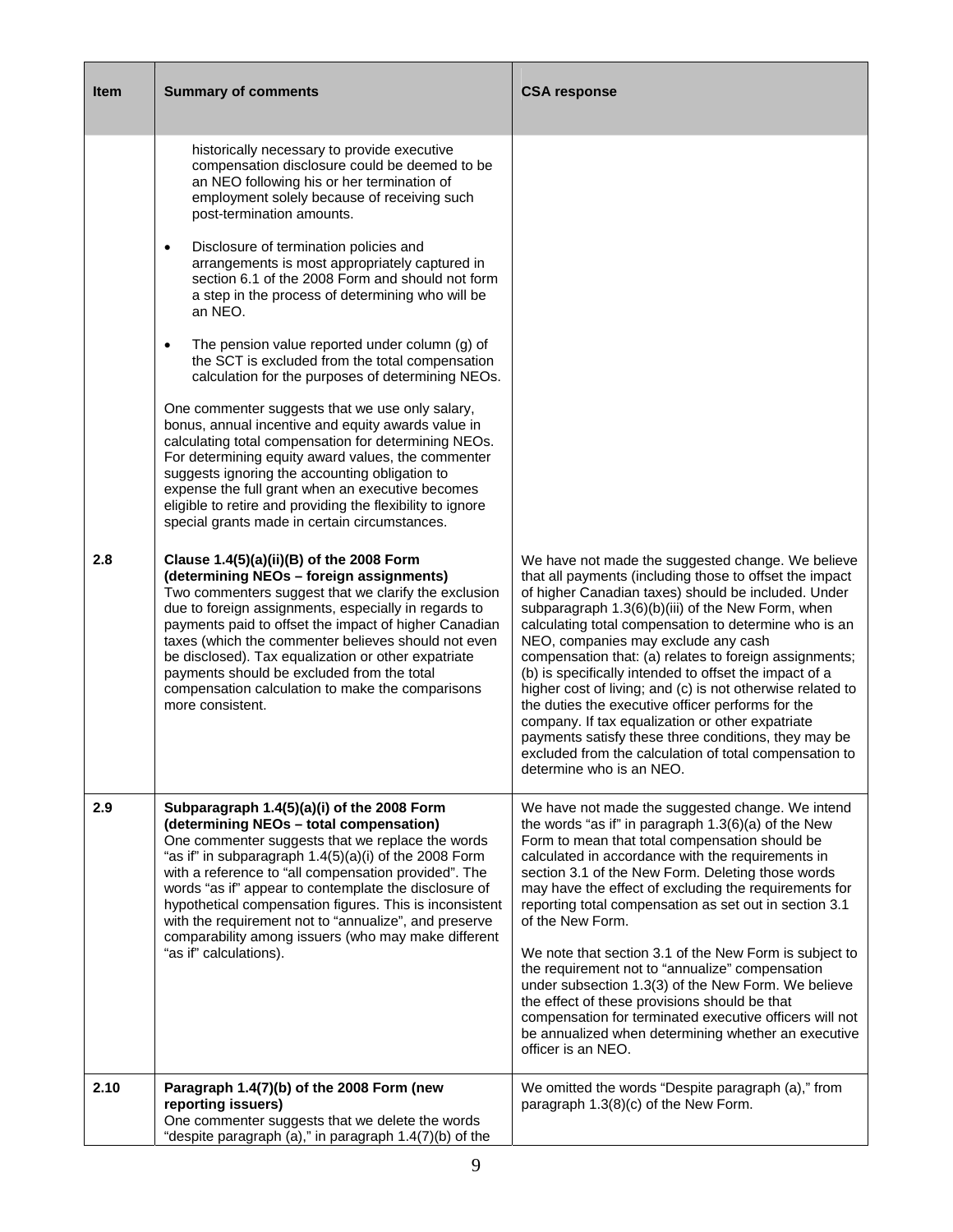| <b>Item</b> | <b>Summary of comments</b>                                                                                                                                                                                                                                                                                                                                                                                                                                                                                                                                                                                                                      | <b>CSA response</b>                                                                                                                                                                                                                                                                                                                                                                                                                                                                                                                                                            |
|-------------|-------------------------------------------------------------------------------------------------------------------------------------------------------------------------------------------------------------------------------------------------------------------------------------------------------------------------------------------------------------------------------------------------------------------------------------------------------------------------------------------------------------------------------------------------------------------------------------------------------------------------------------------------|--------------------------------------------------------------------------------------------------------------------------------------------------------------------------------------------------------------------------------------------------------------------------------------------------------------------------------------------------------------------------------------------------------------------------------------------------------------------------------------------------------------------------------------------------------------------------------|
|             | 2008 Form. Paragraphs (a) and (b) do not overlap<br>since paragraph (a) deals with historical compensation<br>disclosure while paragraph (b) deals with future<br>compensation disclosure. It is not necessary to include<br>the phrase "despite paragraph (a)" and it is confusing<br>to do so since it appears to imply that where<br>disclosure is being provided in a prospectus it is<br>necessary to include historical executive<br>compensation disclosure.                                                                                                                                                                             |                                                                                                                                                                                                                                                                                                                                                                                                                                                                                                                                                                                |
|             | <b>COMMENTS ON ITEM 2 OF THE 2008 FORM (COMPENSATION DISCUSSION AND ANALYSIS)</b>                                                                                                                                                                                                                                                                                                                                                                                                                                                                                                                                                               |                                                                                                                                                                                                                                                                                                                                                                                                                                                                                                                                                                                |
| 3.1         | Section 2.1 of the 2008 Form (CD&A)<br>One commenter suggests that we implement a<br>tracking, grading and reporting mechanism for<br>compliance in order to facilitate guidance on<br>establishing a meaningful CD&A.                                                                                                                                                                                                                                                                                                                                                                                                                          | We have an ongoing commitment to conduct general<br>continuous disclosure reviews. These reviews typically<br>include consideration of a company's executive<br>compensation disclosure. Though we do not generally<br>disclose the results of individual reviews, we may<br>publish additional guidance in the form of a staff notice<br>if we find recurring deficiencies or themes in the<br>disclosure that we believe will be of interest to other<br>companies. If warranted, such a staff notice may<br>provide additional guidance on establishing<br>meaningful CD&A. |
| 3.2         | Section 2.1 of the 2008 Form (material<br>compensation policies)<br>One commenter suggests that we include a<br>requirement to disclose the absence of policies which<br>are "deemed material" by the 2008 Form.                                                                                                                                                                                                                                                                                                                                                                                                                                | We have not made the suggested change. We believe<br>that companies must determine which of their<br>compensation policies are significant and disclose<br>these policies if necessary to satisfy the objective set<br>in section 1.1 of the New Form.                                                                                                                                                                                                                                                                                                                         |
| 3.3         | Subsection 2.1(3) of the 2008 Form (benchmarks)<br>Two commenters suggest that we make the following<br>changes to subsection 2.1(3) of the 2008 Form:<br>Remove the word "certain" in the second<br>$\bullet$<br>sentence of subsection 2.1(3) of the 2008 Form.<br>All companies included in the benchmark and<br>selection criteria should be included in the CD&A.<br>Delete the second sentence in subsection 2.1(3)<br>$\bullet$<br>of the 2008 Form as it is redundant.                                                                                                                                                                  | We omitted the second sentence of subsection 2.1(3)<br>of the 2008 Form from subsection 2.1(3) of the New<br>Form because it is redundant.                                                                                                                                                                                                                                                                                                                                                                                                                                     |
| 3.4         | Subsection 2.1(3) of the 2008 Form (benchmarks -<br>companies included in the benchmark group)<br>One commenter suggests that we replace "including<br>companies included in the benchmark" with "including<br>selection criteria for companies included in the<br>benchmark" in subsection 2.1(3) of the 2008 Form.<br>Including the entire list of companies included in the<br>benchmarking process could in some instances<br>include many companies and would not provide<br>meaningful disclosure to the readers. It should be<br>sufficient to provide the selection criteria used for<br>selecting companies included in the benchmark. | We have not made the suggested change. We believe<br>that a complete list of the benchmark group should be<br>disclosed because the complete list would be<br>meaningful to users even if the list is extensive.                                                                                                                                                                                                                                                                                                                                                               |
| 3.5         | Subsection 2.1(4) of the 2008 Form (performance<br>goals or similar conditions)<br>One commenter suggests that we only require<br>companies to disclose in general terms how targets                                                                                                                                                                                                                                                                                                                                                                                                                                                            | We have not made the suggested change. We do not<br>believe that a requirement to only disclose how<br>performance goals or similar conditions are set and<br>level of performance achieved compared to the target                                                                                                                                                                                                                                                                                                                                                             |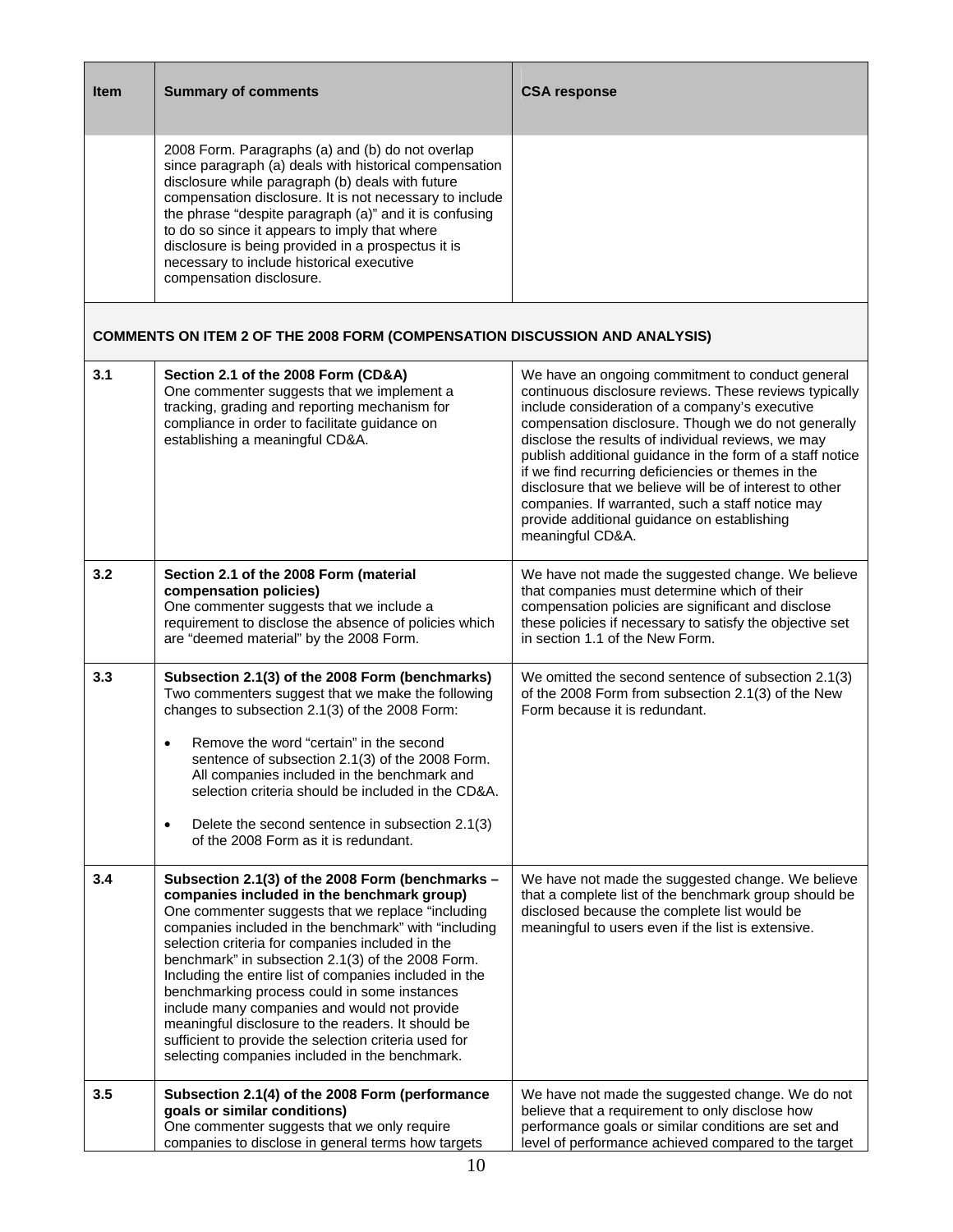| <b>Item</b> | <b>Summary of comments</b>                                                                                                                                                                                                                                                                                                                                                                                                                                                                                                                                                                                                                                                                                                                                                                                                                                                                                                                                                                                                                | <b>CSA response</b>                                                                                                                                                                                                                                                                                                                                                                                                                                                                                                                                                                                                                                                                                                                                                                                                                                                                                                                                                                                                                                                                                                                                                                                                                                                                                                                                                                                                                                                                                        |
|-------------|-------------------------------------------------------------------------------------------------------------------------------------------------------------------------------------------------------------------------------------------------------------------------------------------------------------------------------------------------------------------------------------------------------------------------------------------------------------------------------------------------------------------------------------------------------------------------------------------------------------------------------------------------------------------------------------------------------------------------------------------------------------------------------------------------------------------------------------------------------------------------------------------------------------------------------------------------------------------------------------------------------------------------------------------|------------------------------------------------------------------------------------------------------------------------------------------------------------------------------------------------------------------------------------------------------------------------------------------------------------------------------------------------------------------------------------------------------------------------------------------------------------------------------------------------------------------------------------------------------------------------------------------------------------------------------------------------------------------------------------------------------------------------------------------------------------------------------------------------------------------------------------------------------------------------------------------------------------------------------------------------------------------------------------------------------------------------------------------------------------------------------------------------------------------------------------------------------------------------------------------------------------------------------------------------------------------------------------------------------------------------------------------------------------------------------------------------------------------------------------------------------------------------------------------------------------|
|             | are set and the level of performance achieved<br>compared to the target.                                                                                                                                                                                                                                                                                                                                                                                                                                                                                                                                                                                                                                                                                                                                                                                                                                                                                                                                                                  | satisfies the needs of users.                                                                                                                                                                                                                                                                                                                                                                                                                                                                                                                                                                                                                                                                                                                                                                                                                                                                                                                                                                                                                                                                                                                                                                                                                                                                                                                                                                                                                                                                              |
| 3.6         | Subsection 2.1(4) of the 2008 Form (do not require<br>disclosure of forward-looking performance<br>targets)<br>Four commenters suggest that we do not require<br>disclosure of forward-looking performance targets, for<br>the following reasons:<br>Disclosure would put companies at a competitive<br>$\bullet$<br>disadvantage and will risk causing competitive<br>harm despite the "serious prejudice" exemption.<br>Disclosure may raise forecasting concerns and<br>$\bullet$<br>prevent companies from setting "stretch" targets.<br>Disclosure may create incentive for companies to<br>$\bullet$<br>move away from business or industry-specific<br>performance measures and, instead, revert to so-<br>called "plain vanilla" measures, such as earnings-<br>per-share, which would ultimately lead to "one-<br>size-fits-all" incentive plans that are poorly<br>aligned with each company's unique business<br>strategy.<br>Some of the performance targets may prove<br>$\bullet$<br>difficult for investors to understand. | Though these comments may be justified in some<br>cases, we do not believe that they support a general<br>exclusion for the disclosure of forward-looking<br>performance goals or similar conditions. In this regard,<br>we believe that the "serious prejudice" exemption<br>strikes an appropriate balance between the interests<br>of users in receiving this disclosure and the concerns<br>of companies.<br>We note that we closely monitor new rules in the first<br>year after implementation to ensure that they are<br>working as intended. The requirement to disclose<br>forward-looking performance goals or similar<br>conditions and the use of the exemption for disclosure<br>that would seriously prejudice a company's interests<br>will be a prominent part of this monitoring process.<br>We also note that we have an ongoing commitment to<br>conduct continuous disclosure reviews. These reviews<br>typically include consideration of a company's<br>executive compensation disclosure. Though we do not<br>generally disclose the results of individual reviews, we<br>may publish additional guidance in the form of a staff<br>notice if we find recurring deficiencies or themes in the<br>disclosure that we believe will be of interest to other<br>companies. If warranted, such a staff notice may<br>provide additional guidance on the disclosure of<br>forward-looking performance goals or similar<br>conditions and the use of the "serious prejudice"<br>exemption. |
| 3.7         | Subsection 2.1(4) of the 2008 Form (forward-<br>looking performance targets - specified number of<br>years)<br>One commenter suggests that we clarify whether the<br>2008 Form would require disclosure for each forward-<br>looking year unless doing so would seriously prejudice<br>the company's interest, in circumstances where long<br>term incentive plans have forward-looking targets for a<br>specified number of years.                                                                                                                                                                                                                                                                                                                                                                                                                                                                                                                                                                                                       | We believe that subsection 2.1(4) of the New Form<br>requires, for a long term incentive plan, disclosure of<br>objective forward-looking performance goals, or<br>similar conditions, that apply to each year covered by<br>the plan unless doing so for a particular year would<br>seriously prejudice the company's interests.                                                                                                                                                                                                                                                                                                                                                                                                                                                                                                                                                                                                                                                                                                                                                                                                                                                                                                                                                                                                                                                                                                                                                                          |
| 3.8         | Subsection 2.1(4) of the 2008 Form (serious<br>prejudice to the company's interests exemption -<br>meaning)<br>Five commenters do not support the "serious<br>prejudice" exemption. They make the following<br>suggestions:<br>Two commenters suggest using the competitive<br>$\bullet$<br>harm standard in lieu of the serious prejudice<br>standard, or clarifying the meaning of the serious<br>prejudice standard. The "serious prejudice to the<br>company's interest" standard may be more<br>difficult to interpret and apply consistently since it<br>appears to be broader than the competitive harm<br>standard and could encompass consequences<br>that are not related to business competition.                                                                                                                                                                                                                                                                                                                              | We have not made the suggested changes. We<br>changed the "competitive harm" exemption in the<br>2007 Proposal to the "serious prejudice" exemption in<br>the 2008 Proposal to harmonize with the language in<br>Part 12 of NI 51-102 in respect of the omission or<br>redaction of material contracts. We believe that the<br>"serious prejudice" exemption strikes an appropriate<br>balance between the interests of companies and<br>users.<br>Though we have not provided additional guidance at<br>this time, we note that we closely monitor new rules in<br>the first year after implementation to ensure that they<br>are working as intended. The use of the "serious<br>prejudice" exemption will be a prominent part of this<br>monitoring process.                                                                                                                                                                                                                                                                                                                                                                                                                                                                                                                                                                                                                                                                                                                                            |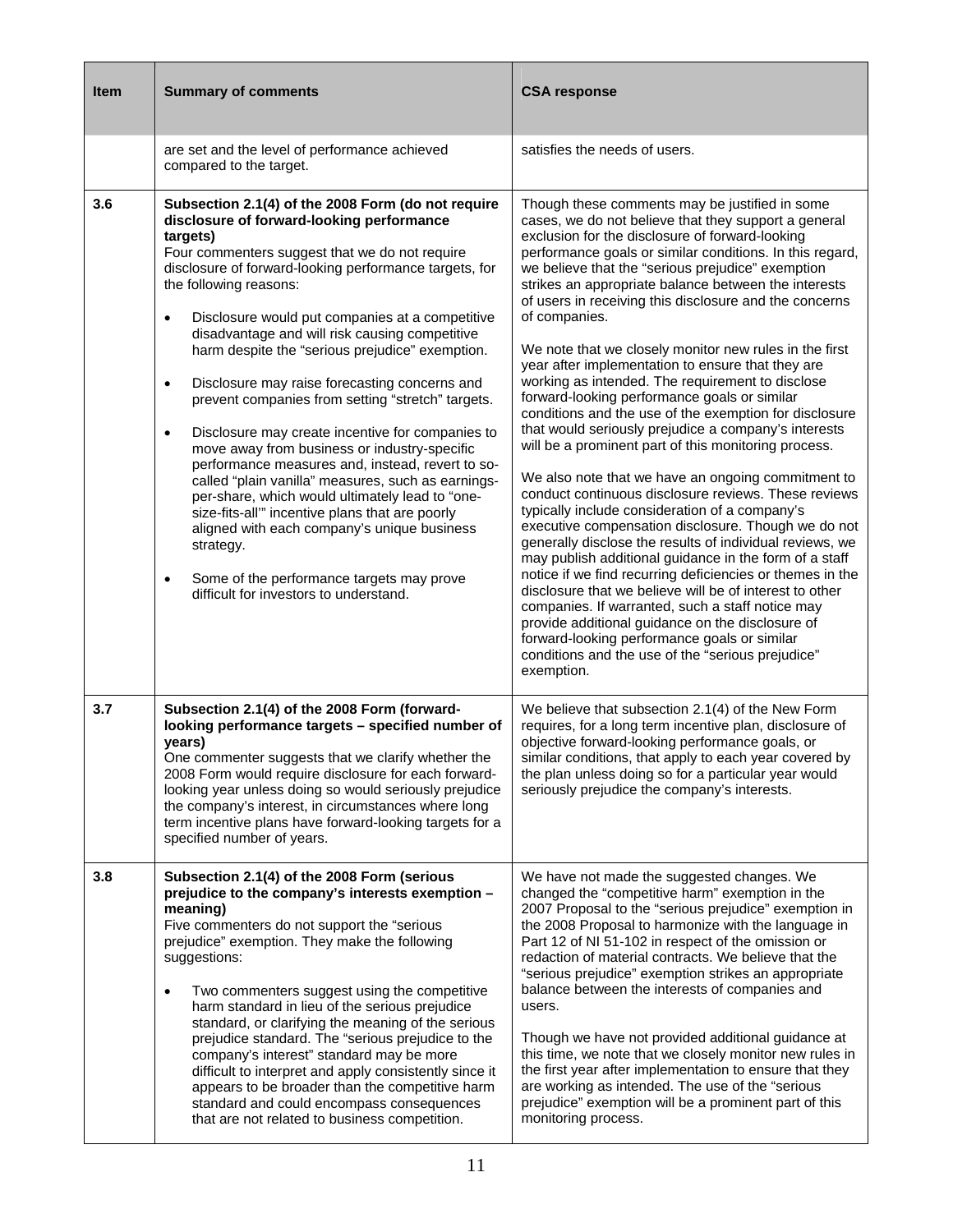| <b>Item</b> | <b>Summary of comments</b>                                                                                                                                                                                                                                                                                                                                                                                                                                                                                                                                                                                                                                                                                                                       | <b>CSA response</b>                                                                                                                                                                                                                                                                                                                                                                                                                                                                                                                                                                                                                                                                                                                                                                                                                                                                                                                                                                                                                                                                                                                                                                                                                                                              |
|-------------|--------------------------------------------------------------------------------------------------------------------------------------------------------------------------------------------------------------------------------------------------------------------------------------------------------------------------------------------------------------------------------------------------------------------------------------------------------------------------------------------------------------------------------------------------------------------------------------------------------------------------------------------------------------------------------------------------------------------------------------------------|----------------------------------------------------------------------------------------------------------------------------------------------------------------------------------------------------------------------------------------------------------------------------------------------------------------------------------------------------------------------------------------------------------------------------------------------------------------------------------------------------------------------------------------------------------------------------------------------------------------------------------------------------------------------------------------------------------------------------------------------------------------------------------------------------------------------------------------------------------------------------------------------------------------------------------------------------------------------------------------------------------------------------------------------------------------------------------------------------------------------------------------------------------------------------------------------------------------------------------------------------------------------------------|
|             | One commenter would like to confirm whether it is<br>$\bullet$<br>acceptable for companies to distinguish between<br>disclosure of certain types of targets based on<br>their interpretation of the risk of serious prejudice.<br>One commenter suggests that the 2008 Form<br>$\bullet$<br>should contain strict limits on the ability of<br>companies to use the "serious prejudice to the<br>company's interest" exemption as the reason for<br>not disclosing performance targets.<br>Two commenters suggest that the CSA regulate<br>$\bullet$<br>and enforce the disclosure of performance<br>measures, weights and targets consistently and<br>closely monitor the use of the "serious prejudice<br>to the company's interest" exemption. |                                                                                                                                                                                                                                                                                                                                                                                                                                                                                                                                                                                                                                                                                                                                                                                                                                                                                                                                                                                                                                                                                                                                                                                                                                                                                  |
| 3.9         | Subsection 2.1(4) of the 2008 Form (Commentary)<br>One commenter suggests that we change the<br>language in Commentary 3 as the bulleted items are<br>not "elements of compensation". They are examples of<br>items that may be significant elements of disclosure<br>concerning or relating to compensation.                                                                                                                                                                                                                                                                                                                                                                                                                                    | We added the words "disclosure concerning" after<br>"significant elements of" in Commentary 3 to section<br>2.1 of the New Form.                                                                                                                                                                                                                                                                                                                                                                                                                                                                                                                                                                                                                                                                                                                                                                                                                                                                                                                                                                                                                                                                                                                                                 |
| 3.10        | Section 2.2 of the 2008 Form (performance graph -<br>remove requirement)<br>Two commenters suggest that we remove the<br>requirement to include a performance graph. The<br>performance graph does not provide any meaningful<br>information to readers.<br>Alternatively, the commenters suggested that:<br>We should permit supplemental tables or graphs<br>$\bullet$<br>to the stock performance graph that compares 5-<br>year CEO pay trend line to other relevant<br>performance metric(s).<br>The performance graph should be limited to a<br>$\bullet$<br>three-year period to be consistent with the<br>disclosure set forth in the SCT.                                                                                               | We have not made the suggested changes. We<br>believe that information provided by the performance<br>graph is generally meaningful.<br>The Commentary to section 2.2 of the New Form<br>provides that companies may also include other<br>relevant performance goals or similar conditions in the<br>performance graph. If the company also believes that<br>other relevant measures of performances are more<br>meaningful than the link with share price, the company<br>may include supplemental tables or graphs and<br>explain why those supplemental tables or graphs are<br>more meaningful.<br>The decision to require three year historical disclosure<br>in the SCT is not related to the decision to require five<br>year historical performance graph disclosure.<br>Specifically, the three year historical disclosure in the<br>SCT is required to facilitate year-to-year comparisons<br>whereas the five year historical performance graph<br>disclosure is required to facilitate trend analysis. We<br>also note that the historical information in both the<br>SCT and the performance graph would typically be<br>available in prior year filings and do not believe there<br>are significant costs to companies to provide this<br>historical information. |
| 3.11        | Section 2.2 of the 2008 Form (performance graph -<br>other pertinent performance metrics)<br>One commenter suggests that we not neglect other<br>pertinent performance metrics in the analysis of the link<br>between pay and performance. Performance metrics<br>vary by industry and linking pay to performance should<br>be specific to the company and industry.<br>One commenter suggests that we change the last<br>paragraph of section 2.2 of the 2008 Form, which                                                                                                                                                                                                                                                                       | We consider share performance to be a universal<br>metric that can easily be applied by all companies.<br>However, we agree that there may be other pertinent<br>performance metrics depending on the company's<br>specific circumstances. Apart from the requirement to<br>include a share performance graph comparing total<br>share performance with compensation trends, the<br>New Form does not require companies to use a single<br>performance metric in isolation. Companies may use<br>any performance metric they see fit to describe and                                                                                                                                                                                                                                                                                                                                                                                                                                                                                                                                                                                                                                                                                                                             |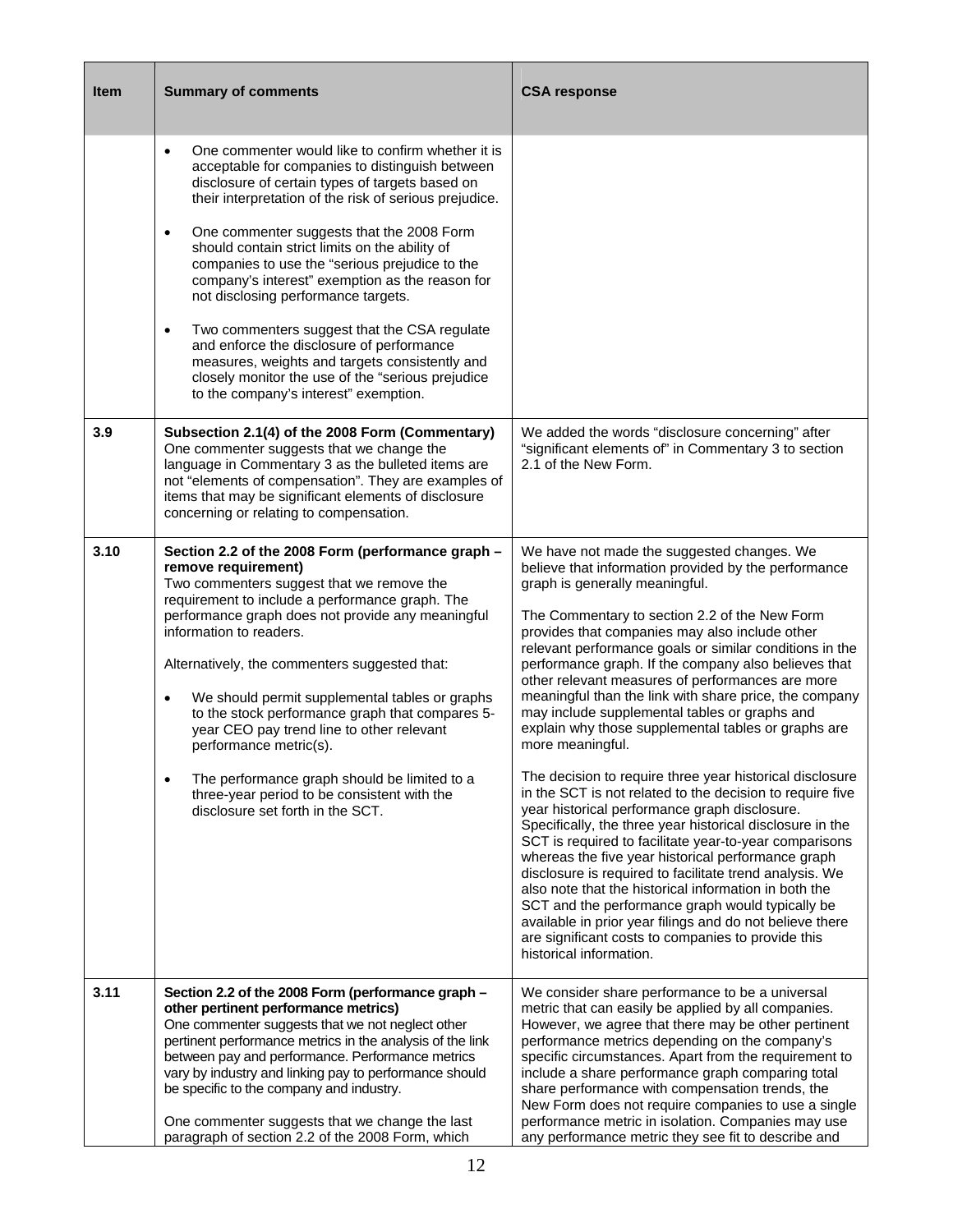| <b>Item</b> | <b>Summary of comments</b>                                                                                                                                                                                                                                                                                                                                                                                                                                                                                                                                                                                                                                                                                                                         | <b>CSA response</b>                                                                                                                                                                                                                                                                                                                                                                                                                                                                                                                                                                                                                                                                                                                                                                                                                                                     |
|-------------|----------------------------------------------------------------------------------------------------------------------------------------------------------------------------------------------------------------------------------------------------------------------------------------------------------------------------------------------------------------------------------------------------------------------------------------------------------------------------------------------------------------------------------------------------------------------------------------------------------------------------------------------------------------------------------------------------------------------------------------------------|-------------------------------------------------------------------------------------------------------------------------------------------------------------------------------------------------------------------------------------------------------------------------------------------------------------------------------------------------------------------------------------------------------------------------------------------------------------------------------------------------------------------------------------------------------------------------------------------------------------------------------------------------------------------------------------------------------------------------------------------------------------------------------------------------------------------------------------------------------------------------|
|             | requires a comparison between the trend in share<br>performance to the trend in total compensation to<br>executives. By requiring such analysis with the<br>performance graph, the requirements implicitly<br>endorse TSR as the best available measure of<br>performance and may result in the unintended<br>consequence of some companies gearing<br>compensation decisions towards short-term stock<br>performance, rather than NEO performance.                                                                                                                                                                                                                                                                                                | justify their compensation policies, provided that these<br>performance metrics do not detract from the provision<br>of meaningful and accessible disclosure of<br>compensation information. We note that companies<br>must disclose other pertinent performance metrics, if<br>necessary to satisfy the objective of executive<br>compensation disclosure set out in section 1.1 of the<br>New Form.<br>At this time, we do not believe that the unintended<br>consequence described by the commenter represents<br>a substantial risk. We note, however, that we closely<br>monitor new rules in the first year after implementation<br>to ensure that they are working as intended. If the risk<br>of this unintended consequence appears to be greater<br>than we currently believe, we may consider proposing<br>amendments to the New Form to mitigate that risk. |
| 3.12        | Subparagraph 2.2(a)(ii) of the 2008 Form<br>(performance graph - exemption for debt-only<br>issuers)<br>One commenter suggests that we change<br>subparagraph 2.2(a)(ii) of the 2008 Form, for<br>consistency with other instruments, to read:<br>"companies that have distributed only debt securities<br>or non-convertible, non-participating preferred<br>securities to the public, and".                                                                                                                                                                                                                                                                                                                                                      | We added the words "or non-convertible, non-<br>participating preferred securities" after "debt<br>securities" in subparagraph 2.2(a)(ii) of the New Form.                                                                                                                                                                                                                                                                                                                                                                                                                                                                                                                                                                                                                                                                                                              |
| 3.13        | Section 2.3 of the 2008 Form (option awards)<br>One commenter suggests that we extend the<br>requirement to describe the process used to grant<br>options to executive officer in section 2.3 of the 2008<br>Form to other types of equity awards.                                                                                                                                                                                                                                                                                                                                                                                                                                                                                                 | We have not made the suggested change at this time.<br>We note, however, that as part of the rulemaking<br>process, we closely monitor new rules in the first year<br>after implementation to ensure that they are working<br>as intended. We will consider proposing amendments<br>to address any substantive issues that arise as a<br>result of this monitoring process, including<br>amendments that would address the inconsistency<br>identified by the commenter.                                                                                                                                                                                                                                                                                                                                                                                                |
|             | <b>COMMENTS ON ITEM 3 OF THE 2008 FORM (SUMMARY COMPENSATION TABLE)</b>                                                                                                                                                                                                                                                                                                                                                                                                                                                                                                                                                                                                                                                                            |                                                                                                                                                                                                                                                                                                                                                                                                                                                                                                                                                                                                                                                                                                                                                                                                                                                                         |
| 4.1         | Section 3.1 of the 2008 Form (grant date fair value<br>of option awards)<br>Many commenters support the decision to require<br>reporting of option awards at grant date fair value.<br>One commenter, however, does not support this<br>decision for the following reasons:<br>All options issued before the change in rules are<br>$\bullet$<br>ignored. They are not part of any measured<br>liability on the balance sheet but they exist and<br>are a liability.<br>Revaluation of options is wrongfully ignored at<br>$\bullet$<br>subsequent balance sheet dates. Again, at<br>exercise they are not revalued. Obviously they do<br>in fact change in value as the stock price changes.<br>The total value of an option to management is its | We acknowledge and thank the commenters for their<br>support of the decision to require reporting at grant<br>date fair value. With respect to the points raised by the<br>commenter who does not support this decision, we<br>note the following:<br>An options-based award that was granted in a<br>$\bullet$<br>financial year before a financial year ended<br>December 31, 2008 is not required to be reported<br>in the SCT. However, Item 4 of the New Form<br>requires certain disclosure for such an option-<br>based award.<br>The revaluation of an option-based award is<br>$\bullet$<br>generally not required to be disclosed in the SCT.<br>However, section 4.2 of the New Form requires<br>disclosure of the aggregate dollar value that<br>would be realized if the option-based award were<br>exercised on the date of vesting. We believe that      |
|             | 13                                                                                                                                                                                                                                                                                                                                                                                                                                                                                                                                                                                                                                                                                                                                                 |                                                                                                                                                                                                                                                                                                                                                                                                                                                                                                                                                                                                                                                                                                                                                                                                                                                                         |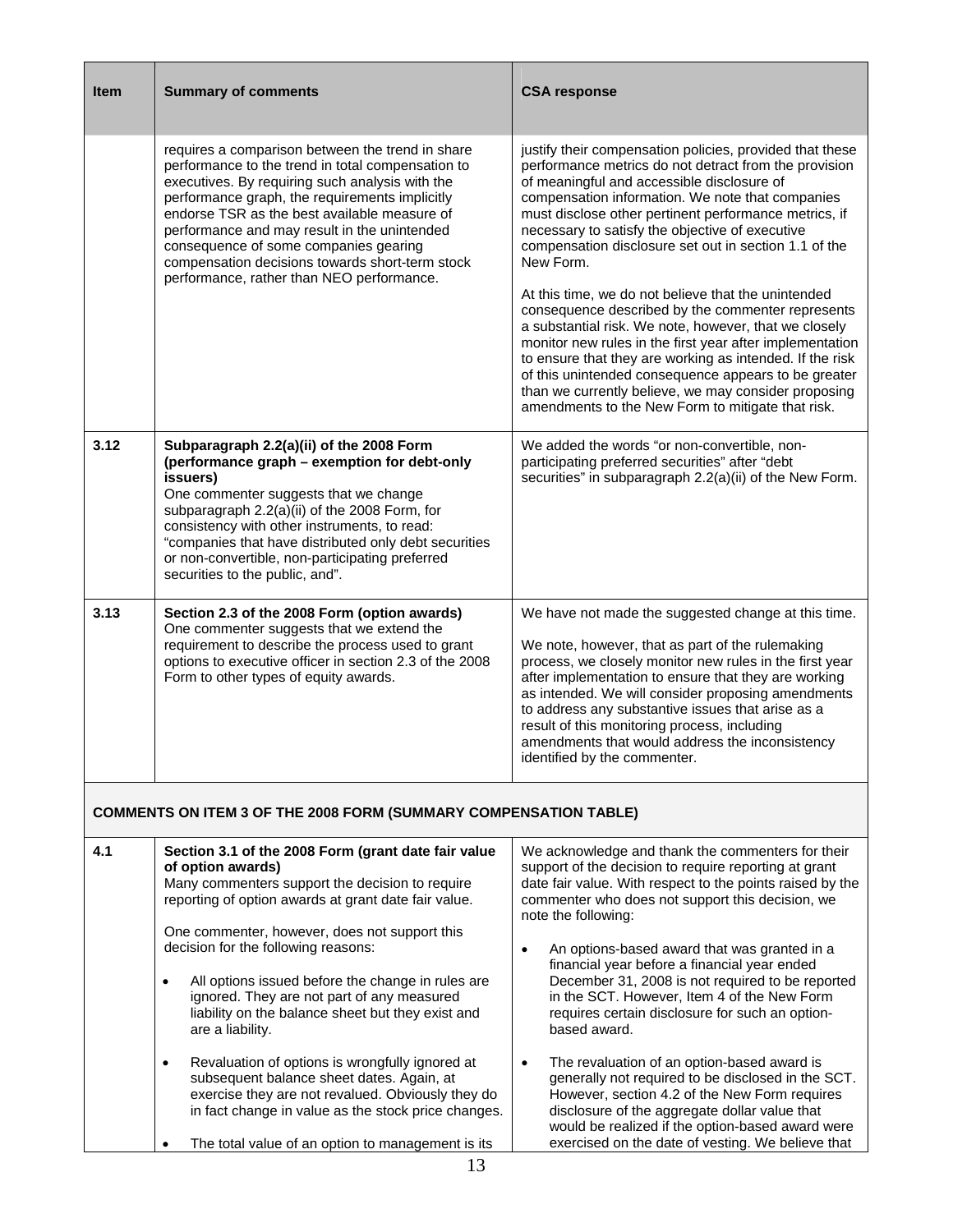| <b>Item</b> | <b>Summary of comments</b>                                                                                                                                                                                                                                                                                                                                                                                                                                                                                                                                                                                                                                                                                                                      | <b>CSA response</b>                                                                                                                                                                                                                                                                                                                                                                                                                                                                                                                                                                                                                                                                                                                                                                                                                                                                                                                                                                                                                                                                 |
|-------------|-------------------------------------------------------------------------------------------------------------------------------------------------------------------------------------------------------------------------------------------------------------------------------------------------------------------------------------------------------------------------------------------------------------------------------------------------------------------------------------------------------------------------------------------------------------------------------------------------------------------------------------------------------------------------------------------------------------------------------------------------|-------------------------------------------------------------------------------------------------------------------------------------------------------------------------------------------------------------------------------------------------------------------------------------------------------------------------------------------------------------------------------------------------------------------------------------------------------------------------------------------------------------------------------------------------------------------------------------------------------------------------------------------------------------------------------------------------------------------------------------------------------------------------------------------------------------------------------------------------------------------------------------------------------------------------------------------------------------------------------------------------------------------------------------------------------------------------------------|
|             | intrinsic value at the exercise date. This by<br>necessity is the cost to the company. The total of<br>all expenses recognized over the life of the option<br>should equal the final intrinsic value.<br>The use of the Black-Scholes value at the time of<br>$\bullet$<br>issue is irrelevant. There has been no economic<br>event - only a decision made. The argument that<br>they have value results from the presumption that<br>they can be sold or used as collateral for a<br>derivative position to offset their risk. Since the<br>whole point of options is to force stock risk upon<br>management, there should be regulations<br>preventing their sale or use as collateral. The<br>valuation should still be the intrinsic value. | changes to the value of an option-based award<br>after an NEO becomes entitled to receive it are<br>not in the nature of compensation.<br>We agree that the total value at the exercise date<br>of an option-based award to an NEO is the<br>option's intrinsic value. However, we believe that<br>the part of that total value that accrued after the<br>NEO became entitled to receive the option-based<br>award is in the nature of an investment gain<br>rather than compensation. Item 4 of the New<br>Form requires disclosure of the value on vesting.<br>The Black-Scholes-Merton model and the<br>$\bullet$<br>binomial lattice model are regarded as two<br>established methodologies in determining the fair<br>prices of options. Disclosure based on intrinsic<br>value (the difference between the market value of<br>the underlying security and the exercise price)<br>would understate the value of an option-based<br>award at grant date because it would ignore other<br>variables such as the time to expiry and the<br>volatility of the underlying security. |
| 4.2         | Subsection 3.1(1) of the 2008 Form (format)<br>Two commenters suggest that we move column (f),<br>"Non-equity incentive plan compensation", to appear<br>immediately to the right of column (c), "Salary" in the<br>SCT. This change will group cash awards together<br>and improve readability of the SCT as the progression<br>of columns from salary to cash awards to equity<br>awards to pension and other compensation, more<br>closely tracks how people view compensation.                                                                                                                                                                                                                                                              | We have not made the suggested change. We believe<br>that the distinction between cash and non-cash<br>awards suggested by the commenter may be one of<br>form over substance.                                                                                                                                                                                                                                                                                                                                                                                                                                                                                                                                                                                                                                                                                                                                                                                                                                                                                                      |
| 4.3         | Subsection 3.1(1) of the 2008 Form (three year<br>comparative disclosure)<br>One commenter suggests that we clarify whether<br>subsection 3.1(1) requires SCT disclosure be<br>completed for each financial year ending after<br>December 31, 2008, even if three financial years are<br>not yet available.<br>One commenter suggests that we clarify whether<br>comparative disclosure under the Old Form is required<br>for the first two years after implementation.                                                                                                                                                                                                                                                                         | We have not made the suggested change. Under<br>subsection 3.1(1) of the New Form, a company is<br>required to complete the SCT for each of the<br>company's three most recently completed financial<br>years that end on or after December 31, 2008. We<br>have replaced Commentary 1 to subsection 3.1(1) of<br>the 2008 Form with the Commentary to subsection<br>3.1(1) of the New Form to clarify that, under<br>subsection 3.1(1) of the New Form, a company is not<br>required to disclose comparative period disclosure in<br>accordance with the requirements of either the Old<br>Form or the New Form, in respect of a financial year<br>ended before December 31, 2008. Also, see our<br>response in item 4.4 below.                                                                                                                                                                                                                                                                                                                                                    |
| 4.4         | Subsection 3.1(1) of the 2008 Form (transition)<br>Three commenters suggest that we do not implement a<br>three-year transition of executive compensation<br>disclosure in the SCT. Year-over-year comparability of<br>NEO compensation for a given company will be limited<br>during this transition period.                                                                                                                                                                                                                                                                                                                                                                                                                                   | We have kept the transition as proposed. We<br>acknowledge that the transition period may limit year-<br>over-year comparability of NEO compensation for at<br>least two financial years following the effective date of<br>the New Form. However, our decision was based on<br>balancing this benefit to users against the costs of<br>requiring issuers to restate, for comparative purposes,<br>SCT disclosure for financial years ended before<br>December 31, 2008.                                                                                                                                                                                                                                                                                                                                                                                                                                                                                                                                                                                                            |
| 4.5         | Paragraphs 3.1(2)(b) and 3.1(8)(d) of the 2008 Form<br>(exchanged compensation)                                                                                                                                                                                                                                                                                                                                                                                                                                                                                                                                                                                                                                                                 | The requirements in paragraphs 3.1(2)(b) and<br>3.1(8)(d) of the 2008 Form were intended to clarify                                                                                                                                                                                                                                                                                                                                                                                                                                                                                                                                                                                                                                                                                                                                                                                                                                                                                                                                                                                 |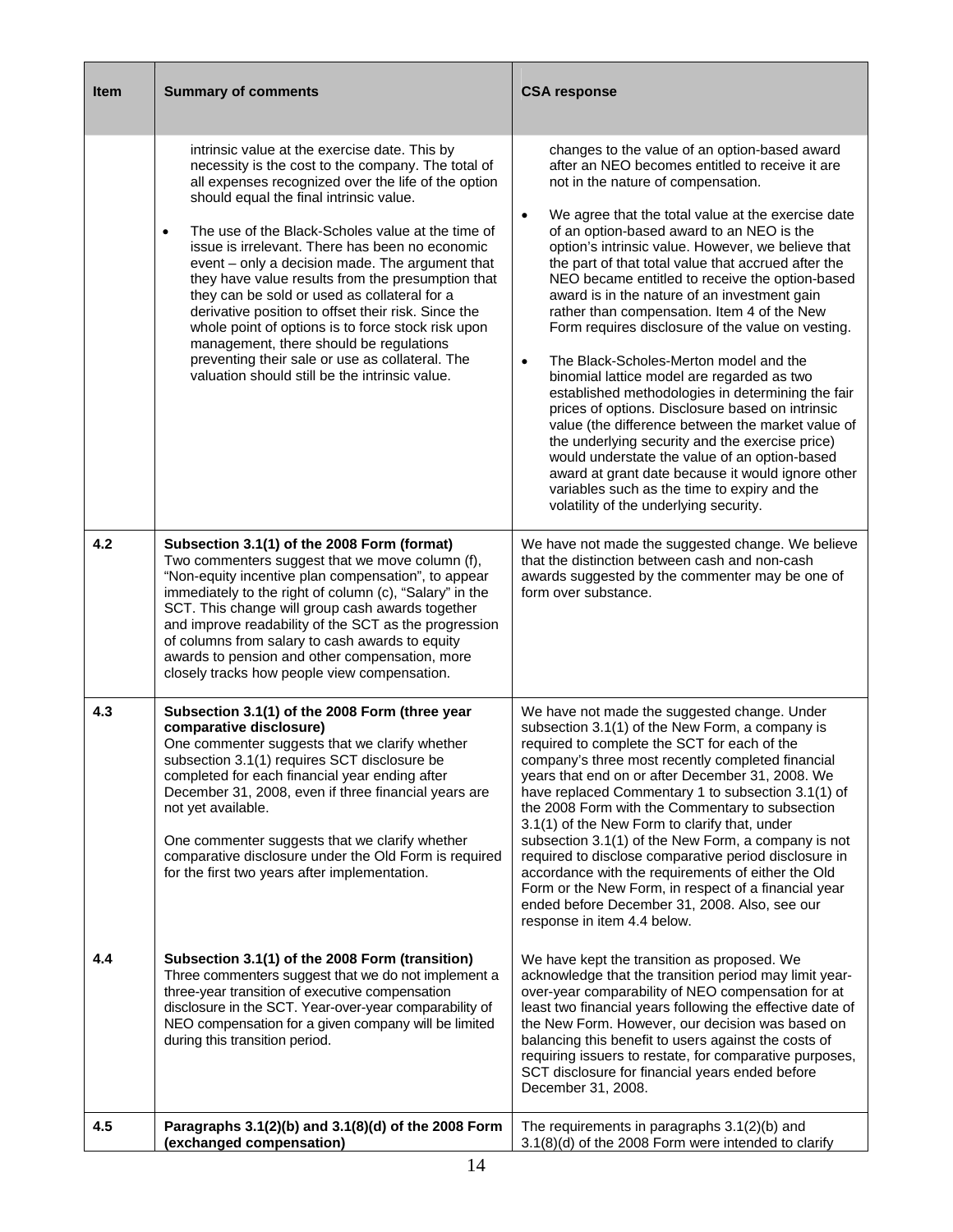| Item | <b>Summary of comments</b>                                                                                                                                                                                                                                                                                                                                                                                                                                                                                                                                                                                                                                                                                                                                                                                                                                                                                                                                                                                                            | <b>CSA response</b>                                                                                                                                                                                                                                                                                                                                                                                                                                                                                                                                                                                                                                                                     |
|------|---------------------------------------------------------------------------------------------------------------------------------------------------------------------------------------------------------------------------------------------------------------------------------------------------------------------------------------------------------------------------------------------------------------------------------------------------------------------------------------------------------------------------------------------------------------------------------------------------------------------------------------------------------------------------------------------------------------------------------------------------------------------------------------------------------------------------------------------------------------------------------------------------------------------------------------------------------------------------------------------------------------------------------------|-----------------------------------------------------------------------------------------------------------------------------------------------------------------------------------------------------------------------------------------------------------------------------------------------------------------------------------------------------------------------------------------------------------------------------------------------------------------------------------------------------------------------------------------------------------------------------------------------------------------------------------------------------------------------------------------|
|      | Four commenters suggest that we change the<br>requirements in paragraph $3.1(2)(b)$ and $3.1(8)(d)$ of<br>the 2008 Form.<br>Two commenters suggest that the exchanged<br>$\bullet$<br>compensation should be included in the same<br>column in which it would otherwise be reportable<br>and a footnote should be used to explain the<br>exchange.<br>One commenter suggests changing the<br>$\bullet$<br>requirement so that any voluntary deferral of<br>amounts earned under non-equity incentive plans<br>in a financial year into shares, options or other<br>forms of non-cash compensation would be<br>disclosed in the SCT in column (f1) under the<br>heading "Non-equity incentive plan compensation"<br>rather than in the Salary column (c), with a<br>footnote describing and quantifying the form of<br>non-cash compensation substituted.<br>One commenter suggests rewording subsection<br>$\bullet$<br>$3.1(8)(d)$ to read: "be included in the annual<br>incentive plans column" in the case of bonus<br>deferrals. | how to report compensation in one form that has been<br>exchanged for compensation in another form. To this<br>end, these two paragraphs should have required that<br>exchanged compensation be included in the column in<br>the SCT in which it would have originally been<br>required to be reported. We agree that these two<br>paragraphs in the 2008 Form were not clear in this<br>regard. Thus, we have replaced paragraphs 3.1(2)(b)<br>and 3.1(8)(d) of the 2008 Form with subsection<br>3.1(13) of the New Form.                                                                                                                                                              |
| 4.6  | Paragraph 3.1(5)(a) of the 2008 Form<br>(reconciliation of grant date fair value to<br>accounting fair value)<br>One commenter suggests that we remove the<br>requirement in subsection 3.1(5)(a) of the 2008 Form<br>to reconcile and describe the difference between the<br>grant date fair value disclosed in the SCT and the fair<br>value determined based on Canadian GAAP.<br>Alternatively, the commenter suggests that we clarify<br>that the accounting amount to be disclosed in the<br>footnote is the accounting fair value at the grant date<br>(before amortization) of the particular grant disclosed<br>in the SCT column and not any other accounting<br>expense amount.                                                                                                                                                                                                                                                                                                                                            | We have not made the suggested changes.<br>The purpose of the reconciliation to the fair value<br>based on Canadian GAAP is to provide an acceptable<br>benchmark and also to allow for greater comparability<br>between companies.<br>We believe that the requirement is clear. Paragraph<br>3.1(5)(a) of the New Form specifically requires<br>reconciliation to the accounting fair value.<br>Commentary 4 to subsection 3.1(5) of the New Form<br>states that for financial statement purposes, the<br>accounting fair value amount is amortized over the<br>service period to obtain an accounting cost<br>(accounting compensation expense), adjusted at year<br>end as required. |
| 4.7  | Commentary 6 to subsection 3.1(5) of the 2008<br>Form (accounting compensation expense)<br>Two commenters suggest that we change<br>Commentary 6 to subsection 3.1(5) of the 2008 Form<br>to read: "if the exercise price is equal to or exceeds<br>the fair market value of the shares on the grant date."                                                                                                                                                                                                                                                                                                                                                                                                                                                                                                                                                                                                                                                                                                                           | We have replaced Commentary 6 to subsection 3.1(5)<br>of the 2008 Form with Commentary 6 to subsection<br>3.1(5) in the New Form to clarify that the SCT requires<br>disclosure of an amount even it the accounting<br>compensation expense is zero.                                                                                                                                                                                                                                                                                                                                                                                                                                    |
| 4.8  | Section 3.1(8) of the 2008 Form (long-term non-<br>equity incentive plans)<br>Five commenters suggest that we base long-term non-<br>equity incentive plans disclosed in column (f2) of the<br>SCT based on the grant date fair value of such<br>awards, rather than the amount realized by the NEO at<br>the year of vesting or payout.<br>The commenters made the following additional<br>comments:                                                                                                                                                                                                                                                                                                                                                                                                                                                                                                                                                                                                                                 | We have not made the suggested change at this time.<br>We note, however, that as part of the rulemaking<br>process, we closely monitor new rules in the first year<br>after implementation to ensure that they are working<br>as intended. We will consider proposing amendments<br>to address any substantive issues that arise as a<br>result of this monitoring process.<br>If a company believes that disclosing non-equity<br>incentive plans based on the grant date fair value of<br>such awards is appropriate in terms of satisfying the                                                                                                                                       |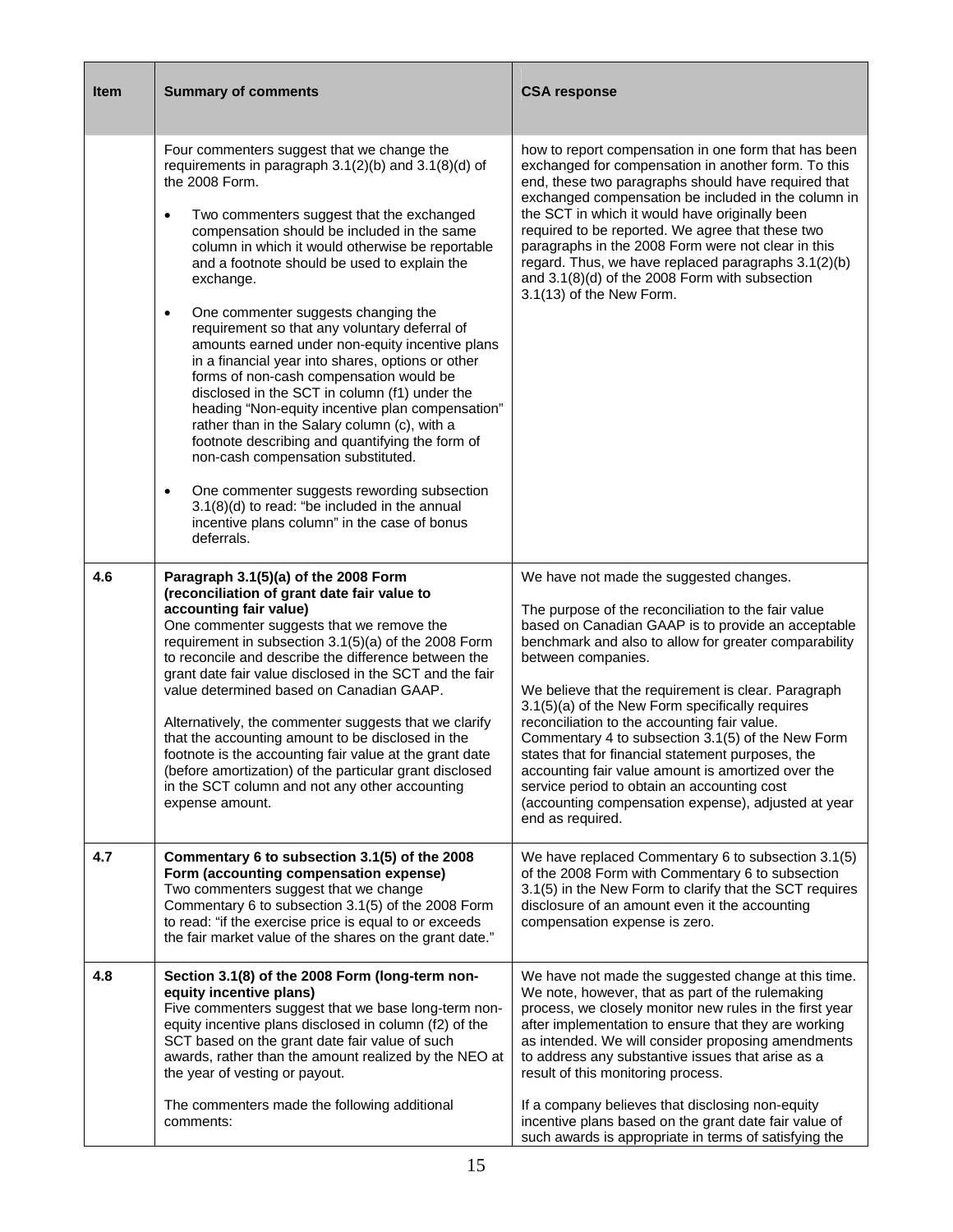| <b>Item</b> | <b>Summary of comments</b>                                                                                                                                                                                                                                                                                                                                                                                                                                                                                                                                                                                                                                                                                                                                    | <b>CSA response</b>                                                                                                                                                                                                                                                                                                                                                             |
|-------------|---------------------------------------------------------------------------------------------------------------------------------------------------------------------------------------------------------------------------------------------------------------------------------------------------------------------------------------------------------------------------------------------------------------------------------------------------------------------------------------------------------------------------------------------------------------------------------------------------------------------------------------------------------------------------------------------------------------------------------------------------------------|---------------------------------------------------------------------------------------------------------------------------------------------------------------------------------------------------------------------------------------------------------------------------------------------------------------------------------------------------------------------------------|
|             | This change will lead to a more accurate picture<br>$\bullet$<br>of the intended value of compensation granted in<br>any particular year and will make year over year<br>comparisons more meaningful.<br>The proposed delayed disclosure of such plans in<br>$\bullet$<br>the SCT could have the unintended consequence<br>of encouraging the use of such plans more widely<br>in the future.<br>The SCT should be adjusted to reflect best<br>$\bullet$<br>practices in this area.                                                                                                                                                                                                                                                                           | objective of executive compensation disclosure set out<br>in section 1.1 of the New Form, the company may<br>include supplemental disclosure of the grant date fair<br>value of such awards.                                                                                                                                                                                    |
| 4.9         | Subsection 3.1(8) of the 2008 Form (non-equity<br>incentive plan awards)<br>One commenter suggests that we clarify that the<br>opening words of subsection 3.1(8) refer to non-equity<br>incentive plans by adding the word "such" before the<br>word "outstanding award", as dividends or other<br>earnings paid on share or option awards are disclosed<br>in column (h) pursuant to subsection 3.1(10).                                                                                                                                                                                                                                                                                                                                                    | We added the word "such" before "outstanding<br>awards" in subsection 3.1(8) of the New Form.                                                                                                                                                                                                                                                                                   |
| 4.10        | Paragraph 3.1(8)(a) of the 2008 Form (non-equity<br>incentive plan awards)<br>Two commenters suggest that we change the last<br>sentence in paragraph 3.1(8)(a) of the 2008 Form to<br>clarify that subsequent payout of non-equity incentive<br>plan compensation is not required to be reported again<br>in the SCT.                                                                                                                                                                                                                                                                                                                                                                                                                                        | We added the words "in the summary compensation<br>table" after "these amounts again" in the last sentence<br>in paragraph 3.1(8)(a) of the New Form.                                                                                                                                                                                                                           |
| 4.11        | Paragraph 3.1(8)(e) of the 2008 Form (bonuses)<br>One commenter suggests that we replace the word<br>"bonus" with "annual non-equity incentive plan award"<br>in subsection 3.1(8) of the 2008 Form. Use of the term<br>"bonus" is confusing.                                                                                                                                                                                                                                                                                                                                                                                                                                                                                                                 | We replaced the word "bonuses" with "annual non-<br>equity incentive plan compensation" in the second<br>sentence of paragraph 3.1(8)(d) of the New Form.<br>We did not change the word "bonuses" in the first<br>sentence of paragraph 3.1(8)(d) of the New Form<br>because we intend that reference to clarify that annual<br>bonuses may be awarded under an incentive plan. |
| 4.12        | Subsection 3.1(9) of the 2008 Form (pension value<br>- breakdown between service cost and other<br>compensatory items)<br>One commenter suggests that we split column (g) of<br>the SCT into (g1) "service cost" and (g2) "other<br>compensatory items". The requirement under<br>subsection 3.1(9) of the 2008 Form to aggregate these<br>values does not provide transparency for readers.<br>Providing this breakdown will allow readers to<br>differentiate between the general ongoing service cost<br>of the current pension liabilities (i.e. service cost) from<br>the costs incurred by the issuer as a result of<br>promotions, increases in salary and/or incentive pay,<br>plan amendments and service awards (i.e. other<br>compensatory items). | We have not made the suggested change. We do not<br>believe that the further breakdown suggested would<br>be of significant value to users.                                                                                                                                                                                                                                     |
| 4.13        | Subsection 3.1(9) of the 2008 Form (service costs)<br>One commenter suggests that we not require<br>disclosure of services costs in the SCT. Service costs<br>should only be disclosed under Item 5.                                                                                                                                                                                                                                                                                                                                                                                                                                                                                                                                                          | We have not made the suggested change. We believe<br>that all compensatory values should be disclosed in<br>the pension value column of the SCT. This value will<br>be comprised of the service cost and other<br>compensatory amounts.                                                                                                                                         |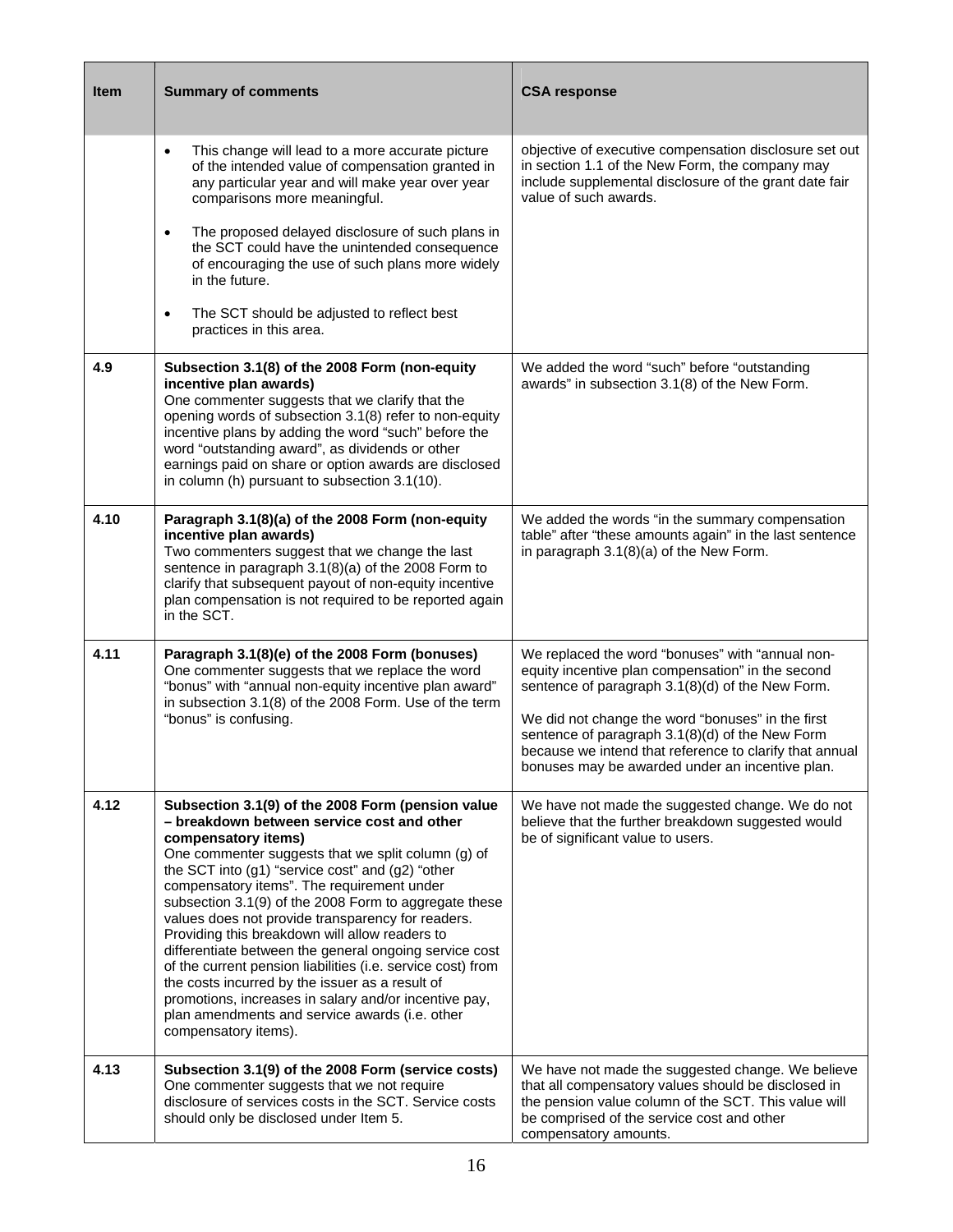| <b>Item</b> | <b>Summary of comments</b>                                                                                                                                                                                                                                                                                                                                                                                                                                                                                                                                                                                                                                                                                                                                                                                                                                                                                                                                                                                              | <b>CSA response</b>                                                                                                                                                                                                                                                                                                                                                                                                                                                                                                                                                                                                                                                                                                                                                                                                                                                                                                                           |
|-------------|-------------------------------------------------------------------------------------------------------------------------------------------------------------------------------------------------------------------------------------------------------------------------------------------------------------------------------------------------------------------------------------------------------------------------------------------------------------------------------------------------------------------------------------------------------------------------------------------------------------------------------------------------------------------------------------------------------------------------------------------------------------------------------------------------------------------------------------------------------------------------------------------------------------------------------------------------------------------------------------------------------------------------|-----------------------------------------------------------------------------------------------------------------------------------------------------------------------------------------------------------------------------------------------------------------------------------------------------------------------------------------------------------------------------------------------------------------------------------------------------------------------------------------------------------------------------------------------------------------------------------------------------------------------------------------------------------------------------------------------------------------------------------------------------------------------------------------------------------------------------------------------------------------------------------------------------------------------------------------------|
| 4.14        | Paragraph 3.1(10)(a) of the 2008 Form (perquisites)<br>Two commenters suggest that we change the<br>threshold for perquisites in paragraph 3.1(10)(a) of the<br>2008 Form to a single dollar amount of \$50,000 or a<br>percentage based on total direct compensation. This<br>would be more equitable for all companies while still<br>ensuring readers are provided with appropriate<br>perquisite disclosure. The threshold of 10% of salary<br>or \$50,000 will have the effect of reducing the<br>threshold for NEOs earning less than \$500,000.                                                                                                                                                                                                                                                                                                                                                                                                                                                                  | We have not made the suggested change. We believe<br>the threshold of 10% of salary or \$50,000 will not<br>result in a significant increase of items required to be<br>reported as a perquisite. We believe that these<br>thresholds are appropriate.                                                                                                                                                                                                                                                                                                                                                                                                                                                                                                                                                                                                                                                                                        |
| 4.15        | Paragraph 3.1(10)(b) of the 2008 Form (post-<br>retirement benefits - non-discriminatory plans)<br>Three commenters suggest that we clarify that post-<br>retirement benefits (like retiree health/life insurance)<br>qualify for the exemption from the definition of "plan"<br>(and hence reporting) if the plan's terms are non-<br>discriminatory and generally available to retirees from<br>the salaried employee group.                                                                                                                                                                                                                                                                                                                                                                                                                                                                                                                                                                                          | See our response to item 2.5, above. We also added<br>paragraph 1.3(1)(c) of the New Form to clarify that the<br>plans described under paragraph 1.3(1)(b) of the New<br>Form include plans that provide for such benefits after<br>retirement.                                                                                                                                                                                                                                                                                                                                                                                                                                                                                                                                                                                                                                                                                               |
| 4.16        | Paragraph 3.1(10)(b) of the 2008 Form (post-<br>retirement benefits - valuation methodology)<br>Three commenters suggest that we provide further<br>guidance with respect to other post-retirement benefits<br>which must be included in the SCT.<br>Clarify the valuation methodology that should be<br>$\bullet$<br>applied.<br>It is not clear whether the intent is to include these<br>$\bullet$<br>compensation amounts only if the executive<br>officer retired during the year and actually<br>received such compensation or if the intent is to<br>include an accounting cost each year similar to a<br>pension plan service cost.<br>For disclosure of non-pension post-retirement<br>benefits in the SCT's all other compensation<br>column, clarify if the compensatory value used for<br>this reporting is to reflect the same measurement<br>principles as apply to pension benefits - notably,<br>service cost and plan amendment impacts as<br>determined for the company's GAAP reporting<br>purposes. | We have not made the suggested change. We do not<br>believe that further guidance in the New Form is<br>necessary.<br>Certain post-retirement benefits that do not<br>discriminate in scope, terms or operation and are<br>generally available to all salaried employees, do not<br>have to be reported as compensation under<br>paragraphs 1.3(1)(b) and (c) of the New Form. See<br>our responses to items 2.5 and 4.15, above.<br>For disclosure of other post-retirement benefits under<br>the New Form, the compensatory value reported<br>should reflect the same principles as apply to pension<br>benefits - notably service cost and the cost of any<br>amendment that is made in the year, as determined<br>under the accounting principles used to prepare the<br>company's financial statements, as permitted by<br>National Instrument 52-107 Acceptable Accounting<br>Principles, Auditing Standards and Reporting<br>Currency. |
| 4.17        | Paragraph 3.1(10)(b) of the 2008 Form (post-<br>retirement benefits - exemption for benefits below<br>a certain threshold)<br>One commenter suggests that we clarify that the<br>requirement to disclose post-retirement benefits be<br>waived if the service cost of these benefits is less than<br>a certain threshold.                                                                                                                                                                                                                                                                                                                                                                                                                                                                                                                                                                                                                                                                                               | We have not made the suggested change. We believe<br>that the full value of these benefits should be reported<br>in the SCT.                                                                                                                                                                                                                                                                                                                                                                                                                                                                                                                                                                                                                                                                                                                                                                                                                  |
| 4.18        | Paragraph 3.1(10)(d) of the 2008 Form (termination<br>and change of control benefits)<br>One commenter suggests that we require companies<br>to report each executive's shareholdings, both real<br>shares and notional vested holdings each year (e.g.<br>RSUs, PSUs and DSUs), in a separate table under                                                                                                                                                                                                                                                                                                                                                                                                                                                                                                                                                                                                                                                                                                              | We changed paragraph 3.1(10)(d) of the New Form to<br>require inclusion in column (h) of the SCT, incremental<br>payments, payables, and benefits to an NEO that are<br>triggered by, or result from, a scenario listed in section<br>6.1 of the New Form that occurred before the end of<br>the covered financial year.                                                                                                                                                                                                                                                                                                                                                                                                                                                                                                                                                                                                                      |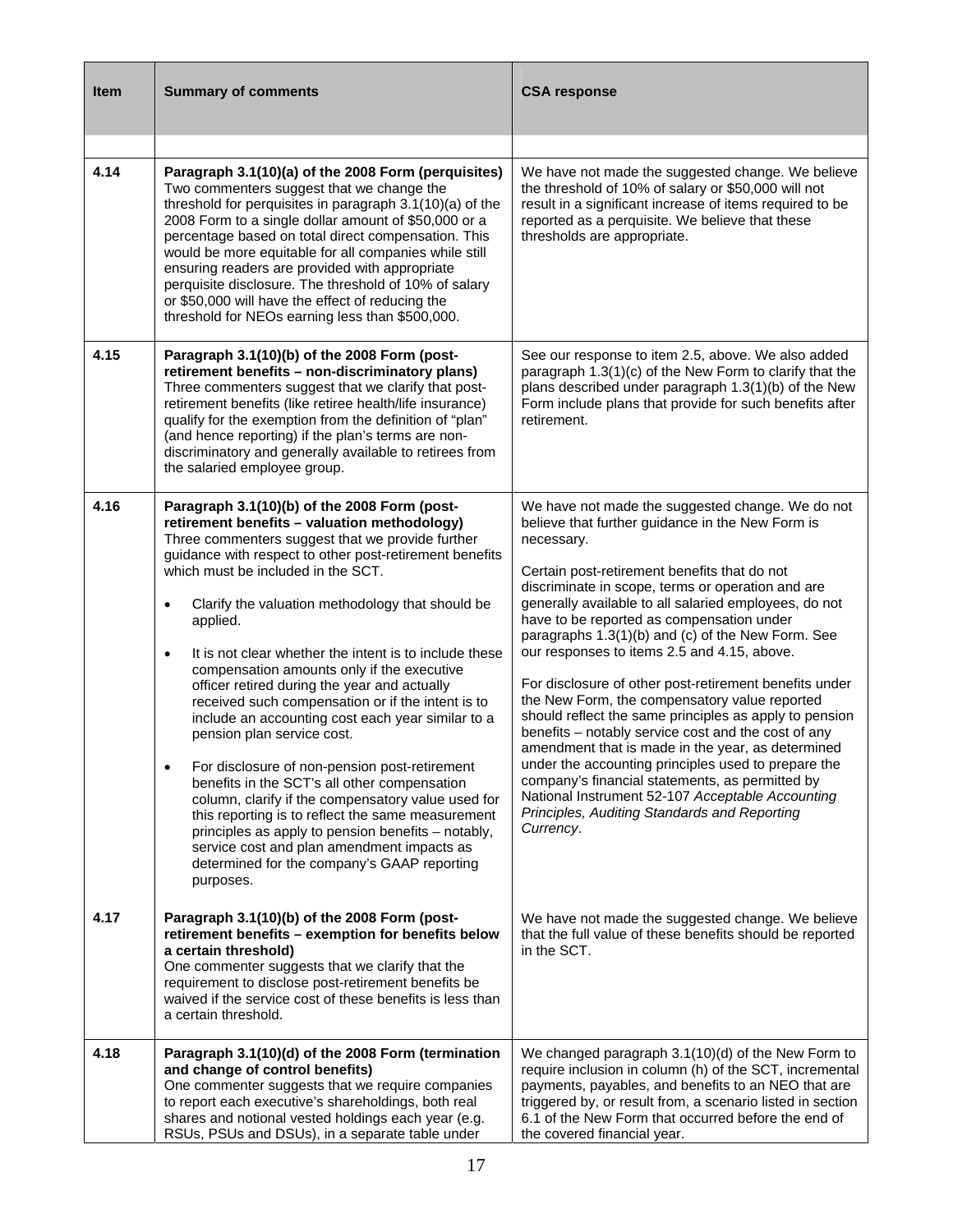| <b>Item</b> | <b>Summary of comments</b>                                                                                                                                                                                                                                                                                                                                                                                                                                                                                                                                                                                                                                                                                                                                                                                                                                                                                                                                                                                                                                                                                                                                                                                                                                                                                                                                                                                                                                                                                                                                                                                                                                                                                                                                                                    | <b>CSA response</b>                                                                                                                                                                                                                                                                                                                                                                                                                                                                                                                                                                                                                                                                                                                                                                                                                                                                                      |
|-------------|-----------------------------------------------------------------------------------------------------------------------------------------------------------------------------------------------------------------------------------------------------------------------------------------------------------------------------------------------------------------------------------------------------------------------------------------------------------------------------------------------------------------------------------------------------------------------------------------------------------------------------------------------------------------------------------------------------------------------------------------------------------------------------------------------------------------------------------------------------------------------------------------------------------------------------------------------------------------------------------------------------------------------------------------------------------------------------------------------------------------------------------------------------------------------------------------------------------------------------------------------------------------------------------------------------------------------------------------------------------------------------------------------------------------------------------------------------------------------------------------------------------------------------------------------------------------------------------------------------------------------------------------------------------------------------------------------------------------------------------------------------------------------------------------------|----------------------------------------------------------------------------------------------------------------------------------------------------------------------------------------------------------------------------------------------------------------------------------------------------------------------------------------------------------------------------------------------------------------------------------------------------------------------------------------------------------------------------------------------------------------------------------------------------------------------------------------------------------------------------------------------------------------------------------------------------------------------------------------------------------------------------------------------------------------------------------------------------------|
|             | Item 4 of the New Form. The incremental value of<br>previously reported share awards, including DSUs,<br>that have vested should not be required to be reported<br>again in the SCT in the year they are settled. If the<br>incremental value of DSUs on termination is to be<br>included in SCT column (h), the result would be<br>double counting as the grant date compensation value<br>of DSUs would have previously been reportable in the<br>SCT, either as a share award in the year of grant (as<br>DSUs are subject to Section 3870 accounting) or as a<br>deferral of base salary or bonus into DSUs.                                                                                                                                                                                                                                                                                                                                                                                                                                                                                                                                                                                                                                                                                                                                                                                                                                                                                                                                                                                                                                                                                                                                                                              | We also added Commentary 1 to subsection 3.1(10)<br>of the New Form to provide guidance regarding the<br>reporting of these incremental amounts that are<br>triggered by, or result from, a scenario listed in section<br>6.1 of the New Form that occurred before the end of<br>the covered financial year. We note that this guidance<br>is substantially the same as the guidance we added in<br>Commentary 3 to section 6.1 of the New Form.                                                                                                                                                                                                                                                                                                                                                                                                                                                         |
| 4.19        | Paragraph 3.1(10)(f) of the 2008 Form (dividends or<br>other earnings)<br>One commenter suggests that we clarify the<br>requirement to disclose dividends paid on share or<br>option awards under column (h), as it is unclear under<br>what circumstances dividends would or would not be<br>considered to have been incorporated into the grant<br>date fair value, particularly where the value of share or<br>option awards are based on the market price of a<br>company's securities.                                                                                                                                                                                                                                                                                                                                                                                                                                                                                                                                                                                                                                                                                                                                                                                                                                                                                                                                                                                                                                                                                                                                                                                                                                                                                                   | While a valuation model based on the market price of<br>a company's securities will likely have factored in<br>future dividend payments, there may be valuation<br>models for reporting grant date fair value of share-<br>based or option-based awards that do not factor in<br>future dividend payments. Under paragraph 3.1(10)(f)<br>of the New Form, if a company used the latter kind of<br>valuation model to report grant date fair value, the<br>value of any dividends or other earnings paid on<br>share-based or option-based awards must be reported<br>in the SCT when the dividend is paid.                                                                                                                                                                                                                                                                                               |
| 4.20        | Paragraph 3.1(10)(i) of the 2008 Form (payments<br>related to retirement during the covered year)<br>Two commenters suggest that we clarify that the<br>exception provided in subparagraph 3.1(10)(i)(ii) of the<br>2008 Form applies to all of subsection 3.1(10), not just<br>paragraph 3.1(10)(i). The intention of subsection<br>3.1(10)(i)(ii) is to make it clear that pension payments<br>are not to be included under the "all other<br>compensation" column of the SCT unless there has<br>been an acceleration of a pension annuity otherwise<br>payable due to a specific event such as a change of<br>control. However, the introduction to subsection<br>3.1(10) includes all amounts other than those reported<br>elsewhere in the SCT, which could be read as<br>including amounts reported in Item 5. In addition,<br>paragraph 3.1(10)(d) purportedly includes all amounts<br>paid or payable as a result of the scenarios listed in<br>section 6.1, thereby duplicating the requirement in<br>paragraph 3.1(10)(i) but without the exception<br>provided in subparagraph 3.1(10)(i)(ii).<br>Two commenters suggest that we add commentary<br>outlining what is considered an "accelerated benefit"<br>under paragraph 3.1(10)(i) of the 2008 Form. It is<br>extremely rare for pension programs to pay any<br>benefit prior to termination of employment; this is<br>something that simply doesn't occur unless<br>employment is continuing beyond age 65. Yet, the<br>situations identified as warranting this reporting in SCT<br>column (h) "all other compensation" would seem to<br>cover all potential circumstances of an NEO's<br>termination of employment. In the circumstances, it is<br>not apparent what the CSA intends by the term<br>"accelerated benefit". | We omitted subparagraph 3.1(10)(i)(i) of the 2008<br>Form from the New Form. We also moved<br>subparagraph 3.1(10)(i)(ii) of the 2008 Form to<br>paragraph 3.1(10)(d) of the New Form and clarified<br>that the requirement is to report the incremental<br>payments, payables, and benefits to an NEO that are<br>triggered by, or results from, a scenario listed in<br>section 6.1 that occurred before the end of the<br>covered financial year.<br>We also added Commentary 1 to subsection 3.1(10)<br>of the New Form to provide guidance regarding the<br>reporting of these incremental amounts that are<br>triggered by, or result from, a scenario listed in section<br>6.1 of the New Form that occurred before the end of<br>the covered financial year. We note that this guidance<br>is substantially the same as the guidance we added in<br>Commentary 3 to section 6.1 of the New Form. |
| 4.21        | Commentary 1 to subsection 3.1(10) of the 2008<br>Form (perquisites)                                                                                                                                                                                                                                                                                                                                                                                                                                                                                                                                                                                                                                                                                                                                                                                                                                                                                                                                                                                                                                                                                                                                                                                                                                                                                                                                                                                                                                                                                                                                                                                                                                                                                                                          | We added the word "generally" before "available on a<br>non-discriminatory basis" in Commentary 2 to                                                                                                                                                                                                                                                                                                                                                                                                                                                                                                                                                                                                                                                                                                                                                                                                     |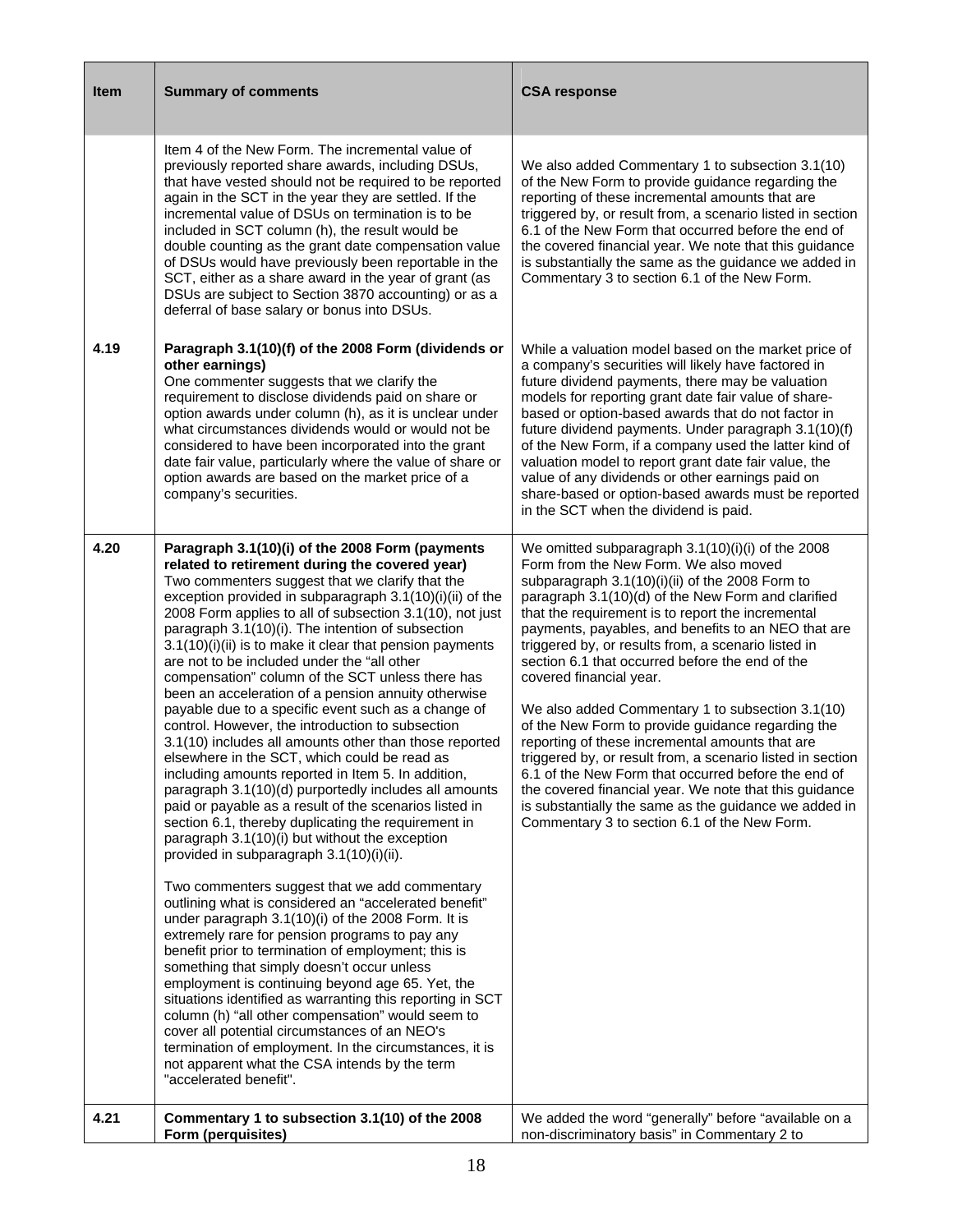| <b>Item</b> | <b>Summary of comments</b>                                                                                                                                                                                                                                                                                                                                                                                                                                                                                                                 | <b>CSA response</b>                                                                                                                                                                                                                                                                                                                                                                                                                                                                                                                                                                                                                                            |
|-------------|--------------------------------------------------------------------------------------------------------------------------------------------------------------------------------------------------------------------------------------------------------------------------------------------------------------------------------------------------------------------------------------------------------------------------------------------------------------------------------------------------------------------------------------------|----------------------------------------------------------------------------------------------------------------------------------------------------------------------------------------------------------------------------------------------------------------------------------------------------------------------------------------------------------------------------------------------------------------------------------------------------------------------------------------------------------------------------------------------------------------------------------------------------------------------------------------------------------------|
|             | One commenter suggests that we change<br>Commentary 1 by adding the word "generally" as<br>follows: " unless it is generally available on a non-<br>discriminatory basis to all employees."                                                                                                                                                                                                                                                                                                                                                | subsection 3.1(10) of the New Form.                                                                                                                                                                                                                                                                                                                                                                                                                                                                                                                                                                                                                            |
| 4.22        | Commentary 1 to subsection 3.1(10) of the 2008<br>Form (perquisites - further examples)<br>One commenter suggests that we expand the list of<br>compensation items in the commentary to include:<br>Employer contributions to a registered retirement<br>$\bullet$<br>saving plan since it is not a pension plan and<br>employers cannot necessarily control or track<br>changes in the account balance to report it as a<br>defined contribution pension plan.<br>Employer matching contributions to stock savings<br>$\bullet$<br>plans. | We have not made the suggested changes. Though<br>the examples provided by the commenter may be<br>perquisites, we have decided not to include every<br>possible example in the list: The list of items in<br>Commentary 2 to subsection 3.1(10) of the New Form<br>are examples only and the list is not exhaustive.<br>Companies should use their judgement to determine<br>what should be disclosed with reference to the<br>objective for executive compensation disclosure set<br>out in section 1.1 of the New Form. Also, subsection<br>3.1(10) requires that column (h) of the SCT include all<br>other compensation not reported in any other column. |
| 4.23        | Item 3 of the 2008 Form (grants of plan-based<br>awards table)<br>Two commenters suggest that we amend the 2008<br>Form to require a "grants of plan-based awards" table,<br>as is required under the SEC rules, showing the<br>estimated future payouts at threshold, target and<br>maximum for existing plan-based awards. While<br>narrative disclosure of this information in the CD&A is<br>valuable, a concise tabular form makes the data much<br>easier to transmit.                                                               | We have not made the suggested change. We do not<br>believe that including this level of detail will yield<br>significant benefits to users. We note, however, that<br>companies must provide this information if necessary<br>to satisfy the objective of executive compensation<br>disclosure set out in section 1.1 of the New Form.                                                                                                                                                                                                                                                                                                                        |
| 4.24        | Section 3.3 of the 2008 Form (currencies)<br>Two commenters suggest that we allow companies to<br>report compensation in the currency of their choice in<br>order to avoid artificial changes from year to year due to<br>currency fluctuations.                                                                                                                                                                                                                                                                                           | We have not made the suggested change. We believe<br>it is important for comparability purposes that<br>executive compensation disclosure be in the same<br>currency as the financial statements. If translation<br>adjustments have an atypical impact, a company<br>should provide footnote or CD&A disclosure if<br>necessary to satisfy the objective of executive<br>compensation disclosure set out in section 1.1 of the<br>New Form.                                                                                                                                                                                                                   |
|             | COMMENTS ON ITEM 4 OF THE 2008 FORM (INCENTIVE PLAN AWARDS)                                                                                                                                                                                                                                                                                                                                                                                                                                                                                |                                                                                                                                                                                                                                                                                                                                                                                                                                                                                                                                                                                                                                                                |
| 5.1         | Item 4 of the 2008 Form (incentive plan award<br>tables – format)<br>One commenter suggests that we split the disclosure<br>of share awards and option awards into two separate<br>tables in sections 4.1 and 4.2. In particular:<br>The Share Award Table would have columns for:<br>$\bullet$<br>start-of-year unvested shares and values; shares<br>vested during year and values at vesting; shares                                                                                                                                    | We have not made the suggested change. We do not<br>believe reformatting the tables in Item 4 of the New<br>Form will yield significant benefits to users.                                                                                                                                                                                                                                                                                                                                                                                                                                                                                                     |

• The Option Award Table would have columns for: start-of-year shares and in-the-money option values (broken out between vested and unvested); shares and values realized by option exercises during the year; shares forfeited during

unvested shares and values.

forfeited/terminated during year; and end-of-year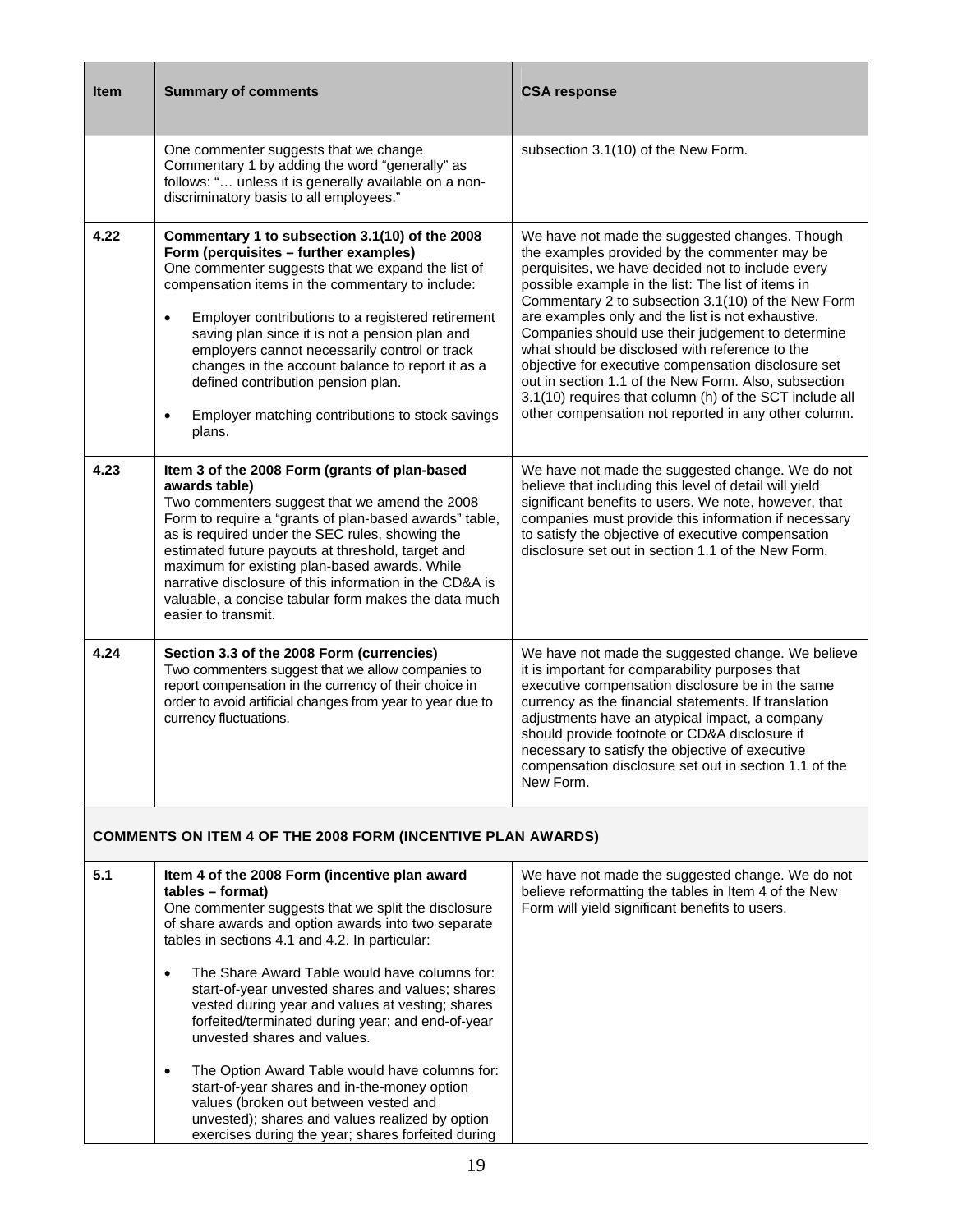| <b>Item</b> | <b>Summary of comments</b>                                                                                                                                                                                                                                                                                                                                                                                                                                                                                                                                                                                                                                                                                                                                                                                                                                                                                                                                                                                                                                                                 | <b>CSA response</b>                                                                                                                                                                                                                                                                                                                                                                                                                                                                                                                                                                                                                                                                                                                                                                              |
|-------------|--------------------------------------------------------------------------------------------------------------------------------------------------------------------------------------------------------------------------------------------------------------------------------------------------------------------------------------------------------------------------------------------------------------------------------------------------------------------------------------------------------------------------------------------------------------------------------------------------------------------------------------------------------------------------------------------------------------------------------------------------------------------------------------------------------------------------------------------------------------------------------------------------------------------------------------------------------------------------------------------------------------------------------------------------------------------------------------------|--------------------------------------------------------------------------------------------------------------------------------------------------------------------------------------------------------------------------------------------------------------------------------------------------------------------------------------------------------------------------------------------------------------------------------------------------------------------------------------------------------------------------------------------------------------------------------------------------------------------------------------------------------------------------------------------------------------------------------------------------------------------------------------------------|
|             | year; and end-of-year shares and in-the-money<br>option values (broken out between vested and<br>unvested).                                                                                                                                                                                                                                                                                                                                                                                                                                                                                                                                                                                                                                                                                                                                                                                                                                                                                                                                                                                |                                                                                                                                                                                                                                                                                                                                                                                                                                                                                                                                                                                                                                                                                                                                                                                                  |
| 5.2         | Subsection 4.1(1) of the 2008 Form (option awards<br>- disclosure of each outstanding award)<br>One commenter suggests that we change column (c)<br>of the outstanding share awards and option awards<br>table under subsection 4.1(1) of the 2008 Form to only<br>require disclosure of the lowest and highest option<br>exercise price for the unexercised grant. The<br>commenter also suggests that we change column (d)<br>to only require disclosure of the range of applicable<br>option expiry dates. The requirement to disclose each<br>separate award would likely result in an unnecessarily<br>voluminous table. The range of option exercise prices<br>and option expiry dates is the only relevant information<br>for investors.                                                                                                                                                                                                                                                                                                                                            | We have not made the suggested changes. We<br>believe that disclosure of each separate award will be<br>useful because it will allow users to place a value on<br>the outstanding awards. Though the required<br>disclosure may be voluminous, the suggested<br>alternative of disclosing a range of exercise prices and<br>expiry dates will yield significantly fewer benefits to<br>users.                                                                                                                                                                                                                                                                                                                                                                                                    |
| 5.3         | Subsection 4.1(6) of the 2008 Form (share awards<br>- disclosure of each outstanding award)<br>One commenter suggests that we clarify the meaning<br>of the term "vested" in column (f) of the outstanding<br>share awards and option awards table under<br>subsection 4.1(1) of the 2008 Form. The commenter<br>also suggests that column (f) require that share<br>awards be detailed on an award-by-award basis.                                                                                                                                                                                                                                                                                                                                                                                                                                                                                                                                                                                                                                                                        | We have not made the suggested changes.<br>We believe that shares or other units have vested<br>under a share-based award when the NEO has an<br>unconditional right to receive the shares or other units<br>(or a cash equivalent) under the share-based award.<br>Thus, further clarification is unnecessary.<br>We believe that the outstanding share-based awards<br>and option-based awards table should allow users to<br>calculate the expected value of these outstanding<br>awards. For option-based awards, users would require<br>disclosure of the option exercise price and the<br>expiration date on an award-by-award basis to make<br>this calculation. In contrast, users do not need award-<br>by-award disclosure of share-based awards to<br>calculate their expected value. |
| 5.4         | Subsection 4.1(7) of the 2008 Form (market or<br>payout value of share awards that have not<br>vested)<br>Three commenters suggest that we change<br>subsection 4.1(7) of the 2008 Form:<br>It would be more appropriate to report the shares<br>$\bullet$<br>or units based on the target payout level, along<br>with a footnote to describe the potential variability<br>in the final payout level. This would result in a<br>more stable picture of ongoing holdings, while still<br>providing full disclosure on the range of potential<br>outcomes.<br>Companies should be required to assume that<br>$\bullet$<br>their target performance goals will be achieved if<br>the actual performance is not readily determinable<br>at the year end. This approach would be<br>consistent with how companies typically account<br>for these plans in their financial statements, (i.e.<br>they initially accrue assuming target performance<br>and then adjust their accruals upwards or<br>downwards towards the end of the performance<br>period based on the likelihood of the expected | We changed subsection 4.1(7) of the New Form to<br>read:<br>If the share-based award provides only for a<br>single payout on vesting, calculate this value<br>based on that payout.<br>If the share-based award provides for<br>different payouts depending on the<br>achievement of different performance goals<br>or similar conditions, calculate this value<br>based on the minimum payout. However, if<br>the NEO achieved a performance goal or<br>similar condition in a financial year covered<br>by the share-based award that on vesting<br>could provide for a payout greater than the<br>minimum payout, calculate this value based<br>on the payout expected as a result of the<br>NEO achieving this performance goal or<br>similar condition.                                     |

┓

┱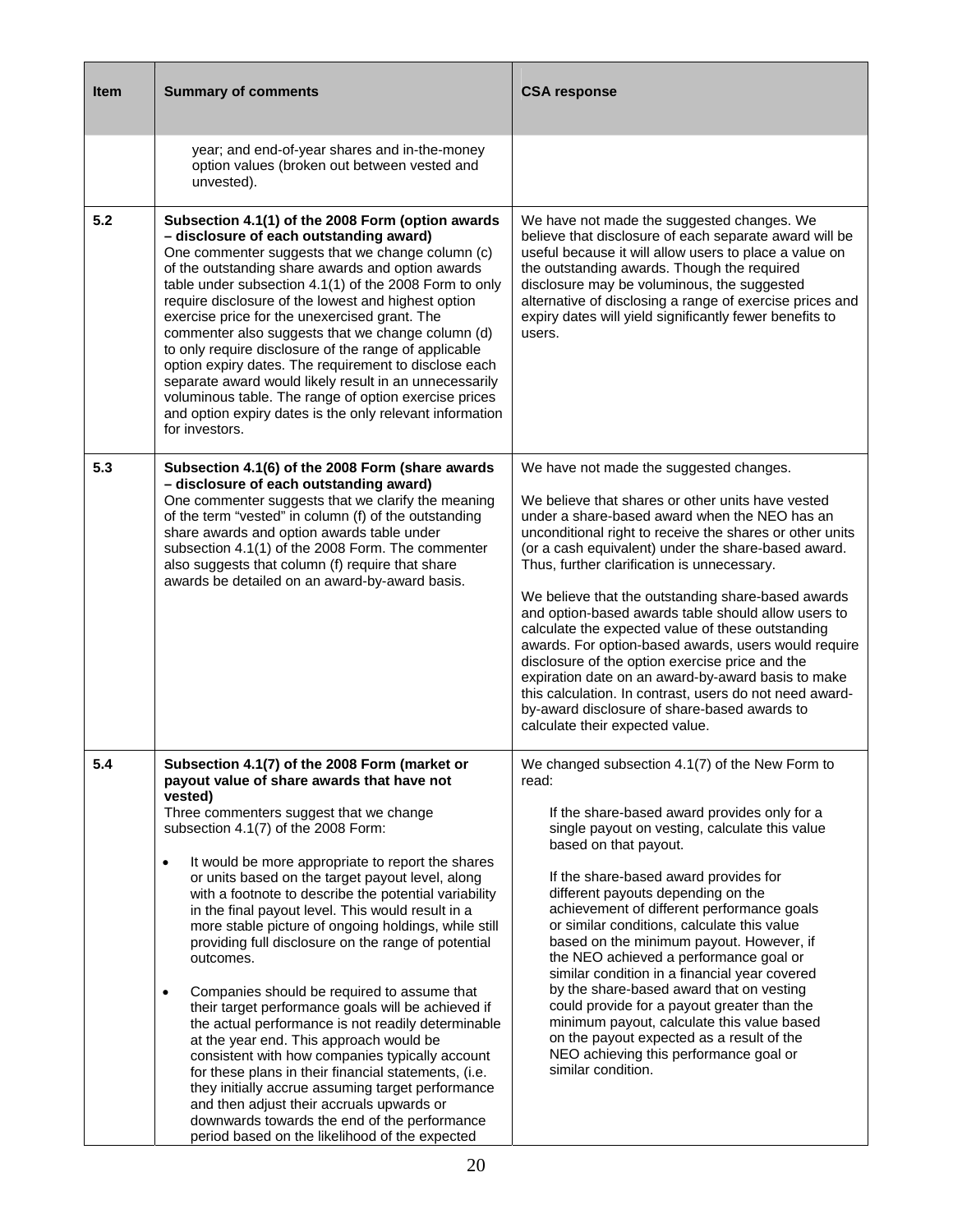| Item | <b>Summary of comments</b>                                                                                                                                                                                                                                                                                                                                                                                                                                                                                                                                                                                                                                                                                                                                                                                                                                                                                                                                                                                                                                                                                                                                                                                                                                                                                   | <b>CSA response</b>                                                                                                                                                                                                                                                                                                                                                                                                                                 |
|------|--------------------------------------------------------------------------------------------------------------------------------------------------------------------------------------------------------------------------------------------------------------------------------------------------------------------------------------------------------------------------------------------------------------------------------------------------------------------------------------------------------------------------------------------------------------------------------------------------------------------------------------------------------------------------------------------------------------------------------------------------------------------------------------------------------------------------------------------------------------------------------------------------------------------------------------------------------------------------------------------------------------------------------------------------------------------------------------------------------------------------------------------------------------------------------------------------------------------------------------------------------------------------------------------------------------|-----------------------------------------------------------------------------------------------------------------------------------------------------------------------------------------------------------------------------------------------------------------------------------------------------------------------------------------------------------------------------------------------------------------------------------------------------|
|      | results).<br>Clarify the treatment of DSU and the reporting of<br>$\bullet$<br>column (g) in the "Outstanding equity based table"<br>in Item 4 of the 2008 Form.                                                                                                                                                                                                                                                                                                                                                                                                                                                                                                                                                                                                                                                                                                                                                                                                                                                                                                                                                                                                                                                                                                                                             |                                                                                                                                                                                                                                                                                                                                                                                                                                                     |
| 5.5  | Subsection 4.1(1) of the 2008 Form (disclosure of<br>share awards that have vested but have not yet<br>been paid out)<br>One commenter suggests that we also require<br>disclosure of vested share awards that have not yet<br>been paid out or distributed under subsection 4.1(1) of<br>the 2008 Form. This would be consistent with the<br>disclosure required for option awards under the same<br>table (which includes all "unexercised in-the-money<br>options").                                                                                                                                                                                                                                                                                                                                                                                                                                                                                                                                                                                                                                                                                                                                                                                                                                      | We have not made the suggested change at this time.                                                                                                                                                                                                                                                                                                                                                                                                 |
| 5.6  | Subsection 4.2(1) of the 2008 Form (disclosure of<br>non-equity incentive plan compensation)<br>Four commenters suggest that we change column (d)<br>of the table required by subsection 4.2(1) of the 2008<br>Form:<br>There is no need to disclose the amounts earned<br>$\bullet$<br>and the subsequent pay-outs (which are generally<br>the same) of non-equity incentives in two<br>consecutive executive compensation statements<br>and suspects this will confuse readers. Instead,<br>the only requirement should be that the non-equity<br>incentive (both annual and mid-term) amount<br>earned be shown in the SCT in the respective<br>column, with appropriate footnotes regarding the<br>timing of the payout, and not once again under<br>Item 4 in the year of payment.<br>The rationale for the addition of column (d) in the<br>February 2008 Form is not clear. If a company<br>pays an annual bonus which is properly disclosed<br>in column (f1) of the SCT for the last completed<br>financial year, the proposed column appears to<br>require that amount to be duplicated.<br>It is not clear what is intended to be included in<br>$\bullet$<br>column (d) and requests that the CSA provide<br>clarifying comments similar to those currently<br>provided for columns (b) and (c). | We replaced "Pay-out during the year" with "Value<br>earned during the year" in subsection 4.2(1) of the<br>New Form. We acknowledge that this will be the same<br>value that is currently required to be disclosed in the<br>SCT under subsection 3.1(8) of the New Form. Also,<br>see our responses to items 2.4 and 4.8, above.                                                                                                                  |
| 5.7  | Section 4.2 of the 2008 Form (title)<br>Five commenters suggest that we change the heading<br>of this table to "Value on exercise of incentive plan<br>awards".                                                                                                                                                                                                                                                                                                                                                                                                                                                                                                                                                                                                                                                                                                                                                                                                                                                                                                                                                                                                                                                                                                                                              | We changed the title of section 4.2 of the New Form to<br>read: "Incentive plan awards - value vested or earned<br>during the year".                                                                                                                                                                                                                                                                                                                |
| 5.8  | Section 4.3 of the 2008 Form (narrative discussion)<br>Two commenters suggest that we change section 4.3<br>of the 2008 Form to require disclosure in tabular form,<br>with specified requirements showing the estimated<br>future payouts at threshold, target and maximum.<br>While narrative disclosure of existing plan-based<br>awards in the CD&A is valuable, a concise table would<br>improve consistency and comparability of this<br>disclosure across companies.                                                                                                                                                                                                                                                                                                                                                                                                                                                                                                                                                                                                                                                                                                                                                                                                                                  | Companies should present this information in the<br>clearest manner possible. We believe that narrative<br>disclosure is generally best suited to providing the<br>details associated with these matters. However,<br>companies may also summarize the information<br>required by section 4.3 of the New Form in tabular<br>format (in addition to the required narrative) if they<br>believe that this will provide more meaningful<br>disclosure. |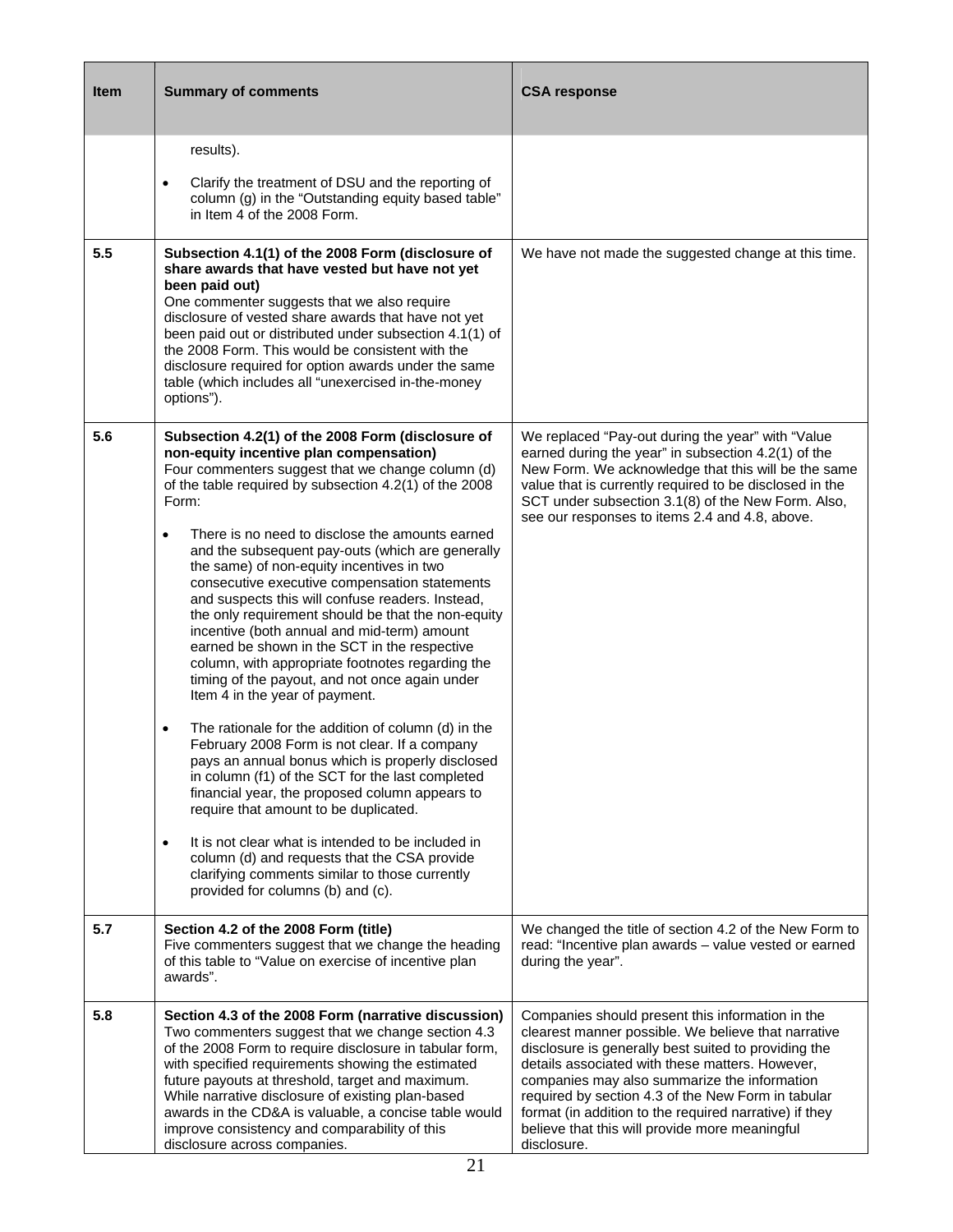| <b>Item</b> | <b>Summary of comments</b>                                                                                                                                                                                                                                                                                                                                                                                                                                                                                                                                                                                                                                                                                                                                                                                       | <b>CSA response</b>                                                                                                                                                                                                                                                                                                                                                                                                                                                                                                                                                                                                                                                                                                            |
|-------------|------------------------------------------------------------------------------------------------------------------------------------------------------------------------------------------------------------------------------------------------------------------------------------------------------------------------------------------------------------------------------------------------------------------------------------------------------------------------------------------------------------------------------------------------------------------------------------------------------------------------------------------------------------------------------------------------------------------------------------------------------------------------------------------------------------------|--------------------------------------------------------------------------------------------------------------------------------------------------------------------------------------------------------------------------------------------------------------------------------------------------------------------------------------------------------------------------------------------------------------------------------------------------------------------------------------------------------------------------------------------------------------------------------------------------------------------------------------------------------------------------------------------------------------------------------|
| 5.9         | Section 4.3 of the 2008 Form (narrative discussion)<br>One commenter suggests that we change the<br>requirements in section 4.3 of the 2008 to only require<br>disclosure of plan-based awards that were issued or<br>awarded during the most recently completed financial<br>year. Although there is a carve-out for matters already<br>disclosed under section 3.2, there is no carve out for<br>all outstanding awards which are required to be<br>disclosed in sections 4.1 and 4.2. Plan-based awards<br>that were issued during prior years would accordingly<br>be subject to disclosure in the information circulars of<br>those years, and to the extent that awards are still<br>outstanding or were exercised or vested, they will be<br>disclosed pursuant to sections 4.1 or 4.2 as<br>appropriate. | We have not made the suggested change. Section 4.3<br>of the New Form requires narrative discussion of all<br>plan-based awards, including those for which<br>disclosure was provided under sections 4.1 and 4.2 of<br>the New Form. We note that the carve-out for matters<br>already disclosed under section 3.2 of the New Form<br>is appropriate because the information is included in<br>the current year's disclosure. Disclosure regarding<br>outstanding plan-based awards that were awarded in<br>prior years, and for which disclosure was included in<br>executive compensation disclosure for a prior year,<br>should, nevertheless, be included in the current year<br>disclosure to facilitate review by users. |
|             | <b>COMMENTS ON ITEM 5 OF THE 2008 FORM (RETIREMENT PLAN BENEFITS)</b>                                                                                                                                                                                                                                                                                                                                                                                                                                                                                                                                                                                                                                                                                                                                            |                                                                                                                                                                                                                                                                                                                                                                                                                                                                                                                                                                                                                                                                                                                                |
| 6.1         | Subsection 5.1(1) of the 2008 Form (disclose both<br>service cost and other compensatory items)<br>One commenter suggests that we split column (e) of<br>the defined benefit plans table in subsection 5.1(1) of<br>the 2008 Form into two columns to include service<br>costs (e1) and other compensatory items (e2). This<br>would be consistent with how companies disclose<br>these amounts in their annual reports and the<br>approach voluntarily taken by large banks in previous<br>executive compensation disclosures.                                                                                                                                                                                                                                                                                  | We have not made the suggested change. We believe<br>that, in most cases, the additional benefit to users of<br>splitting column (e) of the defined benefit plans table<br>in subsection 5.1(1) of the New Form into service<br>costs and other compensatory items would be<br>negligible. Companies may voluntarily disclose this<br>split if the additional information may be useful to their<br>users. Companies must disclose this split if necessary<br>to satisfy the objective of executive compensation<br>disclosure set out in section 1.1 of the New Form.                                                                                                                                                         |
| 6.2         | Subsection 5.1(1) of the 2008 Form (reporting of<br>non-pension post-retirement benefits)<br>One commenter suggests that we clarify that non-<br>pension benefits, such as post-retirement health/life<br>insurance, are not required to be disclosed under Item<br>5 of the 2008 Form. The pension tables should focus<br>on pension entitlements and pension values disclosed<br>in the SCT should align with amounts reported in the<br>defined benefit plans and defined contribution plans<br>tables.                                                                                                                                                                                                                                                                                                       | We changed the title of Item 5 of the New Form to<br>"Pension Plan Benefits". We also added the word<br>"pension" before "plans that provide for payments" in<br>subsections 5.1(1) and 5.2(1) of the New Form. Non-<br>pension post-retirement benefit plans must be<br>disclosed in column (h) of the SCT under paragraph<br>3.1(10)(b) of the New Form, unless the exemption in<br>paragraph 1.3(1)(b) of the New Form applies.                                                                                                                                                                                                                                                                                             |
| 6.3         | Subsection 5.1(1) of the 2008 Form (GAAP<br>accounting assumptions)<br>One commenter suggests that we accommodate the<br>reporting of negative pension compensation in certain<br>situations. The requirement in 2008 Form to use<br>GAAP accounting assumptions infers that pensionable<br>earnings be projected for purposes of the calculations.<br>When actual pay changes differ from those assumed,<br>this difference will give rise to pension compensation<br>in the year the experience emerges. As such, this<br>experience could be either positive or negative - and<br>the overall amount of pension compensation in any<br>year (including service cost and amendment impacts)<br>may well be negative.                                                                                           | We have not made the suggested change. While there<br>is a possibility of negative pension compensation, we<br>believe that this will occur infrequently and, thus, there<br>is no need to specifically accommodate it. Negative<br>pension compensation, when it occurs, should be<br>reported in column (g) of the SCT and under Item 5.                                                                                                                                                                                                                                                                                                                                                                                     |
| 6.4         | Subsections 5.1(1) and 5.2(1) of the 2008 Form<br>(benefit payments)<br>One commenter suggests that we add columns to the                                                                                                                                                                                                                                                                                                                                                                                                                                                                                                                                                                                                                                                                                        | We have not made the suggested change. While there<br>is a possibility that pension benefits will be paid in a<br>given year, we believe that this will occur infrequently                                                                                                                                                                                                                                                                                                                                                                                                                                                                                                                                                     |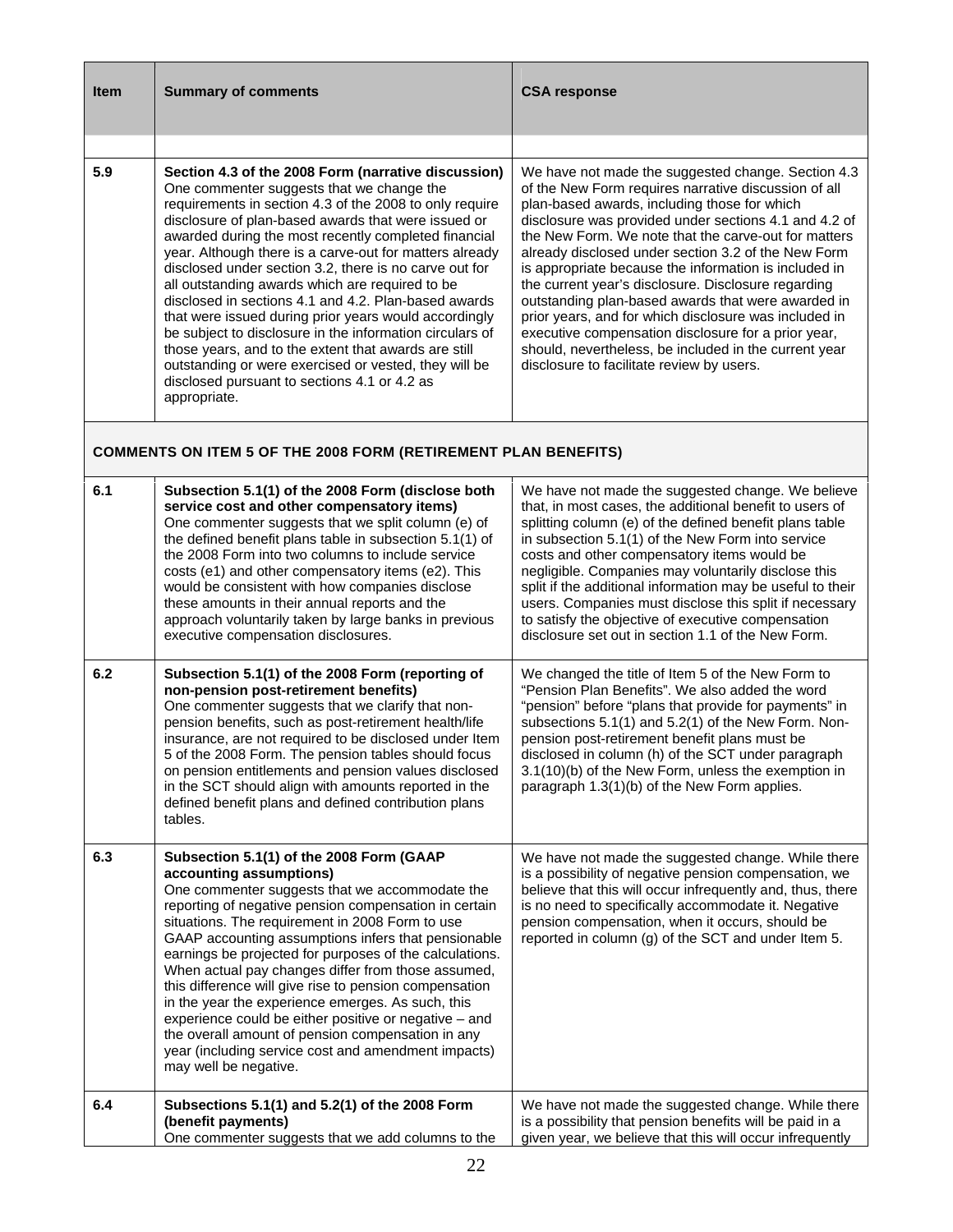| <b>Item</b> | <b>Summary of comments</b>                                                                                                                                                                                                                                                                                                                                                                                                                                                                                                                                                                                                                                                                                                                                                                                                                                                          | <b>CSA response</b>                                                                                                                                                                                                                                                                                                                                                                                                                                                                                                                                                                        |
|-------------|-------------------------------------------------------------------------------------------------------------------------------------------------------------------------------------------------------------------------------------------------------------------------------------------------------------------------------------------------------------------------------------------------------------------------------------------------------------------------------------------------------------------------------------------------------------------------------------------------------------------------------------------------------------------------------------------------------------------------------------------------------------------------------------------------------------------------------------------------------------------------------------|--------------------------------------------------------------------------------------------------------------------------------------------------------------------------------------------------------------------------------------------------------------------------------------------------------------------------------------------------------------------------------------------------------------------------------------------------------------------------------------------------------------------------------------------------------------------------------------------|
|             | defined benefit plans and the defined contribution<br>plans tables under subsections 5.1(1) and (2) of the<br>2008 Form to reflect that payments may be made from<br>the retirement arrangements in a given year that would<br>reduce the value at year end. In the absence of such a<br>column, any benefit payments would be included in<br>the non-compensatory column (f).                                                                                                                                                                                                                                                                                                                                                                                                                                                                                                      | and, thus, there is no need to specifically<br>accommodate it. These payments, when they occur,<br>should be reported in column (f) of the defined benefit<br>plans table or column (d) of the defined contribution<br>plans table, as applicable, with a footnote if<br>appropriate.                                                                                                                                                                                                                                                                                                      |
| 6.5         | Subsection 5.1(2) of the 2008 Form (pension plan<br>measurement date)<br>One commenter suggests that we replace subsection<br>5.1(2) of the 2008 Form with the following: "For<br>accrued obligations and compensatory and non-<br>compensatory disclosures in the table, use the<br>assumptions used in the company's audited financial<br>statements for the most recently completed financial<br>year." The wording in the 2008 Form is ambiguous<br>and implies that employers that use an early<br>measurement date for financial reporting purposes<br>should disclose credited service and benefits payable<br>based on service to an early measurement date rather<br>than financial year end.                                                                                                                                                                              | We changed subsection 5.1(2) of the New Form to<br>read: "In columns (b) and (c), the disclosure must be<br>as of the end of the company's most recently<br>completed financial year. In columns (d) through (g),<br>the disclosure must be as of the plan measurement<br>date used in the company's audited financial<br>statements for the most recently completed financial<br>year."                                                                                                                                                                                                   |
| 6.6         | Subsection 5.1(3) of the 2008 Form (number of<br>years credited service)<br>One commenter suggests that we split column (b) to<br>show (b1) credited service at year end and (b2)<br>credited service at age 65 for consistency with the<br>annual benefit payable columns (c1) and (c2).                                                                                                                                                                                                                                                                                                                                                                                                                                                                                                                                                                                           | We have not made the suggested change. We believe<br>that, in most cases, the additional benefit to users of<br>splitting column (b) of the defined benefit plans table<br>in subsection 5.1(1) of the New Form into credited<br>service at year end and credited service at age 65<br>would be negligible. Companies may voluntarily<br>disclose this split if the additional information may be<br>useful to their users. Companies must disclose this<br>split if necessary to satisfy the objective of executive<br>compensation disclosure set out in section 1.1 of the<br>New Form. |
| 6.7         | Subsection 5.1(4) of the 2008 Form (earliest<br>unreduced retirement age)<br>Three commenters suggest that we give companies<br>the choice to report annual benefits payable at the<br>earliest unreduced retirement age (i.e., the earliest<br>age at which an unreduced pension could be<br>received), rather than at age 65 in column (c2) of the<br>defined benefit plan table under subsection 5.1(4) of<br>the 2008 Form.<br>The proposed age 65 is an arbitrary age that may<br>$\bullet$<br>not align with the company's pension plan.<br>This approach would allow companies to maintain<br>$\bullet$<br>consistency with the retirement age specified by<br>the company's pension plan.<br>Companies should have the choice of using the<br>$\bullet$<br>plan's normal retirement age or the plan's earliest<br>unreduced retirement age, with appropriate<br>disclosure. | We have not made the suggested changes. The<br>added value of a plan with an earlier unreduced<br>retirement age will be reflected in the applicable<br>columns of the defined benefit plans table. Disclosure<br>of the earliest unreduced retirement age will also be<br>required if necessary to satisfy the objective of<br>executive compensation disclosure set out in section<br>1.1 of the New Form.                                                                                                                                                                               |
| 6.8         | Subsection 5.1(4) of the 2008 Form (annual<br>benefits payable - lifetime benefits)<br>One commenter suggests that we clarify in subsection<br>5.1(4) of the 2008 Form whether columns (c1) and                                                                                                                                                                                                                                                                                                                                                                                                                                                                                                                                                                                                                                                                                     | We added the word "lifetime" before "benefit payable"<br>in paragraphs $5.1(4)(a)$ and (b) of the New Form.                                                                                                                                                                                                                                                                                                                                                                                                                                                                                |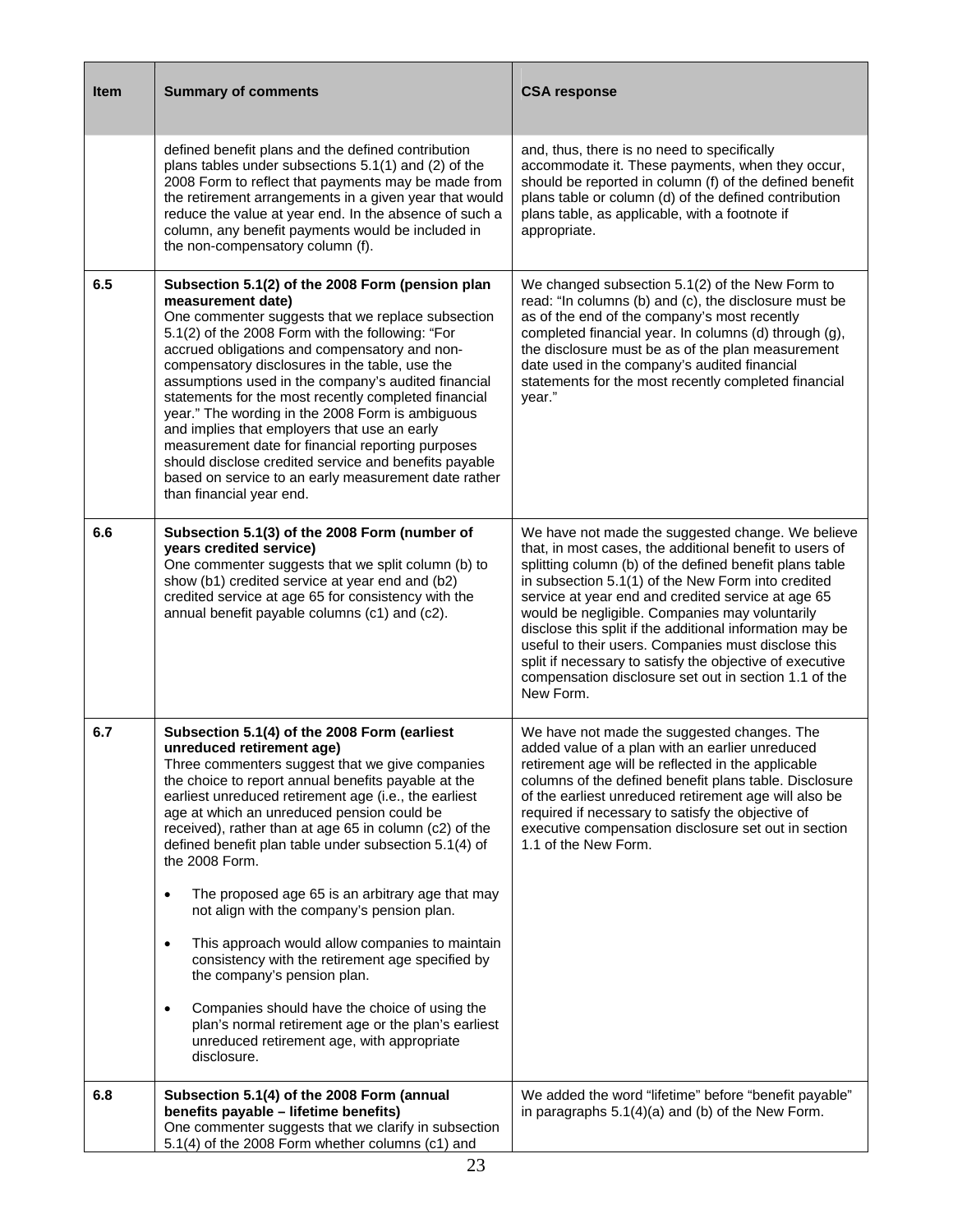| <b>Item</b> | <b>Summary of comments</b>                                                                                                                                                                                                                                                                                                                                                                                                                                                                                                                                                                                                                                                                                                                                                                                                 | <b>CSA response</b>                                                                                                                                                                                                                                                                                                                                                                                                                                                                                                                                                                                                                                                                                                                                                                                                                                                                                                             |
|-------------|----------------------------------------------------------------------------------------------------------------------------------------------------------------------------------------------------------------------------------------------------------------------------------------------------------------------------------------------------------------------------------------------------------------------------------------------------------------------------------------------------------------------------------------------------------------------------------------------------------------------------------------------------------------------------------------------------------------------------------------------------------------------------------------------------------------------------|---------------------------------------------------------------------------------------------------------------------------------------------------------------------------------------------------------------------------------------------------------------------------------------------------------------------------------------------------------------------------------------------------------------------------------------------------------------------------------------------------------------------------------------------------------------------------------------------------------------------------------------------------------------------------------------------------------------------------------------------------------------------------------------------------------------------------------------------------------------------------------------------------------------------------------|
|             | (c2) of the defined benefit plans table are to report a<br>lifetime benefit and a "bridge" benefit payable until age<br>65. Pension programs often include both types of<br>benefits. Columns (c1) and (c2) should only report<br>lifetime entitlements.                                                                                                                                                                                                                                                                                                                                                                                                                                                                                                                                                                   |                                                                                                                                                                                                                                                                                                                                                                                                                                                                                                                                                                                                                                                                                                                                                                                                                                                                                                                                 |
| 6.9         | Subsection 5.1(4) of the 2008 Form (annual<br>benefits payable - pensionable earnings)<br>One commenter suggests that we change subsection<br>5.1(4) of the 2008 Form to clearly describe that the<br>annual benefits payable at both year end and age 65<br>are based on pensionable earnings at the end of the<br>most recently completed financial year by replacing<br>the phrase "years of credited service and pensionable<br>earnings" with "years of credited service as at each<br>date and pensionable earnings".                                                                                                                                                                                                                                                                                                | We changed subsection 5.1(4) of the New Form to<br>clarify that the annual benefit payable at the end of the<br>most recently completed financial year in column (c1)<br>must be based on years of credited service reported in<br>column (b) and actual pensionable earnings as at the<br>end of the most recently completed financial year.                                                                                                                                                                                                                                                                                                                                                                                                                                                                                                                                                                                   |
| 6.10        | Subsection 5.1(4) of the 2008 Form (annual<br>benefits payable at age 65)<br>One commenter suggests that we clarify in subsection<br>5.1(4) of the 2008 Form what compensation base we<br>intend column (c2) of the defined benefit plans table to<br>reflect. The compensation base could reflect:<br>Actual compensation history through to the end of<br>the end of the financial year, as per column (c1).<br>A presumption that compensation in all future<br>$\bullet$<br>years will equal that for the year just ended.<br>A presumption that compensation in all future<br>$\bullet$<br>years will equal the upcoming year's target pay<br>level.<br>A presumption that compensation will increase in<br>$\bullet$<br>future years in line with the assumptions used for<br>the company's GAAP pension accounting. | We changed subsection 5.1(4) of the New Form to<br>clarify that the annual lifetime benefit payable at age<br>65 in column (c2) must be based on years of credited<br>service as of age 65 and actual pensionable earnings<br>through the end of the most recently completed<br>financial year, as in column (c1).                                                                                                                                                                                                                                                                                                                                                                                                                                                                                                                                                                                                              |
| 6.11        | Subsection 5.1(5) of the 2008 Form (accrued<br>obligation at start of year)<br>One commenter suggests that we clarify the approach<br>to be taken for hybrid plans (i.e., plans providing the<br>maximum of the value of a defined benefit pension<br>and the accumulated value of a defined contribution<br>component). In most cases, it would be more<br>appropriate to disclose the global value of these plans<br>in the defined benefit plans table.                                                                                                                                                                                                                                                                                                                                                                 | We understand that there are two types of hybrid<br>plans: those that provide the maximum of the defined<br>benefit and defined contribution components and<br>those that pay the sum of the defined benefit and<br>defined contribution components.<br>We added Commentary to sections 5.1 and 5.2 of the<br>New Form to clarify that for disclosure of hybrid plans<br>providing the maximum of: (i) the value of a defined<br>benefit pension; and (ii) the accumulated value of a<br>defined contribution pension, the global value should<br>be disclosed in the defined benefit plans table. For<br>hybrid plans providing the sum of both components,<br>disclosure should be split into their respective<br>components: The defined benefit component should<br>be reported in the defined benefit plans table and the<br>defined contribution component should be reported in<br>the defined contribution plans table. |
| 6.12        | Subsection 5.1(6) of the 2008 Form (compensatory<br>changes)<br>One commenter suggests that we clarify in the 2008<br>Form that the following should be reported as                                                                                                                                                                                                                                                                                                                                                                                                                                                                                                                                                                                                                                                        | We agree with the first comment and added the words<br>", including, for greater certainty, a change in valuation<br>assumptions as a consequence of an amendment to<br>benefit terms" after "retroactive impact" in subsection                                                                                                                                                                                                                                                                                                                                                                                                                                                                                                                                                                                                                                                                                                 |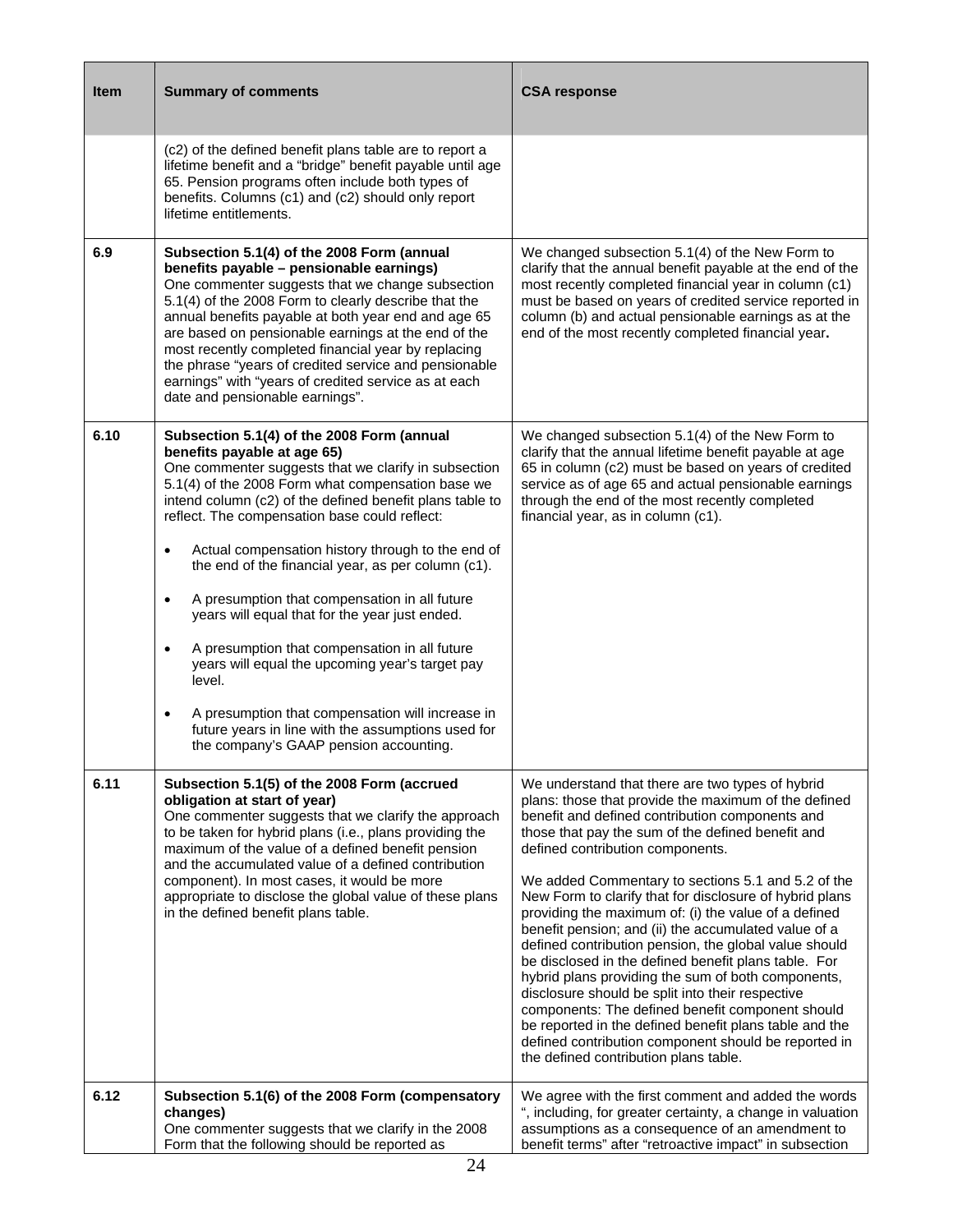| <b>Item</b>                                                            | <b>Summary of comments</b>                                                                                                                                                                                                                                                                                                                                                                                                                                                                                                                                                                   | <b>CSA response</b>                                                                                                                                                                                                                                                                                                       |  |  |
|------------------------------------------------------------------------|----------------------------------------------------------------------------------------------------------------------------------------------------------------------------------------------------------------------------------------------------------------------------------------------------------------------------------------------------------------------------------------------------------------------------------------------------------------------------------------------------------------------------------------------------------------------------------------------|---------------------------------------------------------------------------------------------------------------------------------------------------------------------------------------------------------------------------------------------------------------------------------------------------------------------------|--|--|
|                                                                        | compensatory changes in the defined benefit plans<br>table:<br>The impact of a valuation assumption change as a<br>$\bullet$<br>consequence of an amendment to benefit terms<br>because the assumption change is part of the<br>program amendment.<br>The impact of a change in the assumption<br>$\bullet$<br>regarding future pay increases to ensure<br>consistency between the treatment of pay-related<br>experience on pension obligations and the<br>assumptions by reference to which pay-related                                                                                    | 5.1(6) of the New Form.<br>We have not made the second suggested change. We<br>believe that all changes in assumptions, as well as<br>experience gains and losses relative to all<br>assumptions other than the pay increase assumption,<br>should be treated as non-compensatory items.                                  |  |  |
|                                                                        | experience is determined.<br>The commenter presumes that the intention is for<br>assumption changes (other than a change in the future<br>pay assumption or an assumption change that arises<br>as a consequence of a plan amendment) to be non-<br>compensatory in nature. On the understanding that all<br>other assumption changes are non-compensatory in<br>nature, the commenter presumes that experience from<br>all other factors would also be non-compensatory -<br>otherwise experience would be treated differently to<br>the assumption by reference to which it is determined. |                                                                                                                                                                                                                                                                                                                           |  |  |
| 6.13                                                                   | Subsection 5.1(7) of the 2008 Form (employee<br>contributions and interest on accumulated value)<br>One commenter suggests that we clarify that changes<br>in assumptions be included in the non-compensatory<br>changes in the accrued value of benefits in column (f)<br>of the defined benefit plans table. The requirements<br>should explicitly include the following items in column<br>$(f)$ :<br>Employee contributions.                                                                                                                                                             | We added the words "other than those already<br>included in column (e) because they were made as a<br>consequence of an amendment to benefit terms,<br>employee contributions and interest on the accrued<br>obligation at the start of the year" after "changes in<br>assumptions" in subsection 5.1(7) of the New Form. |  |  |
|                                                                        | Interest on the accumulated value at the start of<br>year (column (d)).                                                                                                                                                                                                                                                                                                                                                                                                                                                                                                                      |                                                                                                                                                                                                                                                                                                                           |  |  |
| 6.14                                                                   | Section 5.2 of the 2008 Form (defined contribution<br>plans)<br>One commenter suggests that we remove the<br>requirement to disclose accumulated defined<br>contribution pension account balances. This<br>information is not relevant to the understanding of<br>compensation decisions made by the company. The<br>only relevant disclosure is the company contributions<br>to the account and the above-market earnings<br>provided.                                                                                                                                                      | We have not made the suggested change. We believe<br>that accumulated defined contribution pension<br>account balances is generally useful information for<br>users. Disclosing these balances results in consistent<br>treatment of defined benefit and defined contribution<br>plans.                                   |  |  |
| <b>COMMENTS ON ITEM 6 (TERMINATION AND CHANGE OF CONTROL BENEFITS)</b> |                                                                                                                                                                                                                                                                                                                                                                                                                                                                                                                                                                                              |                                                                                                                                                                                                                                                                                                                           |  |  |
| 7.1                                                                    | Subsection 6.1(1) of the 2008 Form (disclosure of<br>all scenarios relating to termination and change of<br>control benefits)<br>One commenter suggests that we require disclosure of<br>the potential consequences of all scenarios relating to<br>termination and changes of control benefits instead of<br>the four standard scenarios.                                                                                                                                                                                                                                                   | We have not made the suggested change. We believe<br>a requirement to disclose the potential consequences<br>of all scenarios relating to changes of control or<br>termination would impose an undue burden on<br>companies without necessarily enhancing the value of<br>the disclosure to readers.                      |  |  |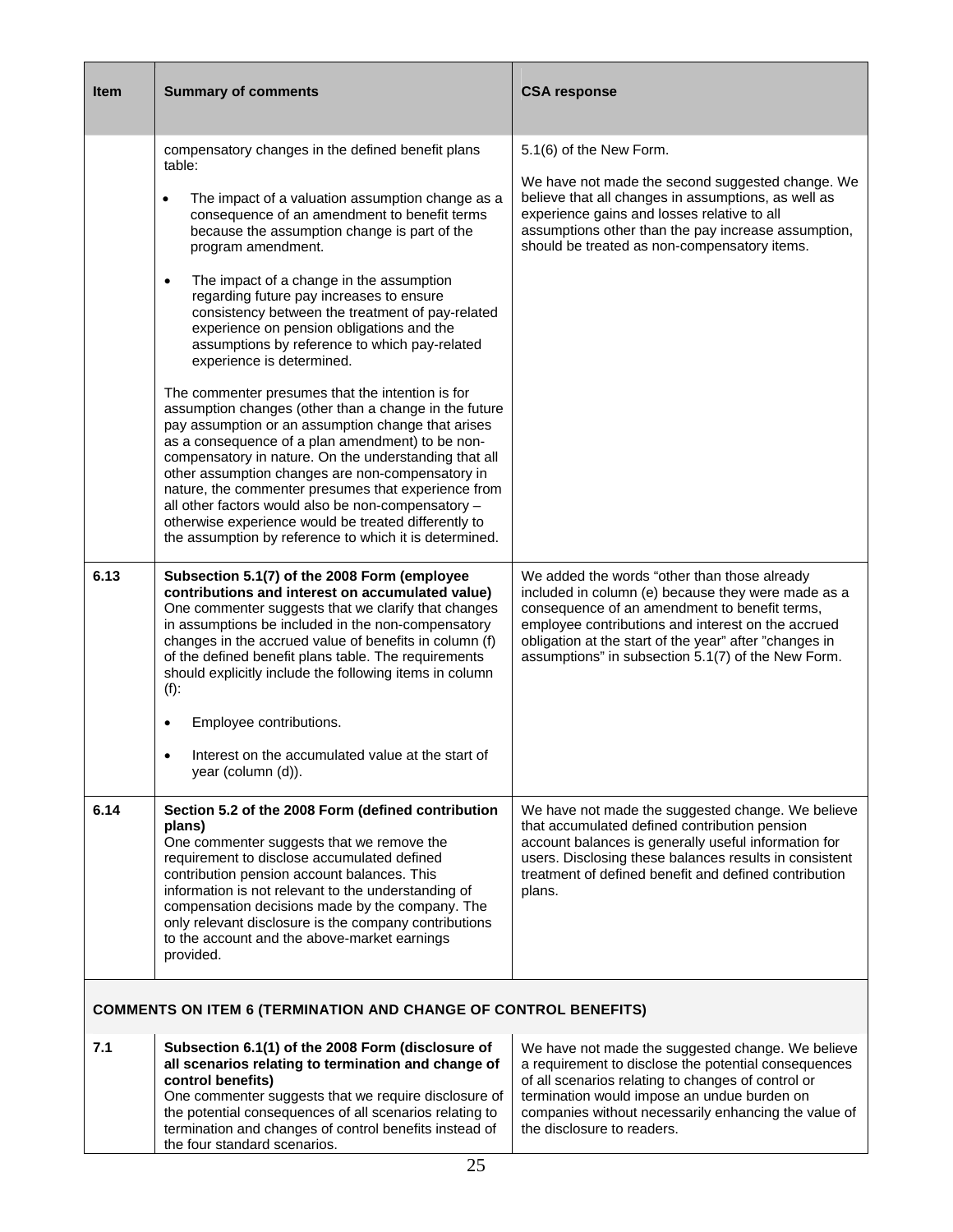| <b>Item</b> | <b>Summary of comments</b>                                                                                                                                                                                                                                                                                                                                                                                                                                                                                                                                                                                                                                                                                                                                                                                                                                                                                                                                                                                                                                                                                                                                                                                                                                                                                                                           | <b>CSA response</b>                                                                                                                                                                                                                                                                                                                                                                                                                                                                                                                                                                                                                                                                                                                                                                                                                                                                                                                                                                                                                                                                                                                                                                                                                                                                                                                                       |
|-------------|------------------------------------------------------------------------------------------------------------------------------------------------------------------------------------------------------------------------------------------------------------------------------------------------------------------------------------------------------------------------------------------------------------------------------------------------------------------------------------------------------------------------------------------------------------------------------------------------------------------------------------------------------------------------------------------------------------------------------------------------------------------------------------------------------------------------------------------------------------------------------------------------------------------------------------------------------------------------------------------------------------------------------------------------------------------------------------------------------------------------------------------------------------------------------------------------------------------------------------------------------------------------------------------------------------------------------------------------------|-----------------------------------------------------------------------------------------------------------------------------------------------------------------------------------------------------------------------------------------------------------------------------------------------------------------------------------------------------------------------------------------------------------------------------------------------------------------------------------------------------------------------------------------------------------------------------------------------------------------------------------------------------------------------------------------------------------------------------------------------------------------------------------------------------------------------------------------------------------------------------------------------------------------------------------------------------------------------------------------------------------------------------------------------------------------------------------------------------------------------------------------------------------------------------------------------------------------------------------------------------------------------------------------------------------------------------------------------------------|
| 7.2         | Subsection 6.1(1) of the 2008 Form (additional<br>termination scenarios)<br>One commenter suggests that we change the<br>introduction to subsection 6.1(1) to clarify which<br>termination scenarios need to be addressed. It is<br>common to make distinctions between (i) voluntary<br>termination, (ii) termination without cause or<br>constructive dismissal, (iii) termination with cause and<br>(iv) death.                                                                                                                                                                                                                                                                                                                                                                                                                                                                                                                                                                                                                                                                                                                                                                                                                                                                                                                                   | We have not made the suggested change. We believe<br>that the requirement in subsection 6.1(1) of the New<br>Form is clear. If each of these circumstances is a<br>termination scenario contemplated under the<br>employment contract, then disclosure of each<br>circumstance must be provided under this subsection.                                                                                                                                                                                                                                                                                                                                                                                                                                                                                                                                                                                                                                                                                                                                                                                                                                                                                                                                                                                                                                    |
| 7.3         | Subsection 6.1(1) of the 2008 Form (no<br>incremental compensation)<br>One commenter suggests that we clarify that<br>companies are not required to quantify disclosure<br>under each of the four scenarios in subsection 6.1(1)<br>of the 2008 Form if a scenario is not applicable.                                                                                                                                                                                                                                                                                                                                                                                                                                                                                                                                                                                                                                                                                                                                                                                                                                                                                                                                                                                                                                                                | We added paragraph $6.1(3)(c)$ of the New Form to<br>clarify that a company is not required to disclose<br>information in respect of a scenario described in<br>subsection 6.1(1) of the New Form if there will be no<br>incremental benefits or payments that are triggered<br>by, or result from, that scenario.                                                                                                                                                                                                                                                                                                                                                                                                                                                                                                                                                                                                                                                                                                                                                                                                                                                                                                                                                                                                                                        |
| 7.4         | Subsection 6.1(1) of the 2008 Form (limit<br>disclosure to CEO)<br>One commenter suggests that we only require<br>disclosure of estimated termination payments and<br>benefits for the CEO, with parallel disclosure for the<br>other NEO's required only to the extent the contracts,<br>agreements, plans or arrangements applying to them<br>are in aggregate materially different than the terms of<br>the contract, agreement, plan or arrangement provided<br>to the CEO. Shareholders will be most interested in<br>amounts to be provided to the CEO, as those would<br>likely be the most material amounts.                                                                                                                                                                                                                                                                                                                                                                                                                                                                                                                                                                                                                                                                                                                                 | We have not made the suggested change. We do not<br>believe that disclosure of this information for only the<br>CEO with parallel disclosure of materially different<br>contracts, agreements, plans or arrangements<br>concluded with other NEOs would provide sufficient<br>information to allow users to understand a company's<br>compensation decisions in this regard.                                                                                                                                                                                                                                                                                                                                                                                                                                                                                                                                                                                                                                                                                                                                                                                                                                                                                                                                                                              |
| 7.5         | Paragraph 6.1(1)(b) of the 2008 Form (incremental<br>payments and benefits)<br>Five commenters suggest that we clarify the meaning<br>of paragraph 6.1(1)(b) of the 2008 Form. Specifically<br>the commenters suggest that we:<br>Clarify whether arrangements or plans already<br>$\bullet$<br>disclosed pursuant to Item 5 must be disclosed<br>under section 6.1.<br>Include in subsection 6.1(1) only any additional<br>$\bullet$<br>pension benefit accruing by virtue of the<br>termination and not the accrued value of the<br>pension benefit already earned by the executive.<br>Clarify whether a company must report the in-the-<br>$\bullet$<br>money value of the NEO's outstanding options<br>where options accelerate due to a change of<br>control, assuming that the triggering event took<br>place at the end of the last completed financial<br>year. The incremental benefit to the NEO of an<br>acceleration of options is the time value of having<br>the money earlier, net of any lost tax deferral.<br>Require reporting only the additional payments<br>$\bullet$<br>that are actually triggered by the scenario and<br>exclude payments that are already available or<br>vested. Disclosing all-inclusive payment value that<br>includes already vested rights may have<br>undesired consequence of encouraging executive | We replaced "provided in each circumstance" with<br>"triggered by, or result from, each circumstance" in<br>paragraph 6.1(1)(b) of the New Form.<br>We also omitted subsection 6.1(4) of the 2008 Form<br>from the New Form and clarified that the<br>circumstances that trigger payments or the provision<br>of other benefits include pension plan benefits in<br>paragraph 6.1(1)(a) of the New Form.<br>We also added guidance in Commentary 3 to section<br>6.1 of the New Form stating that, generally, there will<br>be no incremental payments, payables, and benefits<br>that are triggered by, or result from, a scenario<br>described in subsection 6.1(1) of the New Form for<br>compensation that has been previously reported in the<br>SCT for the most recently completed financial year or<br>for a financial year before the most recently completed<br>financial year. If the vesting or payout of the previously<br>reported compensation is accelerated, or a<br>performance goal or similar condition in respect of the<br>previously reported compensation is waived, as a<br>result of a scenario described in subsection 6.1(1) of<br>the New Form, the incremental payments, payables,<br>and benefits should include the value of the<br>accelerated benefit or of the waiver of the<br>performance goal or similar condition. |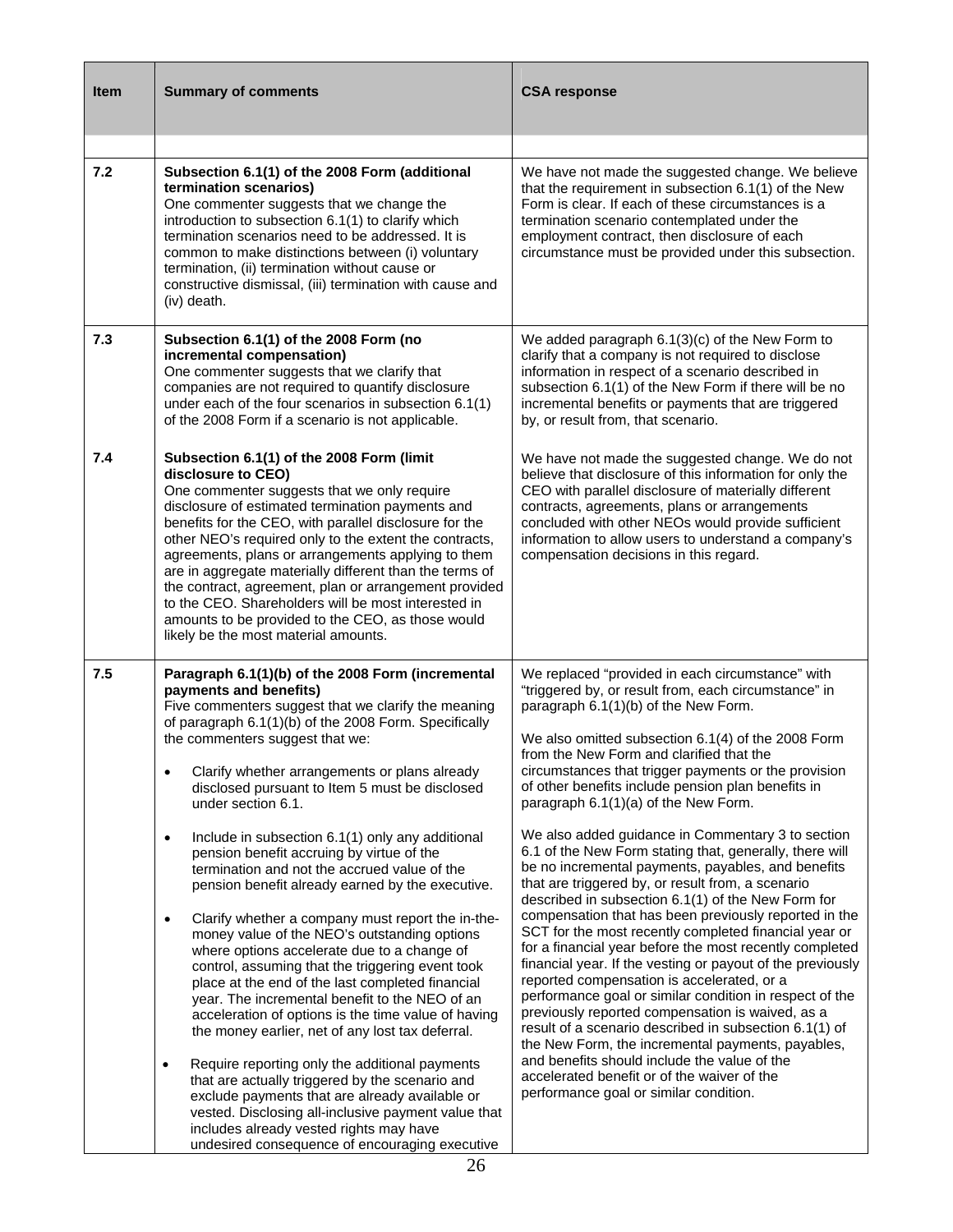| <b>Item</b>                                                            | <b>Summary of comments</b>                                                                                                                                                                                                                                                                                                                                                                                                                                                                                                                                             | <b>CSA response</b>                                                                                                                                                                                                                                                                                                                                                                                                                                                                                                                                                                                                                                                                         |  |  |  |
|------------------------------------------------------------------------|------------------------------------------------------------------------------------------------------------------------------------------------------------------------------------------------------------------------------------------------------------------------------------------------------------------------------------------------------------------------------------------------------------------------------------------------------------------------------------------------------------------------------------------------------------------------|---------------------------------------------------------------------------------------------------------------------------------------------------------------------------------------------------------------------------------------------------------------------------------------------------------------------------------------------------------------------------------------------------------------------------------------------------------------------------------------------------------------------------------------------------------------------------------------------------------------------------------------------------------------------------------------------|--|--|--|
|                                                                        | officers to reduce that amount by exercising<br>certain rights.                                                                                                                                                                                                                                                                                                                                                                                                                                                                                                        |                                                                                                                                                                                                                                                                                                                                                                                                                                                                                                                                                                                                                                                                                             |  |  |  |
| 7.6                                                                    | Subsection 6.1(1) of the 2008 Form (narrative<br>disclosure)<br>One commenter suggests that we include a table for<br>reporting termination payments under various<br>scenarios. Narrative disclosure of the payments may<br>be confusing to readers and tabular presentation<br>would improve transparency.                                                                                                                                                                                                                                                           | Companies should present this information in the<br>clearest manner possible. We believe that narrative<br>disclosure is generally best suited to providing the<br>details associated with these matters. However,<br>companies may summarize the information required<br>by section 6.1 of the New Form in tabular format (in<br>addition to the required narrative) if they believe that<br>this will provide more meaningful disclosure.                                                                                                                                                                                                                                                 |  |  |  |
| 7.7                                                                    | Subsection 6.1(2) of the 2008 Form (estimated<br>incremental payments and benefits)<br>One commenter suggests that we harmonize<br>subsection 6.1(2) with paragraph 6.1(1)(b).                                                                                                                                                                                                                                                                                                                                                                                         | We replaced "estimated annual payment and benefits"<br>with "estimated incremental payments, payables, and<br>benefits" in subsection 6.1(2) of the New Form.                                                                                                                                                                                                                                                                                                                                                                                                                                                                                                                               |  |  |  |
| 7.8                                                                    | Commentary 1 to section 6.1 of the 2008 Form<br>(exclusion for implied terms under common or<br>civil law)<br>One commenter suggests that we change<br>Commentary 1 relating to the implications of Canadian<br>common law to read that a company is not required to<br>disclose notice for termination without cause or<br>compensation in lieu thereof which are implied as a<br>term of an employment contract under common law<br>and that disclosure is required for severance or<br>termination payments which are addressed in written<br>employment contracts. | We changed Commentary 1 to section 6.1 of the New<br>Form to state: "Subsection (1) does not require the<br>company to disclose notice of termination without<br>cause, or compensation in lieu thereof, which are<br>implied as a term of an employment contract under<br>common law or civil law."                                                                                                                                                                                                                                                                                                                                                                                        |  |  |  |
|                                                                        | <b>COMMENTS ON ITEM 7 OF THE 2008 FORM (DIRECTOR COMPENSATION)</b>                                                                                                                                                                                                                                                                                                                                                                                                                                                                                                     |                                                                                                                                                                                                                                                                                                                                                                                                                                                                                                                                                                                                                                                                                             |  |  |  |
| 8.1                                                                    | Section 7.2 of the 2008 Form (narrative discussion)<br>One commenter suggests that we change the<br>language in the last bullet of the Commentary, as it<br>could lead someone to believe that the CD&A<br>requirements in section 2.1 generally apply to directors<br>unless specifically stated.                                                                                                                                                                                                                                                                     | We have not made the suggested change. We believe<br>that it is clear that the CD&A required by section 2.1 of<br>the New Form does not apply to a director who is not<br>also an NEO. We also believe that it is clear that<br>section 7.2 of the New Form requires a company to<br>describe and explain any factors necessary to<br>understand the director compensation disclosed in<br>section 7.1 of the New Form. The last bullet in the<br>Commentary to section 7.2 of the New Form suggests<br>that the narrative disclosure required by section 7.2 of<br>the New Form may include a discussion of how CD&A<br>disclosure for NEOs would be different in respect of<br>directors. |  |  |  |
| <b>COMMENTS ON ITEM 9 OF THE 2008 FORM (EFFECTIVE DATE AND REPEAL)</b> |                                                                                                                                                                                                                                                                                                                                                                                                                                                                                                                                                                        |                                                                                                                                                                                                                                                                                                                                                                                                                                                                                                                                                                                                                                                                                             |  |  |  |
| 9.1                                                                    | Section 9.1 of the 2008 Form (timeline for<br>implementation)<br>Three commenters suggest that we publish the New<br>Form in the third quarter of 2008 in order for<br>companies to prepare, refine and finalize their new<br>disclosures in a manner that is clear and<br>understandable for investors.                                                                                                                                                                                                                                                               | The 2007 Proposal was published for comment in<br>March 2007. The 2008 Proposal was republished for<br>comment in February 2008. It was clear, under the<br>February 2008 proposal, that we intended to<br>implement the New Form by December 31, 2008. We<br>do not believe that the New Form is materially<br>different from the 2008 Form.<br>In light of our publication date of September 18, 2008,<br>we believe companies have been provided sufficient                                                                                                                                                                                                                              |  |  |  |